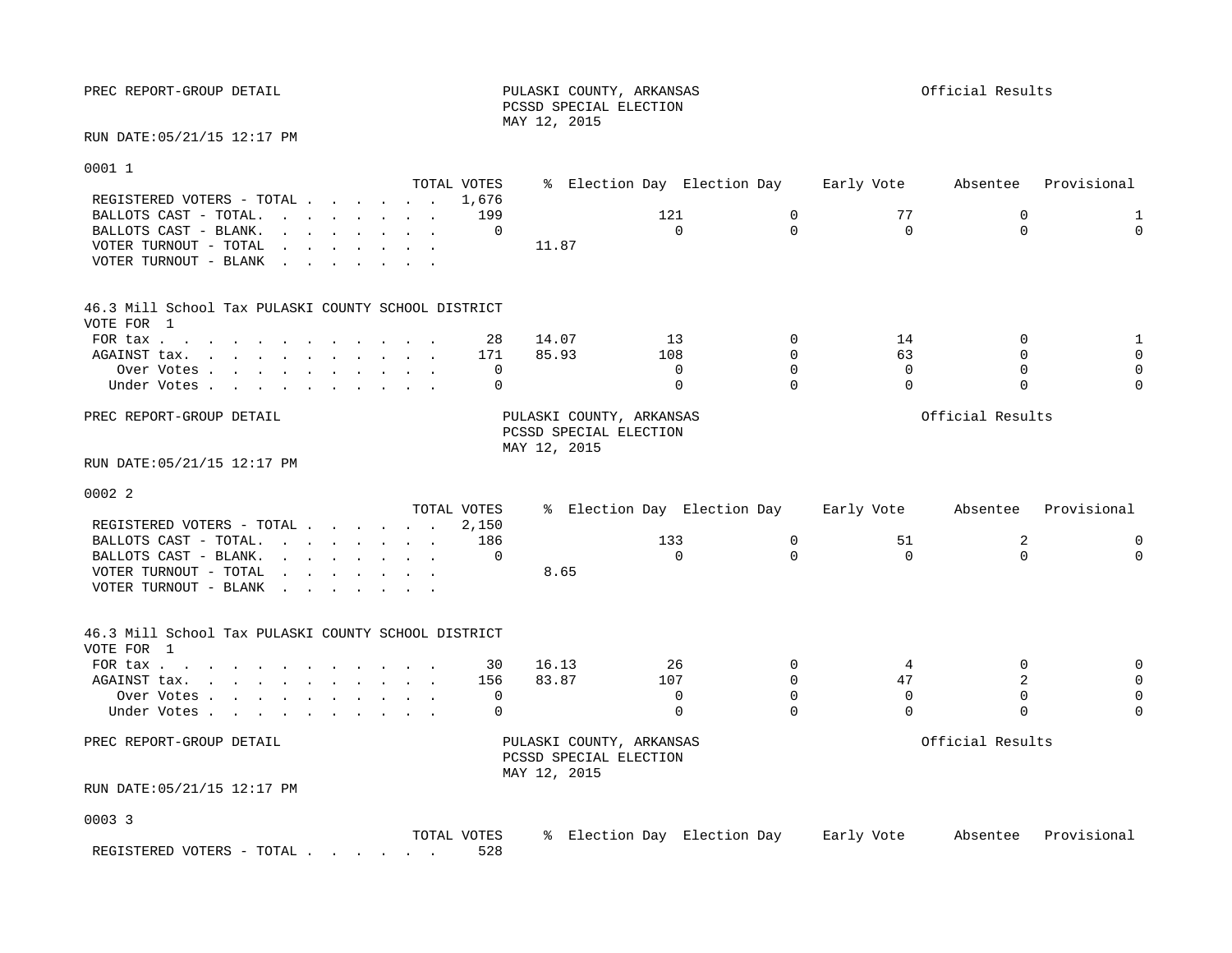| BALLOTS CAST - TOTAL.<br>BALLOTS CAST - BLANK.<br>VOTER TURNOUT - TOTAL<br>VOTER TURNOUT - BLANK                                |                                                                                               | the contract of the contract of the contract of the contract of the contract of the contract of the contract of | 80<br>$\mathbf 0$    | 15.15                                                              | 45<br>$\Omega$              | $\mathbf 0$<br>$\Omega$ | 34<br>$\Omega$ | 1<br>$\Omega$    | $\mathbf 0$<br>$\mathbf 0$ |
|---------------------------------------------------------------------------------------------------------------------------------|-----------------------------------------------------------------------------------------------|-----------------------------------------------------------------------------------------------------------------|----------------------|--------------------------------------------------------------------|-----------------------------|-------------------------|----------------|------------------|----------------------------|
| 46.3 Mill School Tax PULASKI COUNTY SCHOOL DISTRICT<br>VOTE FOR 1                                                               |                                                                                               |                                                                                                                 |                      |                                                                    |                             |                         |                |                  |                            |
| FOR tax $\cdots$ $\cdots$ $\cdots$                                                                                              |                                                                                               |                                                                                                                 | 15                   | 18.75                                                              | 11                          | 0                       | 4              | 0                | 0                          |
| AGAINST tax.<br>the contract of the contract of the contract of the contract of the contract of the contract of the contract of |                                                                                               |                                                                                                                 | 65                   | 81.25                                                              | 34                          | $\Omega$                | 30             | $\mathbf{1}$     | $\mathbf 0$                |
| Over Votes                                                                                                                      |                                                                                               |                                                                                                                 | 0                    |                                                                    | 0                           | $\Omega$                | $\Omega$       | $\Omega$         | $\mathbf 0$                |
| Under Votes.<br>$\mathbf{r} = \mathbf{r}$ , and $\mathbf{r} = \mathbf{r}$                                                       |                                                                                               |                                                                                                                 | $\Omega$             |                                                                    | $\Omega$                    | $\Omega$                | $\Omega$       | $\Omega$         | $\Omega$                   |
| PREC REPORT-GROUP DETAIL                                                                                                        |                                                                                               |                                                                                                                 |                      | PULASKI COUNTY, ARKANSAS<br>PCSSD SPECIAL ELECTION<br>MAY 12, 2015 |                             |                         |                | Official Results |                            |
| RUN DATE: 05/21/15 12:17 PM                                                                                                     |                                                                                               |                                                                                                                 |                      |                                                                    |                             |                         |                |                  |                            |
| 0004 4                                                                                                                          |                                                                                               |                                                                                                                 |                      |                                                                    |                             |                         |                |                  |                            |
|                                                                                                                                 |                                                                                               |                                                                                                                 | TOTAL VOTES          |                                                                    | % Election Day Election Day |                         | Early Vote     | Absentee         | Provisional                |
| REGISTERED VOTERS - TOTAL                                                                                                       |                                                                                               |                                                                                                                 | 4,801                |                                                                    |                             |                         |                |                  |                            |
| BALLOTS CAST - TOTAL.                                                                                                           |                                                                                               | the contract of the contract of the contract of the contract of the contract of the contract of the contract of | 673                  |                                                                    | 446                         | $\mathbf 0$             | 223            | 4                | 0                          |
| BALLOTS CAST - BLANK.<br>VOTER TURNOUT - TOTAL<br>VOTER TURNOUT - BLANK<br>$\sim$                                               | $\mathbf{r} = \mathbf{r} \cdot \mathbf{r}$ , where $\mathbf{r} = \mathbf{r} \cdot \mathbf{r}$ | $\mathbf{r} = \mathbf{r} - \mathbf{r}$ , $\mathbf{r} = \mathbf{r} - \mathbf{r}$ , $\mathbf{r} = \mathbf{r}$     | $\Omega$             | 14.02                                                              | $\Omega$                    | $\Omega$                | $\Omega$       | $\Omega$         | $\Omega$                   |
| 46.3 Mill School Tax PULASKI COUNTY SCHOOL DISTRICT<br>VOTE FOR 1                                                               |                                                                                               |                                                                                                                 |                      |                                                                    |                             |                         |                |                  |                            |
| FOR tax $\cdots$ $\cdots$ $\cdots$                                                                                              |                                                                                               |                                                                                                                 | 88                   | 13.10                                                              | 66                          | $\Omega$                | 21             | 1                | 0                          |
| AGAINST tax.<br>the contract of the contract of the contract of the contract of the contract of the contract of the contract of |                                                                                               |                                                                                                                 | 584                  | 86.90                                                              | 379                         | $\Omega$                | 202            | 3                | $\mathbf 0$                |
| Over Votes                                                                                                                      |                                                                                               |                                                                                                                 | 1                    |                                                                    | 1                           | $\mathbf 0$             | $\mathbf 0$    | $\mathbf 0$      | $\mathbf 0$                |
| Under Votes .<br>$\sim$ $\sim$ $\sim$                                                                                           |                                                                                               |                                                                                                                 | $\Omega$             |                                                                    | $\Omega$                    | $\Omega$                | $\Omega$       | $\Omega$         | $\Omega$                   |
| PREC REPORT-GROUP DETAIL                                                                                                        |                                                                                               |                                                                                                                 |                      | PULASKI COUNTY, ARKANSAS<br>PCSSD SPECIAL ELECTION<br>MAY 12, 2015 |                             |                         |                | Official Results |                            |
| RUN DATE: 05/21/15 12:17 PM                                                                                                     |                                                                                               |                                                                                                                 |                      |                                                                    |                             |                         |                |                  |                            |
| 0005 5                                                                                                                          |                                                                                               |                                                                                                                 |                      |                                                                    |                             |                         |                |                  |                            |
| REGISTERED VOTERS - TOTAL                                                                                                       |                                                                                               |                                                                                                                 | TOTAL VOTES<br>3,072 |                                                                    | % Election Day Election Day |                         | Early Vote     | Absentee         | Provisional                |
| BALLOTS CAST - TOTAL.                                                                                                           |                                                                                               | $\mathbf{r} = \mathbf{r} - \mathbf{r}$ , where $\mathbf{r} = \mathbf{r} - \mathbf{r}$                           | 583                  |                                                                    | 407                         | $\mathbf 0$             | 167            | 9                | 0                          |
| BALLOTS CAST - BLANK.                                                                                                           |                                                                                               | $\mathbf{r} = \mathbf{r} - \mathbf{r}$ , where $\mathbf{r} = \mathbf{r} - \mathbf{r}$                           | 0                    |                                                                    | $\mathbf 0$                 | $\Omega$                | $\Omega$       | $\mathbf 0$      | $\Omega$                   |
| VOTER TURNOUT - TOTAL<br>VOTER TURNOUT - BLANK                                                                                  | $\mathbf{r}$ , $\mathbf{r}$ , $\mathbf{r}$ , $\mathbf{r}$ , $\mathbf{r}$ , $\mathbf{r}$       |                                                                                                                 |                      | 18.98                                                              |                             |                         |                |                  |                            |

46.3 Mill School Tax PULASKI COUNTY SCHOOL DISTRICT VOTE FOR 1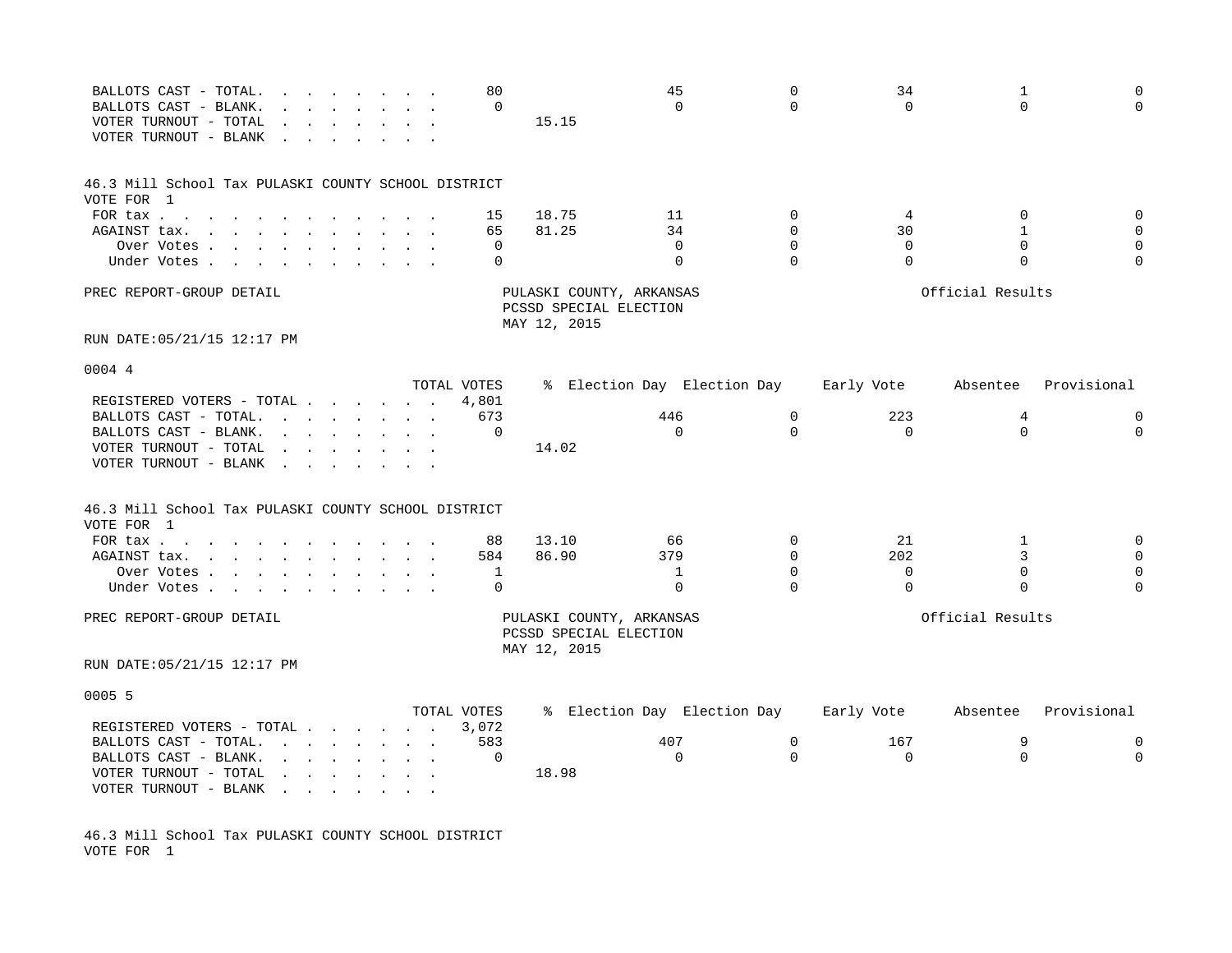| FOR tax<br>AGAINST tax.<br>the contract of the contract of the contract of the contract of the contract of the contract of the contract of<br>Over Votes<br>Under Votes.<br>the contract of the contract of the contract of the contract of the contract of the contract of the contract of                                                                                                                                                                                                                                                                                                                 | 56<br>527<br>0<br>0           | 9.61<br>90.39                          | 44<br>363<br>$\Omega$<br>$\mathbf 0$          | $\Omega$<br>$\Omega$<br>$\Omega$<br>$\Omega$ | 11<br>156<br>$\mathbf 0$<br>$\Omega$ | 1<br>8<br>$\Omega$<br>$\Omega$          | $\Omega$<br>$\Omega$<br>$\Omega$<br>$\Omega$ |
|-------------------------------------------------------------------------------------------------------------------------------------------------------------------------------------------------------------------------------------------------------------------------------------------------------------------------------------------------------------------------------------------------------------------------------------------------------------------------------------------------------------------------------------------------------------------------------------------------------------|-------------------------------|----------------------------------------|-----------------------------------------------|----------------------------------------------|--------------------------------------|-----------------------------------------|----------------------------------------------|
| PREC REPORT-GROUP DETAIL                                                                                                                                                                                                                                                                                                                                                                                                                                                                                                                                                                                    |                               | PCSSD SPECIAL ELECTION<br>MAY 12, 2015 | PULASKI COUNTY, ARKANSAS                      |                                              |                                      | Official Results                        |                                              |
| RUN DATE: 05/21/15 12:17 PM                                                                                                                                                                                                                                                                                                                                                                                                                                                                                                                                                                                 |                               |                                        |                                               |                                              |                                      |                                         |                                              |
| 0006 6                                                                                                                                                                                                                                                                                                                                                                                                                                                                                                                                                                                                      |                               |                                        |                                               |                                              |                                      |                                         |                                              |
| REGISTERED VOTERS - TOTAL<br>BALLOTS CAST - TOTAL.<br>BALLOTS CAST - BLANK.<br>$\mathbf{r} = \mathbf{r} + \mathbf{r} + \mathbf{r} + \mathbf{r} + \mathbf{r} + \mathbf{r} + \mathbf{r} + \mathbf{r} + \mathbf{r} + \mathbf{r} + \mathbf{r} + \mathbf{r} + \mathbf{r} + \mathbf{r} + \mathbf{r} + \mathbf{r} + \mathbf{r} + \mathbf{r} + \mathbf{r} + \mathbf{r} + \mathbf{r} + \mathbf{r} + \mathbf{r} + \mathbf{r} + \mathbf{r} + \mathbf{r} + \mathbf{r} + \mathbf{r} + \mathbf{r} + \mathbf{r} + \mathbf$<br>VOTER TURNOUT - TOTAL<br>$\mathbf{L} = \mathbf{L}$<br>VOTER TURNOUT - BLANK<br>$\sim$ $\sim$ | TOTAL VOTES<br>558<br>79<br>0 | 14.16                                  | % Election Day Election Day<br>60<br>$\Omega$ | $\mathbf 0$<br>$\Omega$                      | Early Vote<br>18<br>$\mathbf 0$      | Absentee<br>$\mathbf{1}$<br>$\mathbf 0$ | Provisional<br>$\mathbf 0$<br>$\mathbf 0$    |
| 46.3 Mill School Tax PULASKI COUNTY SCHOOL DISTRICT<br>VOTE FOR 1                                                                                                                                                                                                                                                                                                                                                                                                                                                                                                                                           |                               |                                        |                                               |                                              |                                      |                                         |                                              |
| FOR $\text{tax}$                                                                                                                                                                                                                                                                                                                                                                                                                                                                                                                                                                                            | 9                             | 11.39                                  | 8                                             | $\Omega$                                     | 0                                    | 1                                       | $\mathbf 0$                                  |
| AGAINST tax.<br>the contract of the contract of the contract of the contract of the contract of the contract of the contract of                                                                                                                                                                                                                                                                                                                                                                                                                                                                             | 70                            | 88.61                                  | 52                                            | $\Omega$                                     | 18                                   | $\Omega$                                | $\Omega$                                     |
| Over Votes<br>Under Votes                                                                                                                                                                                                                                                                                                                                                                                                                                                                                                                                                                                   | $\Omega$<br>$\Omega$          |                                        | $\Omega$<br>$\Omega$                          | $\Omega$<br>$\Omega$                         | $\Omega$<br>$\Omega$                 | $\Omega$<br>$\mathbf 0$                 |                                              |
| PREC REPORT-GROUP DETAIL<br>RUN DATE: 05/21/15 12:17 PM                                                                                                                                                                                                                                                                                                                                                                                                                                                                                                                                                     |                               | PCSSD SPECIAL ELECTION<br>MAY 12, 2015 | PULASKI COUNTY, ARKANSAS                      |                                              |                                      | Official Results                        |                                              |
| 0007 7                                                                                                                                                                                                                                                                                                                                                                                                                                                                                                                                                                                                      |                               |                                        |                                               |                                              |                                      |                                         |                                              |
|                                                                                                                                                                                                                                                                                                                                                                                                                                                                                                                                                                                                             | TOTAL VOTES                   |                                        | % Election Day Election Day                   |                                              | Early Vote                           | Absentee                                | Provisional                                  |
| REGISTERED VOTERS - TOTAL<br>BALLOTS CAST - TOTAL.<br><u>in the second contract of the second second</u>                                                                                                                                                                                                                                                                                                                                                                                                                                                                                                    | 839<br>130                    |                                        | 110                                           | $\mathbf 0$                                  | 19                                   | 1                                       | $\mathbf 0$                                  |
| BALLOTS CAST - BLANK.<br>$\mathbf{r} = \mathbf{r} + \mathbf{r} + \mathbf{r} + \mathbf{r} + \mathbf{r} + \mathbf{r} + \mathbf{r} + \mathbf{r} + \mathbf{r} + \mathbf{r} + \mathbf{r} + \mathbf{r} + \mathbf{r} + \mathbf{r} + \mathbf{r} + \mathbf{r} + \mathbf{r} + \mathbf{r} + \mathbf{r} + \mathbf{r} + \mathbf{r} + \mathbf{r} + \mathbf{r} + \mathbf{r} + \mathbf{r} + \mathbf{r} + \mathbf{r} + \mathbf{r} + \mathbf{r} + \mathbf{r} + \mathbf$                                                                                                                                                       | 0                             |                                        | $\mathbf 0$                                   | $\Omega$                                     | $\mathbf 0$                          | $\mathbf 0$                             | $\mathbf 0$                                  |
| VOTER TURNOUT - TOTAL<br>$\mathbf{L}$ and $\mathbf{L}$<br>VOTER TURNOUT - BLANK<br>$\mathcal{L}^{\text{max}}$ and $\mathcal{L}^{\text{max}}$<br>$\sim$                                                                                                                                                                                                                                                                                                                                                                                                                                                      |                               | 15.49                                  |                                               |                                              |                                      |                                         |                                              |
| 46.3 Mill School Tax PULASKI COUNTY SCHOOL DISTRICT<br>VOTE FOR 1                                                                                                                                                                                                                                                                                                                                                                                                                                                                                                                                           |                               |                                        |                                               |                                              |                                      |                                         |                                              |
| FOR tax $\cdots$ $\cdots$ $\cdots$                                                                                                                                                                                                                                                                                                                                                                                                                                                                                                                                                                          | 11                            | 8.46                                   | 11                                            | $\mathbf 0$                                  | $\mathbf 0$                          | $\mathbf 0$                             | $\mathbf 0$                                  |
| AGAINST tax.                                                                                                                                                                                                                                                                                                                                                                                                                                                                                                                                                                                                | 119                           | 91.54                                  | 99                                            | $\Omega$                                     | 19                                   | $\mathbf{1}$                            | $\Omega$                                     |
| Over Votes<br>Under Votes                                                                                                                                                                                                                                                                                                                                                                                                                                                                                                                                                                                   | 0<br>0                        |                                        | $\mathbf 0$<br>$\Omega$                       | $\Omega$<br>$\Omega$                         | $\mathbf 0$<br>$\Omega$              | $\Omega$<br>$\Omega$                    | $\Omega$<br>$\Omega$                         |
| PREC REPORT-GROUP DETAIL                                                                                                                                                                                                                                                                                                                                                                                                                                                                                                                                                                                    |                               | PCSSD SPECIAL ELECTION<br>MAY 12, 2015 | PULASKI COUNTY, ARKANSAS                      |                                              |                                      | Official Results                        |                                              |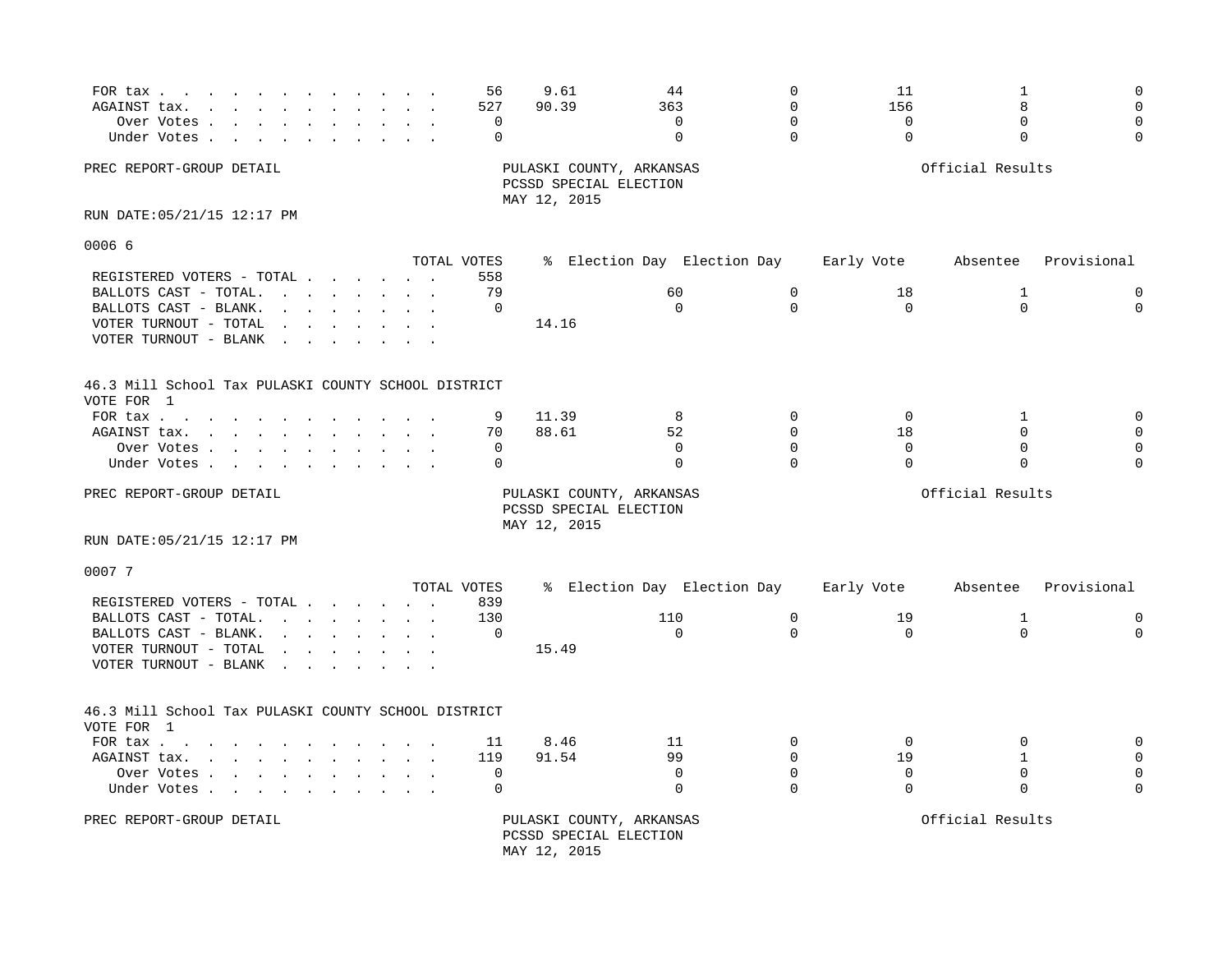### 0008 8

|                                                                                                                                          | TOTAL VOTES |                                                    | % Election Day Election Day |             | Early Vote  | Absentee         | Provisional |
|------------------------------------------------------------------------------------------------------------------------------------------|-------------|----------------------------------------------------|-----------------------------|-------------|-------------|------------------|-------------|
| REGISTERED VOTERS - TOTAL                                                                                                                | 1,387       |                                                    |                             |             |             |                  |             |
| BALLOTS CAST - TOTAL.<br>the contract of the contract of the contract of the contract of the contract of the contract of the contract of | 122         |                                                    | 91                          | $\mathbf 0$ | 31          | $\mathbf 0$      | 0           |
| BALLOTS CAST - BLANK.                                                                                                                    | 1           | .82                                                | $\mathbf{1}$                | $\Omega$    | $\Omega$    | $\Omega$         | $\Omega$    |
| VOTER TURNOUT - TOTAL<br><u>in the second contract of the second second</u><br>$\ddot{\phantom{0}}$                                      |             | 8.80                                               |                             |             |             |                  |             |
| VOTER TURNOUT - BLANK<br>$\mathbf{r} = \mathbf{r} \cdot \mathbf{r}$ , where $\mathbf{r} = \mathbf{r} \cdot \mathbf{r}$                   |             | .07                                                |                             |             |             |                  |             |
| 46.3 Mill School Tax PULASKI COUNTY SCHOOL DISTRICT                                                                                      |             |                                                    |                             |             |             |                  |             |
| VOTE FOR 1                                                                                                                               |             |                                                    |                             |             |             |                  |             |
| FOR tax                                                                                                                                  | 11          | 9.09                                               | 10                          | $\mathbf 0$ | 1           | 0                | $\mathbf 0$ |
| AGAINST tax.<br>$\mathbf{r}$ , and $\mathbf{r}$ , and $\mathbf{r}$ , and $\mathbf{r}$ , and $\mathbf{r}$                                 | 110         | 90.91                                              | 80                          | $\Omega$    | 30          | $\Omega$         | $\mathbf 0$ |
| Over Votes                                                                                                                               | $\mathbf 0$ |                                                    | $\Omega$                    | $\Omega$    | $\Omega$    | $\Omega$         | $\mathsf 0$ |
| Under Votes                                                                                                                              | 1           |                                                    | $\mathbf{1}$                | $\Omega$    | $\Omega$    | $\Omega$         | $\Omega$    |
| PREC REPORT-GROUP DETAIL                                                                                                                 |             | PULASKI COUNTY, ARKANSAS                           |                             |             |             | Official Results |             |
|                                                                                                                                          |             | PCSSD SPECIAL ELECTION<br>MAY 12, 2015             |                             |             |             |                  |             |
| RUN DATE:05/21/15 12:17 PM                                                                                                               |             |                                                    |                             |             |             |                  |             |
| 0009 9                                                                                                                                   |             |                                                    |                             |             |             |                  |             |
|                                                                                                                                          | TOTAL VOTES |                                                    | % Election Day Election Day |             | Early Vote  | Absentee         | Provisional |
| REGISTERED VOTERS - TOTAL                                                                                                                | 2,326       |                                                    |                             |             |             |                  |             |
| BALLOTS CAST - TOTAL.<br><u>in the second contract of the second second</u>                                                              | 57          |                                                    | 43                          | $\mathbf 0$ | 14          | $\mathbf 0$      | 0           |
| BALLOTS CAST - BLANK.<br><u>in the second contract of the second second</u>                                                              | $\Omega$    |                                                    | $\Omega$                    | $\Omega$    | $\Omega$    | $\Omega$         | $\Omega$    |
| VOTER TURNOUT - TOTAL<br>the contract of the contract of the contract of the contract of the contract of the contract of the contract of |             | 2.45                                               |                             |             |             |                  |             |
| VOTER TURNOUT - BLANK<br>$\mathbf{r}$ , $\mathbf{r}$ , $\mathbf{r}$ , $\mathbf{r}$ , $\mathbf{r}$ , $\mathbf{r}$                         |             |                                                    |                             |             |             |                  |             |
| 46.3 Mill School Tax PULASKI COUNTY SCHOOL DISTRICT                                                                                      |             |                                                    |                             |             |             |                  |             |
| VOTE FOR 1                                                                                                                               |             |                                                    |                             |             |             |                  |             |
| FOR tax                                                                                                                                  | 13          | 22.81                                              | 10                          | $\Omega$    | 3           | $\Omega$         | $\mathbf 0$ |
| AGAINST tax.                                                                                                                             | 44          | 77.19                                              | 33                          | $\Omega$    | 11          | $\Omega$         | $\mathbf 0$ |
| Over Votes                                                                                                                               | 0           |                                                    | $\mathbf 0$                 | $\mathbf 0$ | $\mathbf 0$ | $\mathbf 0$      | $\mathsf 0$ |
| Under Votes                                                                                                                              | $\Omega$    |                                                    | $\Omega$                    | $\Omega$    | $\Omega$    | $\Omega$         | $\Omega$    |
| PREC REPORT-GROUP DETAIL                                                                                                                 |             | PULASKI COUNTY, ARKANSAS<br>PCSSD SPECIAL ELECTION |                             |             |             | Official Results |             |
|                                                                                                                                          |             | MAY 12, 2015                                       |                             |             |             |                  |             |
| RUN DATE: 05/21/15 12:17 PM                                                                                                              |             |                                                    |                             |             |             |                  |             |
| 0010 10                                                                                                                                  |             |                                                    |                             |             |             |                  |             |
|                                                                                                                                          | TOTAL VOTES |                                                    | % Election Day Election Day |             | Early Vote  | Absentee         | Provisional |
| REGISTERED VOTERS - TOTAL                                                                                                                | 537         |                                                    |                             |             |             |                  |             |
| BALLOTS CAST - TOTAL.                                                                                                                    | 35          |                                                    | 21                          | $\mathbf 0$ | 11          | 3                | 0           |
| BALLOTS CAST - BLANK.<br>the contract of the contract of the contract of the contract of the contract of the contract of the contract of | $\Omega$    |                                                    | $\Omega$                    | $\Omega$    | $\Omega$    | $\Omega$         | $\Omega$    |

VOTER TURNOUT - TOTAL . . . . . . . . 6.52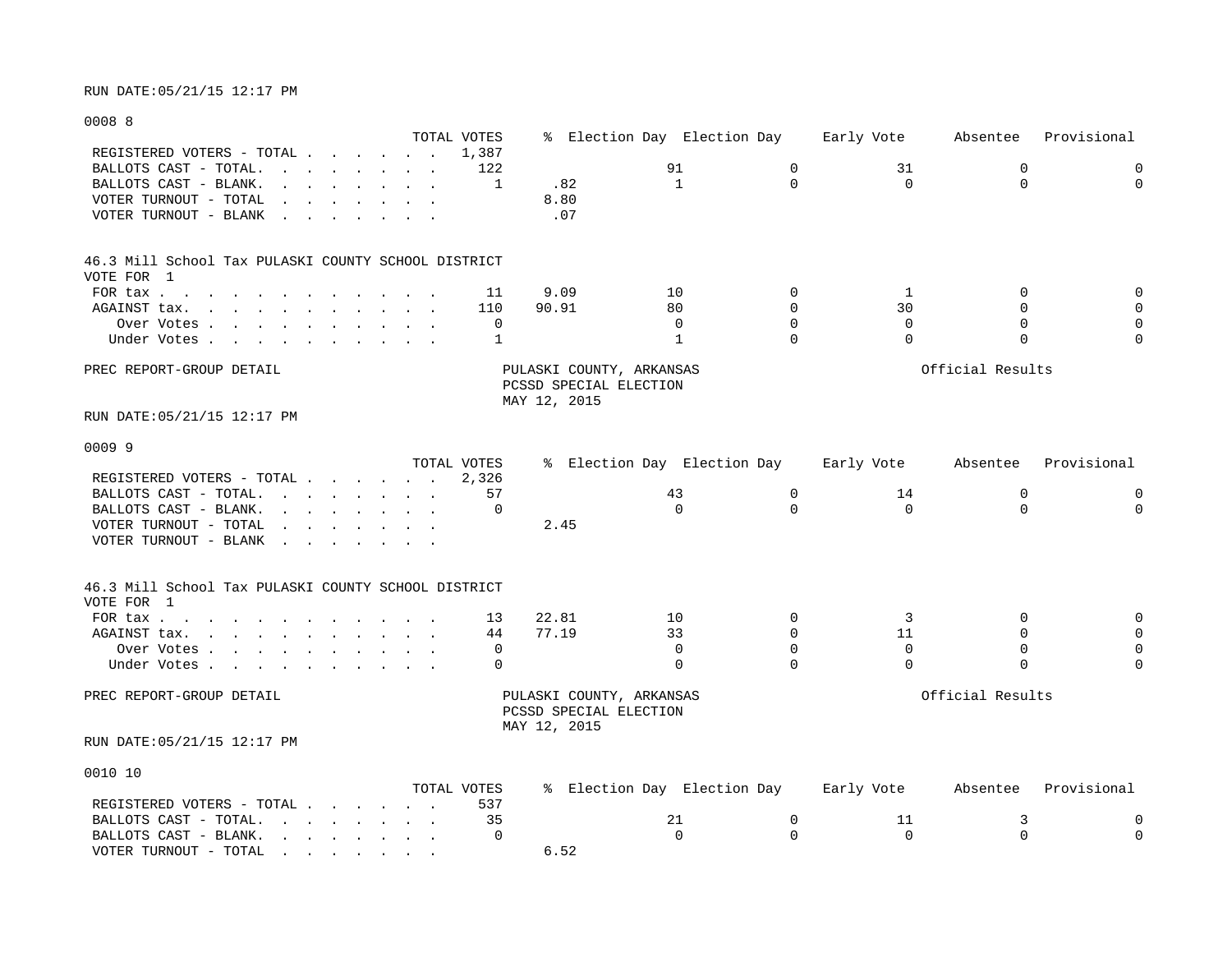| VOTER TURNOUT - BLANK |  |  |  |  |  |
|-----------------------|--|--|--|--|--|
|                       |  |  |  |  |  |

| 46.3 Mill School Tax PULASKI COUNTY SCHOOL DISTRICT<br>VOTE FOR 1                                                                                                                                                             |                                                                                                                                                                                                                                   |             |                                        |                             |             |            |                  |             |
|-------------------------------------------------------------------------------------------------------------------------------------------------------------------------------------------------------------------------------|-----------------------------------------------------------------------------------------------------------------------------------------------------------------------------------------------------------------------------------|-------------|----------------------------------------|-----------------------------|-------------|------------|------------------|-------------|
| FOR tax                                                                                                                                                                                                                       |                                                                                                                                                                                                                                   | 3           | 8.57                                   | 0                           | $\Omega$    | 2          | $\mathbf{1}$     | $\mathbf 0$ |
| AGAINST tax.                                                                                                                                                                                                                  |                                                                                                                                                                                                                                   | 32          | 91.43                                  | 21                          | $\Omega$    | 9          | $\overline{2}$   | $\Omega$    |
| Over Votes                                                                                                                                                                                                                    |                                                                                                                                                                                                                                   | 0           |                                        | $\Omega$                    | $\Omega$    | $\Omega$   | $\Omega$         | $\Omega$    |
| Under Votes                                                                                                                                                                                                                   |                                                                                                                                                                                                                                   | $\Omega$    |                                        | 0                           | $\Omega$    | $\Omega$   | $\Omega$         | $\Omega$    |
| PREC REPORT-GROUP DETAIL                                                                                                                                                                                                      |                                                                                                                                                                                                                                   |             | PCSSD SPECIAL ELECTION<br>MAY 12, 2015 | PULASKI COUNTY, ARKANSAS    |             |            | Official Results |             |
| RUN DATE: 05/21/15 12:17 PM                                                                                                                                                                                                   |                                                                                                                                                                                                                                   |             |                                        |                             |             |            |                  |             |
| 0011 11                                                                                                                                                                                                                       |                                                                                                                                                                                                                                   |             |                                        |                             |             |            |                  |             |
|                                                                                                                                                                                                                               |                                                                                                                                                                                                                                   | TOTAL VOTES |                                        | % Election Day Election Day |             | Early Vote | Absentee         | Provisional |
| REGISTERED VOTERS - TOTAL                                                                                                                                                                                                     |                                                                                                                                                                                                                                   | 561         |                                        |                             |             |            |                  |             |
| BALLOTS CAST - TOTAL.                                                                                                                                                                                                         | $\mathbf{r}$ , and $\mathbf{r}$ , and $\mathbf{r}$ , and $\mathbf{r}$                                                                                                                                                             | 56          |                                        | 48                          | 0           | 4          | 4                | $\mathbf 0$ |
| BALLOTS CAST - BLANK.                                                                                                                                                                                                         | $\mathbf{r}$ and $\mathbf{r}$ and $\mathbf{r}$ and $\mathbf{r}$ and $\mathbf{r}$                                                                                                                                                  | 0           |                                        | $\Omega$                    | $\Omega$    | $\Omega$   | $\Omega$         | $\Omega$    |
| VOTER TURNOUT - TOTAL                                                                                                                                                                                                         | $\mathbf{r} = \mathbf{r} + \mathbf{r} + \mathbf{r} + \mathbf{r} + \mathbf{r} + \mathbf{r} + \mathbf{r}$                                                                                                                           |             | 9.98                                   |                             |             |            |                  |             |
| VOTER TURNOUT - BLANK                                                                                                                                                                                                         | the contract of the contract of the                                                                                                                                                                                               |             |                                        |                             |             |            |                  |             |
| 46.3 Mill School Tax PULASKI COUNTY SCHOOL DISTRICT<br>VOTE FOR 1                                                                                                                                                             |                                                                                                                                                                                                                                   |             |                                        |                             |             |            |                  |             |
| FOR tax $\cdots$ $\cdots$ $\cdots$ $\cdots$                                                                                                                                                                                   |                                                                                                                                                                                                                                   | 4           | 7.14                                   | 2                           | $\Omega$    | $\Omega$   | 2                | $\mathbf 0$ |
| AGAINST tax.                                                                                                                                                                                                                  |                                                                                                                                                                                                                                   | 52          | 92.86                                  | 46                          | $\Omega$    | 4          | 2                | $\Omega$    |
| Over Votes                                                                                                                                                                                                                    |                                                                                                                                                                                                                                   | 0           |                                        | $\Omega$                    | $\Omega$    | $\Omega$   | $\Omega$         | $\Omega$    |
| Under Votes                                                                                                                                                                                                                   |                                                                                                                                                                                                                                   | $\Omega$    |                                        | $\Omega$                    | $\Omega$    | $\Omega$   | $\Omega$         | $\Omega$    |
| PREC REPORT-GROUP DETAIL                                                                                                                                                                                                      |                                                                                                                                                                                                                                   |             | PCSSD SPECIAL ELECTION<br>MAY 12, 2015 | PULASKI COUNTY, ARKANSAS    |             |            | Official Results |             |
| RUN DATE: 05/21/15 12:17 PM                                                                                                                                                                                                   |                                                                                                                                                                                                                                   |             |                                        |                             |             |            |                  |             |
| 0012 12                                                                                                                                                                                                                       |                                                                                                                                                                                                                                   |             |                                        |                             |             |            |                  |             |
|                                                                                                                                                                                                                               |                                                                                                                                                                                                                                   | TOTAL VOTES |                                        | % Election Day Election Day |             | Early Vote | Absentee         | Provisional |
| REGISTERED VOTERS - TOTAL                                                                                                                                                                                                     |                                                                                                                                                                                                                                   | 783         |                                        |                             |             |            |                  |             |
| BALLOTS CAST - TOTAL.                                                                                                                                                                                                         |                                                                                                                                                                                                                                   | 132         |                                        | 119                         | $\mathbf 0$ | 13         | $\mathbf 0$      | $\mathbf 0$ |
| BALLOTS CAST - BLANK.                                                                                                                                                                                                         | $\mathbf{r}$ , $\mathbf{r}$ , $\mathbf{r}$ , $\mathbf{r}$ , $\mathbf{r}$ , $\mathbf{r}$                                                                                                                                           | $\Omega$    |                                        | $\Omega$                    | $\Omega$    | $\Omega$   | $\Omega$         | $\Omega$    |
| VOTER TURNOUT - TOTAL                                                                                                                                                                                                         | $\mathbf{r}$ . The set of the set of the set of the set of the set of the set of the set of the set of the set of the set of the set of the set of the set of the set of the set of the set of the set of the set of the set of t |             | 16.86                                  |                             |             |            |                  |             |
| VOTER TURNOUT - BLANK                                                                                                                                                                                                         | the contract of the contract of the contract of the contract of the contract of the contract of the contract of                                                                                                                   |             |                                        |                             |             |            |                  |             |
| 46.3 Mill School Tax PULASKI COUNTY SCHOOL DISTRICT                                                                                                                                                                           |                                                                                                                                                                                                                                   |             |                                        |                             |             |            |                  |             |
| VOTE FOR 1                                                                                                                                                                                                                    |                                                                                                                                                                                                                                   |             |                                        |                             |             |            |                  |             |
| FOR tax                                                                                                                                                                                                                       |                                                                                                                                                                                                                                   | 12          | 9.09                                   | 11                          | 0           | 1          | $\Omega$         | $\Omega$    |
| AGAINST tax.                                                                                                                                                                                                                  |                                                                                                                                                                                                                                   | 120         | 90.91                                  | 108                         | $\Omega$    | 12         | $\Omega$         | $\Omega$    |
| Over Votes (and a constant of the constant of the constant of the constant of the constant of the constant of the constant of the constant of the constant of the constant of the constant of the constant of the constant of |                                                                                                                                                                                                                                   | $\Omega$    |                                        | $\Omega$                    | $\Omega$    | $\Omega$   | $\Omega$         | $\Omega$    |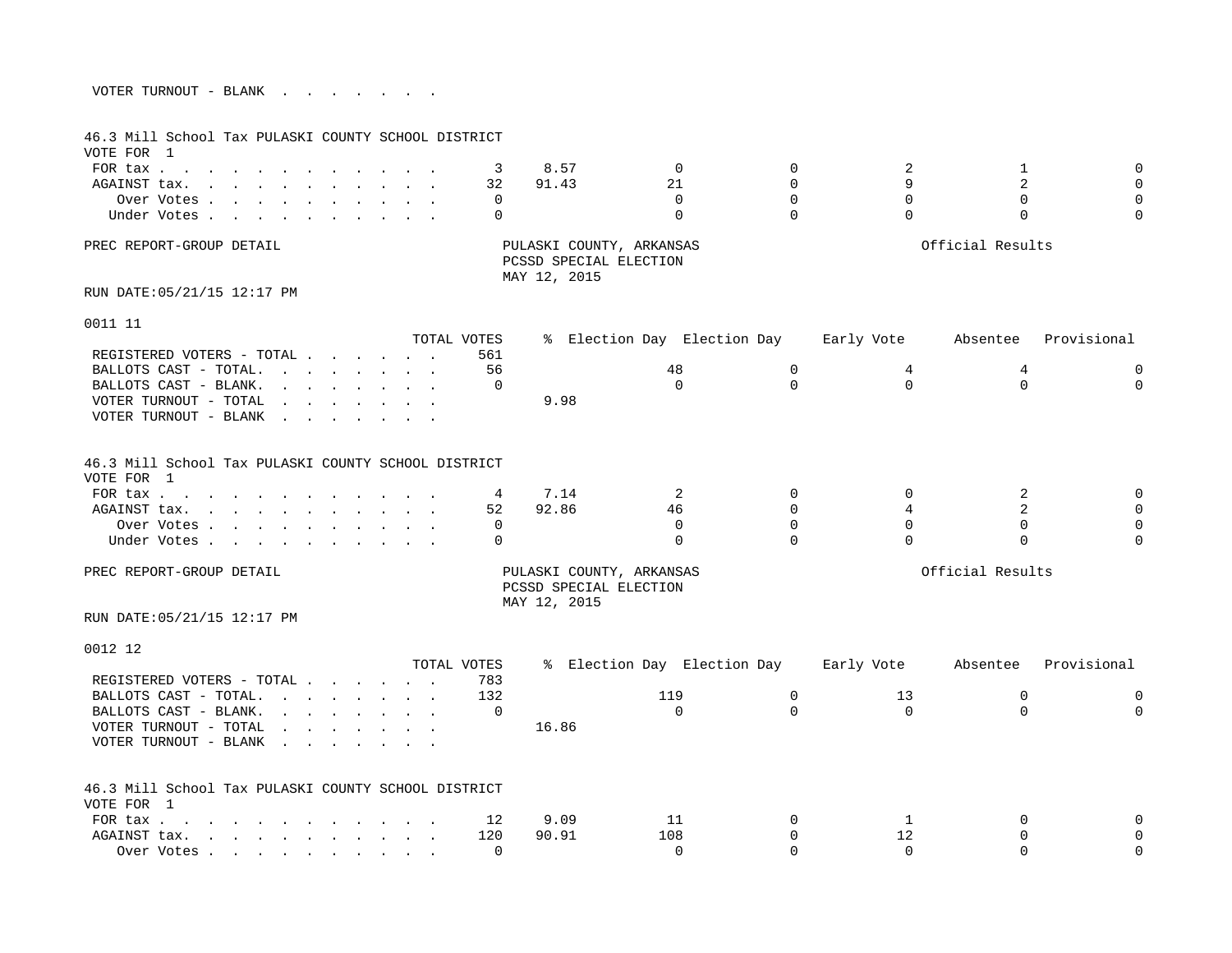| Under Votes                                                                                                                                                                                                                                                                      | 0           |                                                                    | $\Omega$                    | $\Omega$    | $\Omega$    | $\mathbf 0$      | $\Omega$    |
|----------------------------------------------------------------------------------------------------------------------------------------------------------------------------------------------------------------------------------------------------------------------------------|-------------|--------------------------------------------------------------------|-----------------------------|-------------|-------------|------------------|-------------|
| PREC REPORT-GROUP DETAIL                                                                                                                                                                                                                                                         |             | PULASKI COUNTY, ARKANSAS<br>PCSSD SPECIAL ELECTION<br>MAY 12, 2015 |                             |             |             | Official Results |             |
| RUN DATE: 05/21/15 12:17 PM                                                                                                                                                                                                                                                      |             |                                                                    |                             |             |             |                  |             |
| 0013 13                                                                                                                                                                                                                                                                          | TOTAL VOTES |                                                                    | % Election Day Election Day |             | Early Vote  | Absentee         | Provisional |
| REGISTERED VOTERS - TOTAL                                                                                                                                                                                                                                                        | 1,246       |                                                                    |                             |             |             |                  |             |
| BALLOTS CAST - TOTAL.                                                                                                                                                                                                                                                            | 111         |                                                                    | 92                          | $\mathbf 0$ | 19          | 0                | $\mathbf 0$ |
| BALLOTS CAST - BLANK.<br>$\mathbf{r}$ , $\mathbf{r}$ , $\mathbf{r}$ , $\mathbf{r}$ , $\mathbf{r}$ , $\mathbf{r}$                                                                                                                                                                 | $\mathbf 0$ |                                                                    | $\Omega$                    | $\Omega$    | $\Omega$    | $\Omega$         | $\Omega$    |
| VOTER TURNOUT - TOTAL<br>and the contract of the contract of the contract of the contract of the contract of the contract of the contract of the contract of the contract of the contract of the contract of the contract of the contract of the contra<br>VOTER TURNOUT - BLANK |             | 8.91                                                               |                             |             |             |                  |             |
| 46.3 Mill School Tax PULASKI COUNTY SCHOOL DISTRICT<br>VOTE FOR 1                                                                                                                                                                                                                |             |                                                                    |                             |             |             |                  |             |
| FOR tax $\cdots$ $\cdots$ $\cdots$ $\cdots$                                                                                                                                                                                                                                      | 29          | 26.13                                                              | 24                          | $\mathbf 0$ | 5           | 0                | $\mathbf 0$ |
| AGAINST tax.                                                                                                                                                                                                                                                                     | 82          | 73.87                                                              | 68                          | $\Omega$    | 14          | $\Omega$         | $\Omega$    |
| Over Votes                                                                                                                                                                                                                                                                       | $\mathbf 0$ |                                                                    | $\Omega$                    | $\Omega$    | $\Omega$    | $\Omega$         | $\Omega$    |
| Under Votes                                                                                                                                                                                                                                                                      | $\Omega$    |                                                                    | $\mathbf 0$                 | $\Omega$    | $\Omega$    | $\Omega$         |             |
| PREC REPORT-GROUP DETAIL                                                                                                                                                                                                                                                         |             | PULASKI COUNTY, ARKANSAS<br>PCSSD SPECIAL ELECTION<br>MAY 12, 2015 |                             |             |             | Official Results |             |
| RUN DATE: 05/21/15 12:17 PM                                                                                                                                                                                                                                                      |             |                                                                    |                             |             |             |                  |             |
| 0014 14                                                                                                                                                                                                                                                                          |             |                                                                    |                             |             |             |                  |             |
|                                                                                                                                                                                                                                                                                  | TOTAL VOTES |                                                                    | % Election Day Election Day |             | Early Vote  | Absentee         | Provisional |
| REGISTERED VOTERS - TOTAL                                                                                                                                                                                                                                                        | 74          |                                                                    |                             |             |             |                  |             |
| BALLOTS CAST - TOTAL. $\cdot \cdot \cdot \cdot \cdot \cdot \cdot$                                                                                                                                                                                                                | 6           |                                                                    | 6<br>$\Omega$               | $\Omega$    | $\mathbf 0$ | $\mathbf 0$      | $\mathbf 0$ |
| $\mathbf{r}$ . The contract of the contract of the contract of the contract of the contract of the contract of the contract of the contract of the contract of the contract of the contract of the contract of the contract of th<br>BALLOTS CAST - BLANK.                       | $\Omega$    |                                                                    |                             | $\Omega$    | $\Omega$    | $\Omega$         | $\Omega$    |
| VOTER TURNOUT - TOTAL<br>and the contract of the contract of the contract of the contract of the contract of the contract of the contract of the contract of the contract of the contract of the contract of the contract of the contract of the contra<br>VOTER TURNOUT - BLANK |             | 8.11                                                               |                             |             |             |                  |             |
| 46.3 Mill School Tax PULASKI COUNTY SCHOOL DISTRICT<br>VOTE FOR 1                                                                                                                                                                                                                |             |                                                                    |                             |             |             |                  |             |
| FOR tax                                                                                                                                                                                                                                                                          | 0           |                                                                    | $\Omega$                    | $\Omega$    | $\mathbf 0$ | $\mathbf 0$      | $\Omega$    |
| AGAINST tax.                                                                                                                                                                                                                                                                     | 6           | 100.00                                                             | 6                           | $\Omega$    | $\Omega$    | $\Omega$         |             |
| Over Votes                                                                                                                                                                                                                                                                       | 0           |                                                                    | $\Omega$                    | $\Omega$    | $\Omega$    | $\mathbf 0$      |             |
| Under Votes                                                                                                                                                                                                                                                                      | $\Omega$    |                                                                    | $\Omega$                    | $\cap$      | $\cap$      | $\Omega$         | $\Omega$    |
| PREC REPORT-GROUP DETAIL                                                                                                                                                                                                                                                         |             | PULASKI COUNTY, ARKANSAS<br>PCSSD SPECIAL ELECTION<br>MAY 12, 2015 |                             |             |             | Official Results |             |
| RUN DATE: 05/21/15 12:17 PM                                                                                                                                                                                                                                                      |             |                                                                    |                             |             |             |                  |             |

0019 19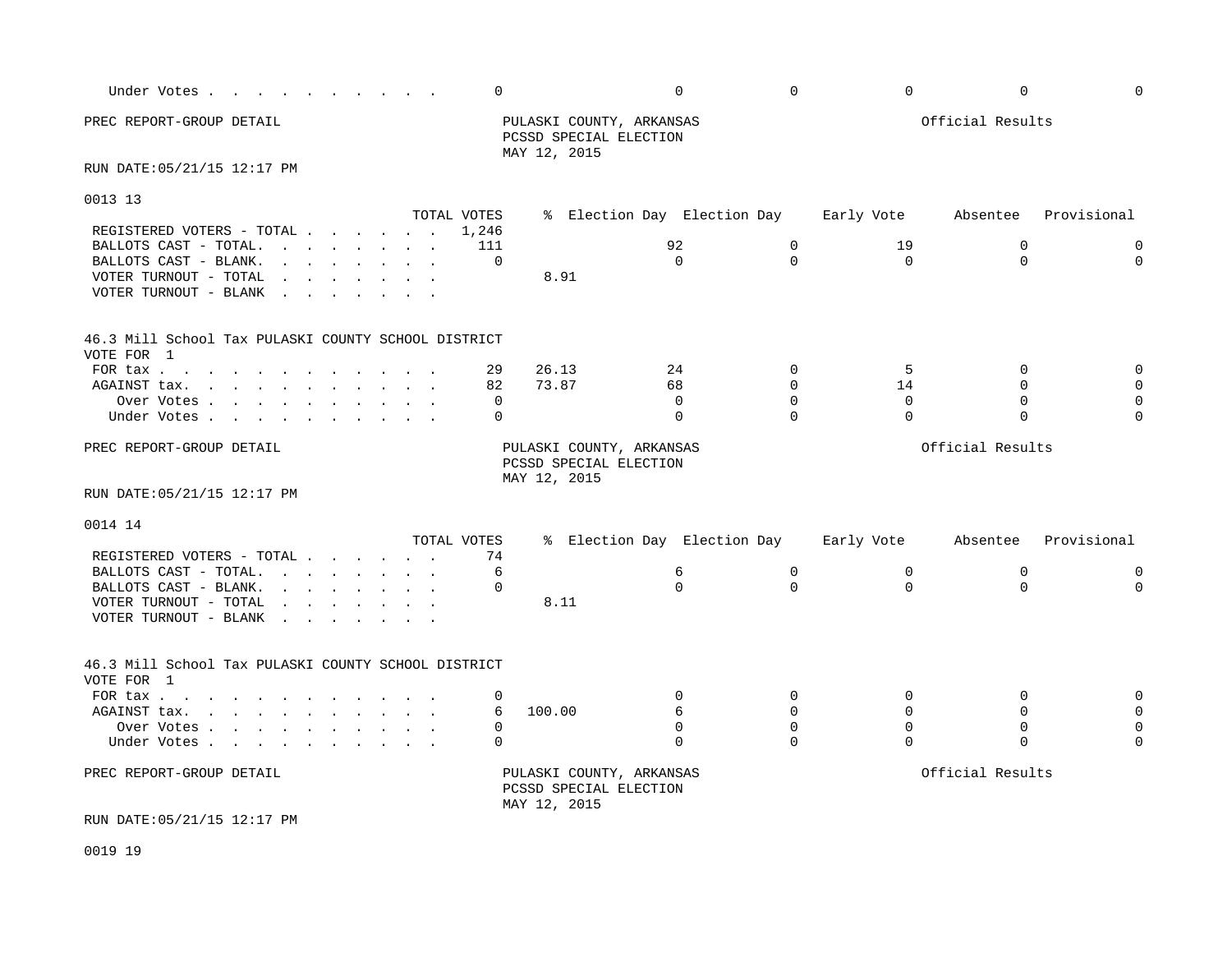|                                                                   |                                                                                                                                                                                                                                   |  | TOTAL VOTES |       |              |                                                    |          | % Election Day Election Day |             | Early Vote   | Absentee         | Provisional |
|-------------------------------------------------------------------|-----------------------------------------------------------------------------------------------------------------------------------------------------------------------------------------------------------------------------------|--|-------------|-------|--------------|----------------------------------------------------|----------|-----------------------------|-------------|--------------|------------------|-------------|
| REGISTERED VOTERS - TOTAL                                         |                                                                                                                                                                                                                                   |  | 408         |       |              |                                                    |          |                             |             |              |                  |             |
| BALLOTS CAST - TOTAL.                                             | $\mathbf{r} = \mathbf{r} - \mathbf{r}$ , where $\mathbf{r} = \mathbf{r} - \mathbf{r}$                                                                                                                                             |  | 6           |       |              |                                                    | 4        |                             | $\mathbf 0$ | 0            | 2                | $\mathbf 0$ |
| BALLOTS CAST - BLANK.                                             |                                                                                                                                                                                                                                   |  | $\Omega$    |       |              |                                                    | $\Omega$ |                             | $\Omega$    | $\Omega$     | $\Omega$         | $\Omega$    |
| VOTER TURNOUT - TOTAL                                             | and a strong control of the state of the state of the state of the state of the state of the state of the state of the state of the state of the state of the state of the state of the state of the state of the state of the    |  |             |       | 1.47         |                                                    |          |                             |             |              |                  |             |
| VOTER TURNOUT - BLANK<br>$\sim$<br>$\sim$                         |                                                                                                                                                                                                                                   |  |             |       |              |                                                    |          |                             |             |              |                  |             |
|                                                                   |                                                                                                                                                                                                                                   |  |             |       |              |                                                    |          |                             |             |              |                  |             |
| 46.3 Mill School Tax PULASKI COUNTY SCHOOL DISTRICT<br>VOTE FOR 1 |                                                                                                                                                                                                                                   |  |             |       |              |                                                    |          |                             |             |              |                  |             |
| FOR tax                                                           |                                                                                                                                                                                                                                   |  | 1           | 16.67 |              |                                                    | $\Omega$ |                             | $\Omega$    | $\Omega$     | 1                | $\mathbf 0$ |
|                                                                   |                                                                                                                                                                                                                                   |  |             | 83.33 |              |                                                    | 4        |                             | $\mathbf 0$ | 0            | 1                | $\mathbf 0$ |
| AGAINST tax.                                                      |                                                                                                                                                                                                                                   |  | 5           |       |              |                                                    |          |                             | $\Omega$    | $\Omega$     |                  |             |
| Over Votes                                                        |                                                                                                                                                                                                                                   |  | $\mathbf 0$ |       |              |                                                    | $\Omega$ |                             |             |              | $\mathbf 0$      | $\mathbf 0$ |
| Under Votes                                                       |                                                                                                                                                                                                                                   |  | 0           |       |              |                                                    | $\Omega$ |                             | $\Omega$    | $\Omega$     | $\Omega$         | $\Omega$    |
| PREC REPORT-GROUP DETAIL                                          |                                                                                                                                                                                                                                   |  |             |       | MAY 12, 2015 | PULASKI COUNTY, ARKANSAS<br>PCSSD SPECIAL ELECTION |          |                             |             |              | Official Results |             |
| RUN DATE: 05/21/15 12:17 PM                                       |                                                                                                                                                                                                                                   |  |             |       |              |                                                    |          |                             |             |              |                  |             |
| 0022 22                                                           |                                                                                                                                                                                                                                   |  |             |       |              |                                                    |          |                             |             |              |                  |             |
|                                                                   |                                                                                                                                                                                                                                   |  | TOTAL VOTES |       |              |                                                    |          | % Election Day Election Day |             | Early Vote   | Absentee         | Provisional |
| REGISTERED VOTERS - TOTAL                                         |                                                                                                                                                                                                                                   |  | 244         |       |              |                                                    |          |                             |             |              |                  |             |
| BALLOTS CAST - TOTAL.                                             | $\mathbf{r}$ . The set of the set of the set of the set of the set of the set of the set of the set of the set of the set of the set of the set of the set of the set of the set of the set of the set of the set of the set of t |  | 6           |       |              |                                                    | 5        |                             | $\mathbf 0$ | $\mathbf{1}$ | $\mathbf 0$      | $\mathbf 0$ |
| BALLOTS CAST - BLANK.                                             | $\mathbf{r}$ . The set of the set of the set of the set of the set of the set of the set of the set of the set of the set of the set of the set of the set of the set of the set of the set of the set of the set of the set of t |  | $\Omega$    |       |              |                                                    | $\Omega$ |                             | $\Omega$    | $\Omega$     | $\Omega$         | $\Omega$    |
| VOTER TURNOUT - TOTAL                                             | and a strong control of the state of the state of the state of the state of the state of the state of the state of the state of the state of the state of the state of the state of the state of the state of the state of the    |  |             |       | 2.46         |                                                    |          |                             |             |              |                  |             |
| VOTER TURNOUT - BLANK                                             |                                                                                                                                                                                                                                   |  |             |       |              |                                                    |          |                             |             |              |                  |             |
|                                                                   | the contract of the contract of the contract of the contract of the contract of                                                                                                                                                   |  |             |       |              |                                                    |          |                             |             |              |                  |             |
| 46.3 Mill School Tax PULASKI COUNTY SCHOOL DISTRICT               |                                                                                                                                                                                                                                   |  |             |       |              |                                                    |          |                             |             |              |                  |             |
| VOTE FOR 1                                                        |                                                                                                                                                                                                                                   |  |             |       |              |                                                    |          |                             |             |              |                  |             |
| FOR tax                                                           |                                                                                                                                                                                                                                   |  | 2           | 33.33 |              |                                                    | 2        |                             | $\Omega$    | $\Omega$     | $\Omega$         | $\mathbf 0$ |
| AGAINST tax.                                                      |                                                                                                                                                                                                                                   |  | 4           | 66.67 |              |                                                    | 3        |                             | $\Omega$    | $\mathbf{1}$ | $\Omega$         | $\mathbf 0$ |
| Over Votes                                                        |                                                                                                                                                                                                                                   |  | $\Omega$    |       |              |                                                    | $\Omega$ |                             | $\Omega$    | $\Omega$     | $\Omega$         | $\mathbf 0$ |
| Under Votes                                                       |                                                                                                                                                                                                                                   |  | 0           |       |              |                                                    | $\Omega$ |                             | $\Omega$    | 0            | $\mathbf 0$      | $\Omega$    |
| PREC REPORT-GROUP DETAIL                                          |                                                                                                                                                                                                                                   |  |             |       | MAY 12, 2015 | PULASKI COUNTY, ARKANSAS<br>PCSSD SPECIAL ELECTION |          |                             |             |              | Official Results |             |
| RUN DATE: 05/21/15 12:17 PM                                       |                                                                                                                                                                                                                                   |  |             |       |              |                                                    |          |                             |             |              |                  |             |
| 0024 24                                                           |                                                                                                                                                                                                                                   |  |             |       |              |                                                    |          |                             |             |              |                  |             |
|                                                                   |                                                                                                                                                                                                                                   |  | TOTAL VOTES |       |              |                                                    |          | % Election Day Election Day |             | Early Vote   | Absentee         | Provisional |
| REGISTERED VOTERS - TOTAL                                         |                                                                                                                                                                                                                                   |  | 298         |       |              |                                                    |          |                             |             |              |                  |             |
| BALLOTS CAST - TOTAL.                                             | $\mathbf{r}$ , and $\mathbf{r}$ , and $\mathbf{r}$ , and $\mathbf{r}$                                                                                                                                                             |  | 31          |       |              |                                                    | 21       |                             | 0           | 7            | 3                | 0           |
| BALLOTS CAST - BLANK.                                             | the contract of the contract of the contract of the contract of the contract of the contract of the contract of                                                                                                                   |  | 0           |       |              |                                                    | $\Omega$ |                             | $\Omega$    | $\Omega$     | $\Omega$         | $\Omega$    |
| VOTER TURNOUT - TOTAL                                             | $\mathbf{r}$ , $\mathbf{r}$ , $\mathbf{r}$ , $\mathbf{r}$ , $\mathbf{r}$ , $\mathbf{r}$                                                                                                                                           |  |             | 10.40 |              |                                                    |          |                             |             |              |                  |             |
| VOTER TURNOUT - BLANK                                             | in the state of the state of the state of the state of the state of the state of the state of the state of the                                                                                                                    |  |             |       |              |                                                    |          |                             |             |              |                  |             |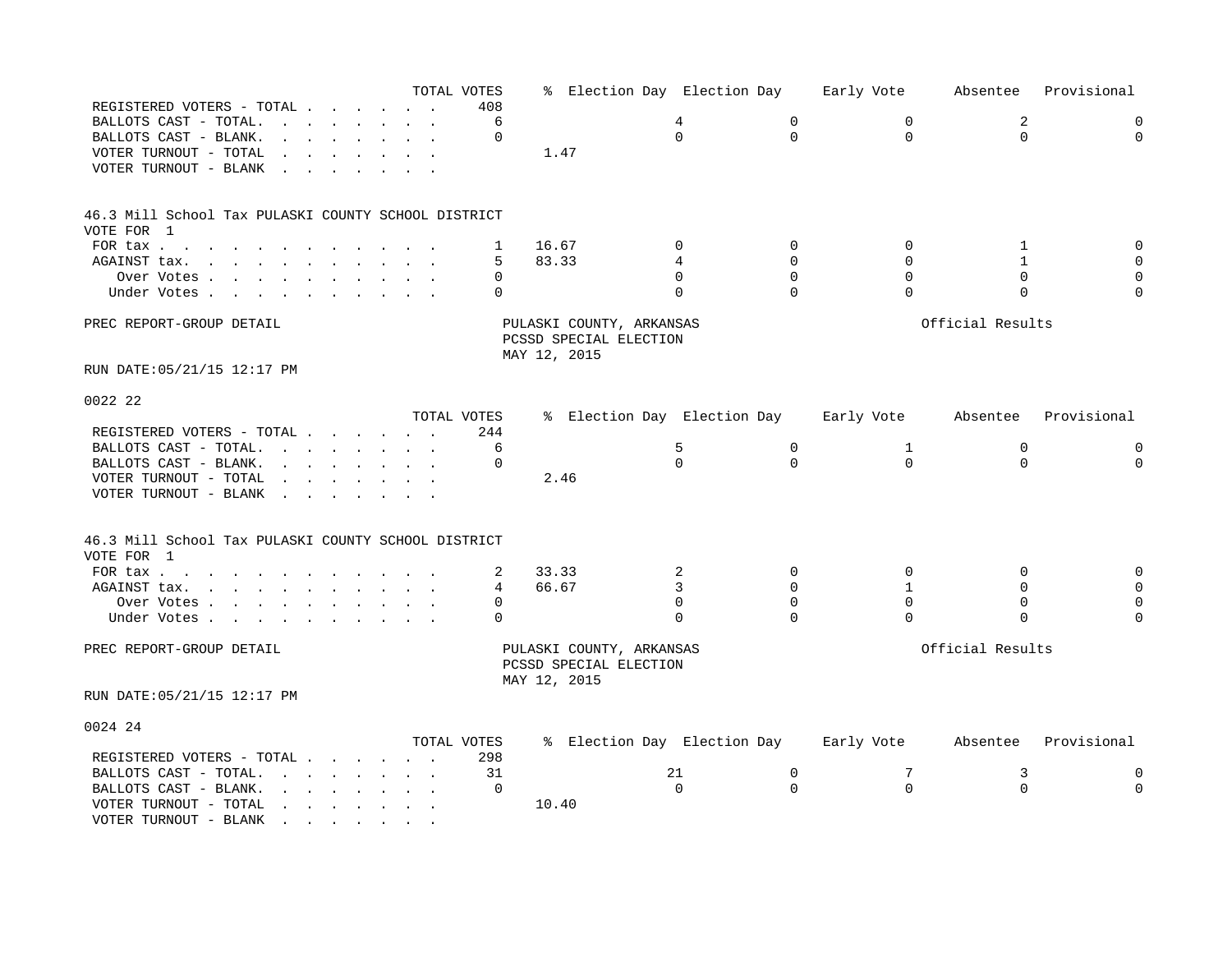| 46.3 Mill School Tax PULASKI COUNTY SCHOOL DISTRICT                         |                                                                                                                                                                                                                                |  |                             |               |                                                    |                             |                                              |                                          |                                |                                                 |
|-----------------------------------------------------------------------------|--------------------------------------------------------------------------------------------------------------------------------------------------------------------------------------------------------------------------------|--|-----------------------------|---------------|----------------------------------------------------|-----------------------------|----------------------------------------------|------------------------------------------|--------------------------------|-------------------------------------------------|
| VOTE FOR 1<br>FOR $\text{tax}$<br>AGAINST tax.<br>Over Votes<br>Under Votes |                                                                                                                                                                                                                                |  | 3<br>28<br>$\mathbf 0$<br>0 | 9.68<br>90.32 | 20                                                 | 1<br>$\Omega$<br>$\Omega$   | $\Omega$<br>$\Omega$<br>$\Omega$<br>$\Omega$ | $\mathbf 0$<br>7<br>$\Omega$<br>$\Omega$ | 2<br>1<br>$\Omega$<br>$\Omega$ | $\mathbf 0$<br>$\Omega$<br>$\Omega$<br>$\Omega$ |
| PREC REPORT-GROUP DETAIL                                                    |                                                                                                                                                                                                                                |  |                             | MAY 12, 2015  | PULASKI COUNTY, ARKANSAS<br>PCSSD SPECIAL ELECTION |                             |                                              |                                          | Official Results               |                                                 |
| RUN DATE: 05/21/15 12:17 PM                                                 |                                                                                                                                                                                                                                |  |                             |               |                                                    |                             |                                              |                                          |                                |                                                 |
| 0028 28                                                                     |                                                                                                                                                                                                                                |  |                             |               |                                                    |                             |                                              |                                          |                                |                                                 |
|                                                                             |                                                                                                                                                                                                                                |  | TOTAL VOTES                 |               |                                                    | % Election Day Election Day |                                              | Early Vote                               | Absentee                       | Provisional                                     |
| REGISTERED VOTERS - TOTAL                                                   |                                                                                                                                                                                                                                |  | 1,687                       |               |                                                    |                             |                                              |                                          |                                |                                                 |
| BALLOTS CAST - TOTAL.                                                       | and the contract of the contract of the contract of the contract of the contract of the contract of the contract of the contract of the contract of the contract of the contract of the contract of the contract of the contra |  | 273                         |               | 233                                                |                             | $\mathbf 0$                                  | 38                                       | 2                              | 0                                               |
| BALLOTS CAST - BLANK.                                                       | $\mathbf{r}$ , and $\mathbf{r}$ , and $\mathbf{r}$ , and $\mathbf{r}$                                                                                                                                                          |  | $\mathbf 0$                 |               |                                                    | $\Omega$                    | $\Omega$                                     | $\Omega$                                 | $\Omega$                       | $\Omega$                                        |
| VOTER TURNOUT - TOTAL                                                       | the contract of the contract of the contract of the contract of the contract of the contract of the contract of                                                                                                                |  |                             | 16.18         |                                                    |                             |                                              |                                          |                                |                                                 |
| VOTER TURNOUT - BLANK                                                       | the contract of the contract of the contract of the contract of the contract of the contract of the contract of                                                                                                                |  |                             |               |                                                    |                             |                                              |                                          |                                |                                                 |
| 46.3 Mill School Tax PULASKI COUNTY SCHOOL DISTRICT<br>VOTE FOR 1           |                                                                                                                                                                                                                                |  |                             |               |                                                    |                             |                                              |                                          |                                |                                                 |
| FOR tax                                                                     |                                                                                                                                                                                                                                |  | 52                          | 19.05         | 44                                                 |                             | $\Omega$                                     | 7                                        | 1                              | $\mathbf 0$                                     |
| AGAINST tax.                                                                |                                                                                                                                                                                                                                |  | 221                         | 80.95         | 189                                                |                             | $\mathbf 0$                                  | 31                                       | $\mathbf{1}$                   | $\Omega$                                        |
| Over Votes                                                                  |                                                                                                                                                                                                                                |  | 0                           |               |                                                    | $\mathbf 0$                 | $\Omega$                                     | $\mathbf 0$                              | $\mathbf 0$                    | $\mathbf 0$                                     |
| Under Votes                                                                 |                                                                                                                                                                                                                                |  | 0                           |               |                                                    | $\Omega$                    | $\Omega$                                     | $\Omega$                                 | $\Omega$                       | $\Omega$                                        |
| PREC REPORT-GROUP DETAIL                                                    |                                                                                                                                                                                                                                |  |                             | MAY 12, 2015  | PULASKI COUNTY, ARKANSAS<br>PCSSD SPECIAL ELECTION |                             |                                              |                                          | Official Results               |                                                 |
| RUN DATE: 05/21/15 12:17 PM                                                 |                                                                                                                                                                                                                                |  |                             |               |                                                    |                             |                                              |                                          |                                |                                                 |
| 0031 31                                                                     |                                                                                                                                                                                                                                |  | TOTAL VOTES                 |               |                                                    |                             |                                              |                                          |                                | Provisional                                     |
| REGISTERED VOTERS - TOTAL                                                   |                                                                                                                                                                                                                                |  | 1,924                       |               |                                                    | % Election Day Election Day |                                              | Early Vote                               | Absentee                       |                                                 |
| BALLOTS CAST - TOTAL.                                                       | and the contract of the contract of the contract of the contract of the contract of the contract of the contract of the contract of the contract of the contract of the contract of the contract of the contract of the contra |  | 310                         |               | 269                                                |                             | $\mathbf 0$                                  | 41                                       | $\mathbf 0$                    | 0                                               |
| BALLOTS CAST - BLANK.                                                       | $\mathbf{r}$ and $\mathbf{r}$ are the set of $\mathbf{r}$                                                                                                                                                                      |  | $\Omega$                    |               |                                                    | $\Omega$                    | $\Omega$                                     | $\Omega$                                 | $\Omega$                       | $\Omega$                                        |
| VOTER TURNOUT - TOTAL                                                       |                                                                                                                                                                                                                                |  |                             | 16.11         |                                                    |                             |                                              |                                          |                                |                                                 |
| VOTER TURNOUT - BLANK                                                       | $\mathbf{r} = \mathbf{r} + \mathbf{r} + \mathbf{r} + \mathbf{r}$<br>$\mathbf{r}$ , $\mathbf{r}$ , $\mathbf{r}$ , $\mathbf{r}$                                                                                                  |  |                             |               |                                                    |                             |                                              |                                          |                                |                                                 |
| 46.3 Mill School Tax PULASKI COUNTY SCHOOL DISTRICT<br>VOTE FOR 1           |                                                                                                                                                                                                                                |  |                             |               |                                                    |                             |                                              |                                          |                                |                                                 |
| FOR tax $\cdots$ $\cdots$ $\cdots$ $\cdots$                                 |                                                                                                                                                                                                                                |  | 83                          | 26.77         | 71                                                 |                             | $\mathbf 0$                                  | 12                                       | $\mathbf{0}$                   | $\mathbf 0$                                     |
| AGAINST tax.                                                                |                                                                                                                                                                                                                                |  | 227                         | 73.23         | 198                                                |                             | $\mathbf 0$                                  | 29                                       | $\mathbf{0}$                   | $\Omega$                                        |
| Over Votes                                                                  |                                                                                                                                                                                                                                |  | $\mathbf 0$                 |               |                                                    | $\mathbf 0$                 | $\mathbf 0$                                  | $\mathbf 0$                              | $\mathbf{0}$                   | $\mathbf 0$                                     |
| Under Votes                                                                 |                                                                                                                                                                                                                                |  | $\Omega$                    |               |                                                    | $\Omega$                    | $\Omega$                                     | $\Omega$                                 | $\Omega$                       | $\Omega$                                        |
| PREC REPORT-GROUP DETAIL                                                    |                                                                                                                                                                                                                                |  |                             |               | PULASKI COUNTY, ARKANSAS                           |                             |                                              |                                          | Official Results               |                                                 |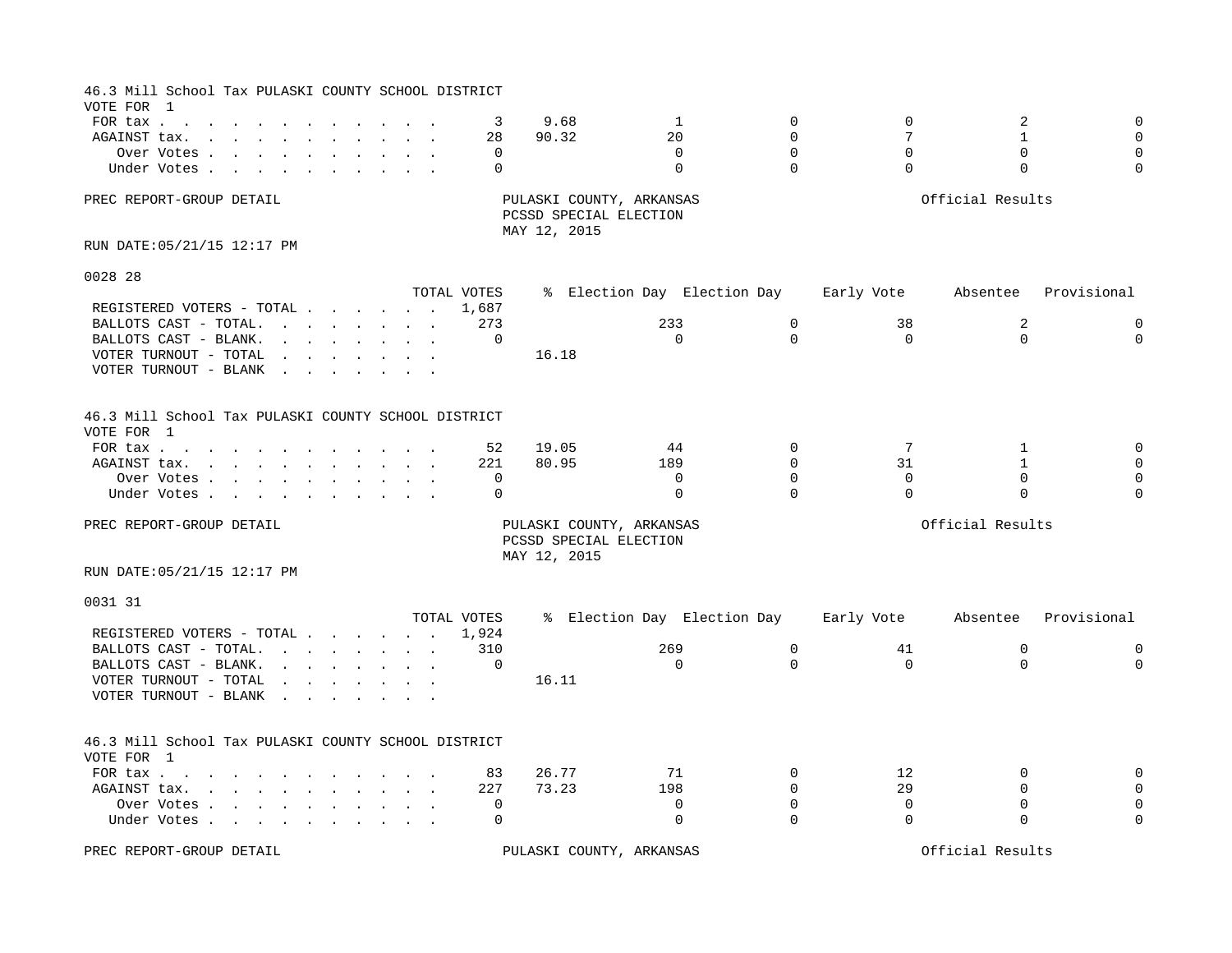### PCSSD SPECIAL ELECTION MAY 12, 2015

# RUN DATE:05/21/15 12:17 PM

VOTER TURNOUT - TOTAL . . . . . . .

| 0032 32                                                                                                                                                                                                                                                 |             |                                                                    |             |                             |                     |                  |             |
|---------------------------------------------------------------------------------------------------------------------------------------------------------------------------------------------------------------------------------------------------------|-------------|--------------------------------------------------------------------|-------------|-----------------------------|---------------------|------------------|-------------|
|                                                                                                                                                                                                                                                         | TOTAL VOTES |                                                                    |             | % Election Day Election Day | Early Vote          | Absentee         | Provisional |
| REGISTERED VOTERS - TOTAL 1,937                                                                                                                                                                                                                         |             |                                                                    |             |                             |                     |                  |             |
| BALLOTS CAST - TOTAL.                                                                                                                                                                                                                                   | 203         |                                                                    | 182         | 0                           | 19                  | 2                | 0           |
| BALLOTS CAST - BLANK.<br>and the contract of the contract of the contract of the contract of the contract of the contract of the contract of the contract of the contract of the contract of the contract of the contract of the contract of the contra | 0           |                                                                    | $\Omega$    | $\Omega$                    | $\Omega$            | $\Omega$         | $\mathbf 0$ |
| VOTER TURNOUT - TOTAL<br>the contract of the contract of the contract of the contract of the contract of the contract of the contract of                                                                                                                |             | 10.48                                                              |             |                             |                     |                  |             |
| VOTER TURNOUT - BLANK<br>and the contract of the contract of the contract of the contract of the contract of the contract of the contract of the contract of the contract of the contract of the contract of the contract of the contract of the contra |             |                                                                    |             |                             |                     |                  |             |
| 46.3 Mill School Tax PULASKI COUNTY SCHOOL DISTRICT                                                                                                                                                                                                     |             |                                                                    |             |                             |                     |                  |             |
| VOTE FOR 1                                                                                                                                                                                                                                              |             |                                                                    |             |                             |                     |                  |             |
| FOR tax $\cdots$ $\cdots$ $\cdots$ $\cdots$                                                                                                                                                                                                             | 60          | 29.56                                                              | 56          | $\Omega$                    | 4                   | 0                |             |
| AGAINST tax.                                                                                                                                                                                                                                            | 143         | 70.44                                                              | 126         | $\Omega$                    | 15                  | 2                |             |
| Over Votes                                                                                                                                                                                                                                              | $\Omega$    |                                                                    | $\Omega$    | $\Omega$                    | $\Omega$            | $\Omega$         |             |
| Under Votes                                                                                                                                                                                                                                             | 0           |                                                                    | $\Omega$    | $\Omega$                    | $\Omega$            | $\mathbf 0$      |             |
| PREC REPORT-GROUP DETAIL                                                                                                                                                                                                                                |             | PULASKI COUNTY, ARKANSAS<br>PCSSD SPECIAL ELECTION<br>MAY 12, 2015 |             |                             |                     | Official Results |             |
| RUN DATE:05/21/15 12:17 PM                                                                                                                                                                                                                              |             |                                                                    |             |                             |                     |                  |             |
| 0033 33                                                                                                                                                                                                                                                 |             |                                                                    |             |                             |                     |                  |             |
|                                                                                                                                                                                                                                                         | TOTAL VOTES |                                                                    |             | % Election Day Election Day | Early Vote Absentee |                  | Provisional |
| REGISTERED VOTERS - TOTAL                                                                                                                                                                                                                               | 4           |                                                                    |             |                             |                     |                  |             |
| BALLOTS CAST - TOTAL.                                                                                                                                                                                                                                   | $\Omega$    |                                                                    | $\mathbf 0$ | $\mathbf 0$                 | $\mathbf 0$         | $\mathbf 0$      | 0           |
| BALLOTS CAST - BLANK.                                                                                                                                                                                                                                   |             |                                                                    | $\Omega$    | $\Omega$                    | $\Omega$            | $\Omega$         | $\Omega$    |
| 46.3 Mill School Tax PULASKI COUNTY SCHOOL DISTRICT<br>VOTE FOR 1                                                                                                                                                                                       |             |                                                                    |             |                             |                     |                  |             |
| FOR tax                                                                                                                                                                                                                                                 | $\Omega$    |                                                                    | 0           | $\Omega$                    | $\Omega$            | $\mathbf 0$      | 0           |
| AGAINST tax.                                                                                                                                                                                                                                            | 0           |                                                                    | $\Omega$    | $\Omega$                    | $\Omega$            | $\Omega$         | 0           |
| Over Votes                                                                                                                                                                                                                                              | 0           |                                                                    | $\Omega$    | 0                           | $\Omega$            | $\mathbf 0$      |             |
| Under Votes                                                                                                                                                                                                                                             | $\Omega$    |                                                                    | $\Omega$    | $\Omega$                    | $\Omega$            | $\Omega$         | $\Omega$    |
| PREC REPORT-GROUP DETAIL                                                                                                                                                                                                                                |             | PULASKI COUNTY, ARKANSAS<br>PCSSD SPECIAL ELECTION<br>MAY 12, 2015 |             |                             |                     | Official Results |             |
| RUN DATE:05/21/15 12:17 PM                                                                                                                                                                                                                              |             |                                                                    |             |                             |                     |                  |             |
| 0039 39                                                                                                                                                                                                                                                 |             |                                                                    |             |                             |                     |                  |             |
|                                                                                                                                                                                                                                                         | TOTAL VOTES |                                                                    |             | % Election Day Election Day | Early Vote          | Absentee         | Provisional |
| REGISTERED VOTERS - TOTAL                                                                                                                                                                                                                               | 2,555       |                                                                    |             |                             |                     |                  |             |
| BALLOTS CAST - TOTAL.                                                                                                                                                                                                                                   | 502         |                                                                    | 407         | 0                           | 93                  | 2                | 0           |
| BALLOTS CAST - BLANK.                                                                                                                                                                                                                                   | 0           |                                                                    | $\Omega$    | $\Omega$                    | $\Omega$            | $\Omega$         | $\mathbf 0$ |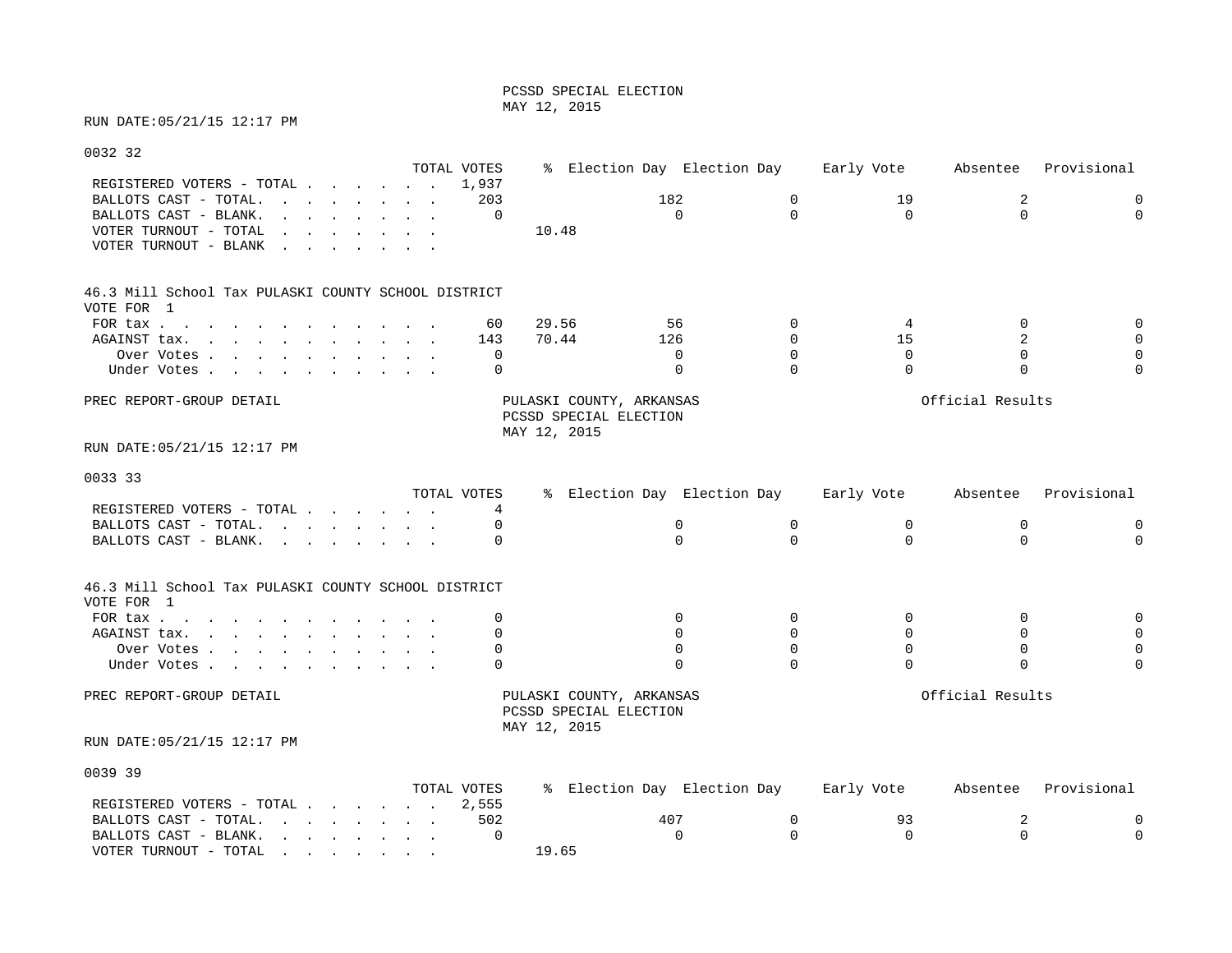| VOTER TURNOUT - BLANK |  |  |  |  |  |
|-----------------------|--|--|--|--|--|
|                       |  |  |  |  |  |

| 46.3 Mill School Tax PULASKI COUNTY SCHOOL DISTRICT<br>VOTE FOR 1                                                                                                                                                              |                                                                                                                                                                                                                                   |                                   |             |                                        |                             |             |                |                  |             |
|--------------------------------------------------------------------------------------------------------------------------------------------------------------------------------------------------------------------------------|-----------------------------------------------------------------------------------------------------------------------------------------------------------------------------------------------------------------------------------|-----------------------------------|-------------|----------------------------------------|-----------------------------|-------------|----------------|------------------|-------------|
| FOR $\text{tax}$                                                                                                                                                                                                               | $\sim$ 100 $\pm$<br>$\sim$ $\sim$                                                                                                                                                                                                 | and the state of the state of the | 160         | 32.00                                  | 124                         | $\Omega$    | 34             | 2                | $\mathbf 0$ |
| AGAINST tax.                                                                                                                                                                                                                   |                                                                                                                                                                                                                                   |                                   | 340         | 68.00                                  | 283                         | $\Omega$    | 57             | $\Omega$         | $\Omega$    |
| Over Votes                                                                                                                                                                                                                     |                                                                                                                                                                                                                                   |                                   | $\mathbf 0$ |                                        | $\mathbf 0$                 | $\mathbf 0$ | $\mathbf 0$    | $\mathbf 0$      | $\mathbf 0$ |
| Under Votes                                                                                                                                                                                                                    |                                                                                                                                                                                                                                   |                                   | 2           |                                        | $\Omega$                    | $\Omega$    | $\overline{a}$ | $\Omega$         | $\Omega$    |
|                                                                                                                                                                                                                                |                                                                                                                                                                                                                                   |                                   |             |                                        |                             |             |                |                  |             |
| PREC REPORT-GROUP DETAIL                                                                                                                                                                                                       |                                                                                                                                                                                                                                   |                                   |             | PCSSD SPECIAL ELECTION<br>MAY 12, 2015 | PULASKI COUNTY, ARKANSAS    |             |                | Official Results |             |
| RUN DATE: 05/21/15 12:17 PM                                                                                                                                                                                                    |                                                                                                                                                                                                                                   |                                   |             |                                        |                             |             |                |                  |             |
| 0040 40                                                                                                                                                                                                                        |                                                                                                                                                                                                                                   |                                   |             |                                        |                             |             |                |                  |             |
|                                                                                                                                                                                                                                |                                                                                                                                                                                                                                   |                                   | TOTAL VOTES |                                        | % Election Day Election Day |             | Early Vote     | Absentee         | Provisional |
| REGISTERED VOTERS - TOTAL                                                                                                                                                                                                      |                                                                                                                                                                                                                                   |                                   | 1,255       |                                        |                             |             |                |                  |             |
| BALLOTS CAST - TOTAL.                                                                                                                                                                                                          |                                                                                                                                                                                                                                   |                                   | 150         |                                        | 126                         | $\mathbf 0$ | 21             | 3                | $\Omega$    |
| BALLOTS CAST - BLANK.                                                                                                                                                                                                          | $\mathbf{r}$ . The set of the set of the set of the set of the set of the set of the set of the set of the set of the set of the set of the set of the set of the set of the set of the set of the set of the set of the set of t |                                   | $\mathbf 0$ |                                        | $\mathbf 0$                 | $\Omega$    | 0              | $\Omega$         | $\mathbf 0$ |
| VOTER TURNOUT - TOTAL                                                                                                                                                                                                          | $\mathbf{r}$ , $\mathbf{r}$ , $\mathbf{r}$ , $\mathbf{r}$ , $\mathbf{r}$ , $\mathbf{r}$                                                                                                                                           |                                   |             | 11.95                                  |                             |             |                |                  |             |
| VOTER TURNOUT - BLANK                                                                                                                                                                                                          |                                                                                                                                                                                                                                   |                                   |             |                                        |                             |             |                |                  |             |
| 46.3 Mill School Tax PULASKI COUNTY SCHOOL DISTRICT<br>VOTE FOR 1                                                                                                                                                              |                                                                                                                                                                                                                                   |                                   |             |                                        |                             |             |                |                  |             |
| FOR tax                                                                                                                                                                                                                        |                                                                                                                                                                                                                                   |                                   | 39          | 26.00                                  | 32                          | $\Omega$    | 6              | 1                | $\mathbf 0$ |
| AGAINST tax.                                                                                                                                                                                                                   |                                                                                                                                                                                                                                   |                                   | 111         | 74.00                                  | 94                          | $\Omega$    | 15             | $\overline{a}$   | $\mathbf 0$ |
| Over Votes                                                                                                                                                                                                                     |                                                                                                                                                                                                                                   |                                   | 0           |                                        | $\Omega$                    | $\Omega$    | $\Omega$       | $\Omega$         | $\mathbf 0$ |
| Under Votes                                                                                                                                                                                                                    |                                                                                                                                                                                                                                   |                                   | $\Omega$    |                                        | $\Omega$                    | $\Omega$    | $\Omega$       | $\Omega$         | $\Omega$    |
| PREC REPORT-GROUP DETAIL                                                                                                                                                                                                       |                                                                                                                                                                                                                                   |                                   |             | PCSSD SPECIAL ELECTION<br>MAY 12, 2015 | PULASKI COUNTY, ARKANSAS    |             |                | Official Results |             |
| RUN DATE: 05/21/15 12:17 PM                                                                                                                                                                                                    |                                                                                                                                                                                                                                   |                                   |             |                                        |                             |             |                |                  |             |
| 0041 41                                                                                                                                                                                                                        |                                                                                                                                                                                                                                   |                                   |             |                                        |                             |             |                |                  |             |
|                                                                                                                                                                                                                                |                                                                                                                                                                                                                                   |                                   | TOTAL VOTES |                                        | % Election Day Election Day |             | Early Vote     | Absentee         | Provisional |
| REGISTERED VOTERS - TOTAL                                                                                                                                                                                                      |                                                                                                                                                                                                                                   |                                   | 2,588       |                                        |                             |             |                |                  |             |
| BALLOTS CAST - TOTAL.                                                                                                                                                                                                          |                                                                                                                                                                                                                                   |                                   | 403         |                                        | 302                         | $\mathbf 0$ | 98             | 3                | $\mathbf 0$ |
| BALLOTS CAST - BLANK.                                                                                                                                                                                                          | $\mathbf{r}$ , $\mathbf{r}$ , $\mathbf{r}$ , $\mathbf{r}$ , $\mathbf{r}$ , $\mathbf{r}$ , $\mathbf{r}$                                                                                                                            |                                   | $\mathbf 0$ |                                        | $\Omega$                    | $\Omega$    | $\Omega$       | $\Omega$         | $\Omega$    |
| VOTER TURNOUT - TOTAL                                                                                                                                                                                                          | $\mathbf{r}$ . The contract of the contract of the contract of the contract of the contract of the contract of the contract of the contract of the contract of the contract of the contract of the contract of the contract of th |                                   |             | 15.57                                  |                             |             |                |                  |             |
| VOTER TURNOUT - BLANK                                                                                                                                                                                                          |                                                                                                                                                                                                                                   |                                   |             |                                        |                             |             |                |                  |             |
| 46.3 Mill School Tax PULASKI COUNTY SCHOOL DISTRICT<br>VOTE FOR 1                                                                                                                                                              |                                                                                                                                                                                                                                   |                                   |             |                                        |                             |             |                |                  |             |
| FOR tax                                                                                                                                                                                                                        |                                                                                                                                                                                                                                   |                                   | 127         | 31.51                                  | 91                          | 0           | 33             | 3                | 0           |
| AGAINST tax.                                                                                                                                                                                                                   |                                                                                                                                                                                                                                   |                                   | 276         | 68.49                                  | 211                         | $\Omega$    | 65             | $\Omega$         | $\Omega$    |
| Over Votes and a construction of the construction of the construction of the construction of the construction of the construction of the construction of the construction of the construction of the construction of the const |                                                                                                                                                                                                                                   |                                   | $\Omega$    |                                        | $\bigcap$                   | $\Omega$    | $\Omega$       | $\Omega$         | $\Omega$    |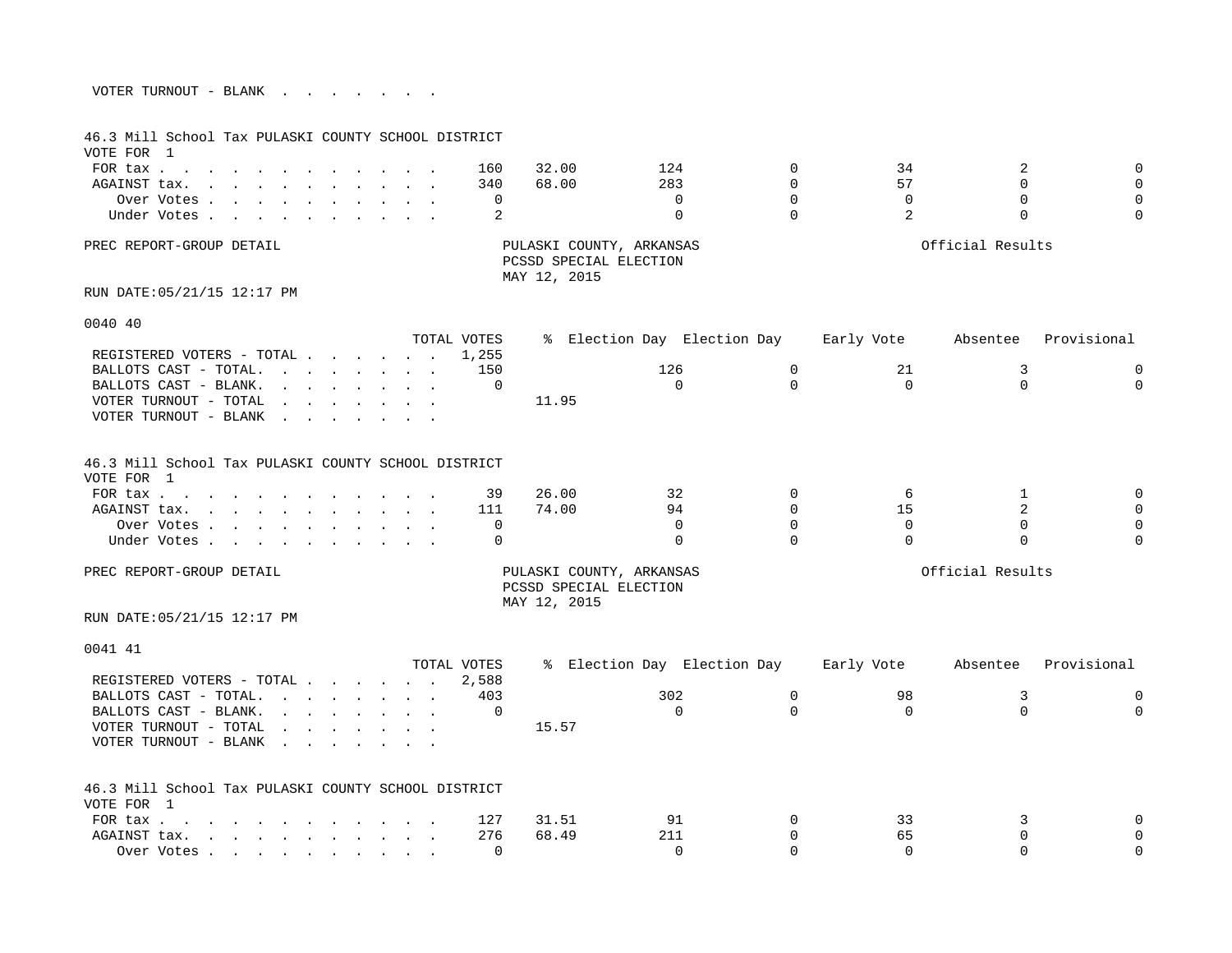| Under Votes                                                                                                                                                       | 0           |                                                                    | $\Omega$                    | $\Omega$    | $\mathbf 0$  | $\mathbf 0$      | $\Omega$    |
|-------------------------------------------------------------------------------------------------------------------------------------------------------------------|-------------|--------------------------------------------------------------------|-----------------------------|-------------|--------------|------------------|-------------|
| PREC REPORT-GROUP DETAIL                                                                                                                                          |             | PULASKI COUNTY, ARKANSAS<br>PCSSD SPECIAL ELECTION<br>MAY 12, 2015 |                             |             |              | Official Results |             |
| RUN DATE: 05/21/15 12:17 PM                                                                                                                                       |             |                                                                    |                             |             |              |                  |             |
| 0042 42                                                                                                                                                           | TOTAL VOTES |                                                                    | % Election Day Election Day |             | Early Vote   | Absentee         | Provisional |
| REGISTERED VOTERS - TOTAL                                                                                                                                         | 1,971       |                                                                    |                             |             |              |                  |             |
| BALLOTS CAST - TOTAL.                                                                                                                                             | 378         |                                                                    | 289                         | $\mathbf 0$ | 88           | 1                | $\mathbf 0$ |
| BALLOTS CAST - BLANK.<br>$\mathbf{r}$ , and $\mathbf{r}$ , and $\mathbf{r}$ , and $\mathbf{r}$                                                                    | 0           |                                                                    | $\Omega$                    | $\Omega$    | $\Omega$     | $\Omega$         | $\Omega$    |
| VOTER TURNOUT - TOTAL<br>the contract of the contract of the contract of the contract of the contract of the contract of the contract of<br>VOTER TURNOUT - BLANK |             | 19.18                                                              |                             |             |              |                  |             |
| 46.3 Mill School Tax PULASKI COUNTY SCHOOL DISTRICT<br>VOTE FOR 1                                                                                                 |             |                                                                    |                             |             |              |                  |             |
| FOR tax                                                                                                                                                           | 133         | 35.28                                                              | 109                         | $\mathbf 0$ | 23           | 1                | $\mathbf 0$ |
| AGAINST tax.                                                                                                                                                      | 244         | 64.72                                                              | 180                         | $\Omega$    | 64           | $\Omega$         | $\mathbf 0$ |
| Over Votes                                                                                                                                                        | 0           |                                                                    | $\Omega$                    | $\Omega$    | $\Omega$     | $\Omega$         | $\Omega$    |
| Under Votes                                                                                                                                                       | 1           |                                                                    | $\mathbf 0$                 | $\Omega$    | $\mathbf{1}$ | $\Omega$         | $\Omega$    |
| PREC REPORT-GROUP DETAIL<br>RUN DATE: 05/21/15 12:17 PM                                                                                                           |             | PULASKI COUNTY, ARKANSAS<br>PCSSD SPECIAL ELECTION<br>MAY 12, 2015 |                             |             |              | Official Results |             |
|                                                                                                                                                                   |             |                                                                    |                             |             |              |                  |             |
| 0043 43                                                                                                                                                           | TOTAL VOTES |                                                                    | % Election Day Election Day |             | Early Vote   | Absentee         | Provisional |
| REGISTERED VOTERS - TOTAL 1,611                                                                                                                                   |             |                                                                    |                             |             |              |                  |             |
| BALLOTS CAST - TOTAL.                                                                                                                                             | 165         |                                                                    | 131                         | $\mathbf 0$ | 31           | 3                | $\mathbf 0$ |
| $\mathbf{r}$ , $\mathbf{r}$ , $\mathbf{r}$ , $\mathbf{r}$ , $\mathbf{r}$ , $\mathbf{r}$<br>BALLOTS CAST - BLANK.                                                  | $\Omega$    |                                                                    | $\Omega$                    | $\Omega$    | $\Omega$     | $\Omega$         | $\Omega$    |
| VOTER TURNOUT - TOTAL<br>$\mathbf{r}$ , and $\mathbf{r}$ , and $\mathbf{r}$ , and $\mathbf{r}$<br>VOTER TURNOUT - BLANK                                           |             | 10.24                                                              |                             |             |              |                  |             |
| 46.3 Mill School Tax PULASKI COUNTY SCHOOL DISTRICT<br>VOTE FOR 1                                                                                                 |             |                                                                    |                             |             |              |                  |             |
| FOR tax                                                                                                                                                           | 56          | 34.15                                                              | 43                          | $\Omega$    | 10           | 3                | $\mathbf 0$ |
| AGAINST tax.                                                                                                                                                      | 108         | 65.85                                                              | 88                          | $\Omega$    | 20           | $\Omega$         | $\Omega$    |
| Over Votes                                                                                                                                                        | 0           |                                                                    | $\Omega$                    | $\Omega$    | $\mathbf{0}$ | $\mathbf 0$      | $\Omega$    |
| Under Votes                                                                                                                                                       | 1           |                                                                    | $\Omega$                    | $\cap$      | $\mathbf 1$  | $\Omega$         | $\Omega$    |
| PREC REPORT-GROUP DETAIL<br>RUN DATE: 05/21/15 12:17 PM                                                                                                           |             | PULASKI COUNTY, ARKANSAS<br>PCSSD SPECIAL ELECTION<br>MAY 12, 2015 |                             |             |              | Official Results |             |

0044 44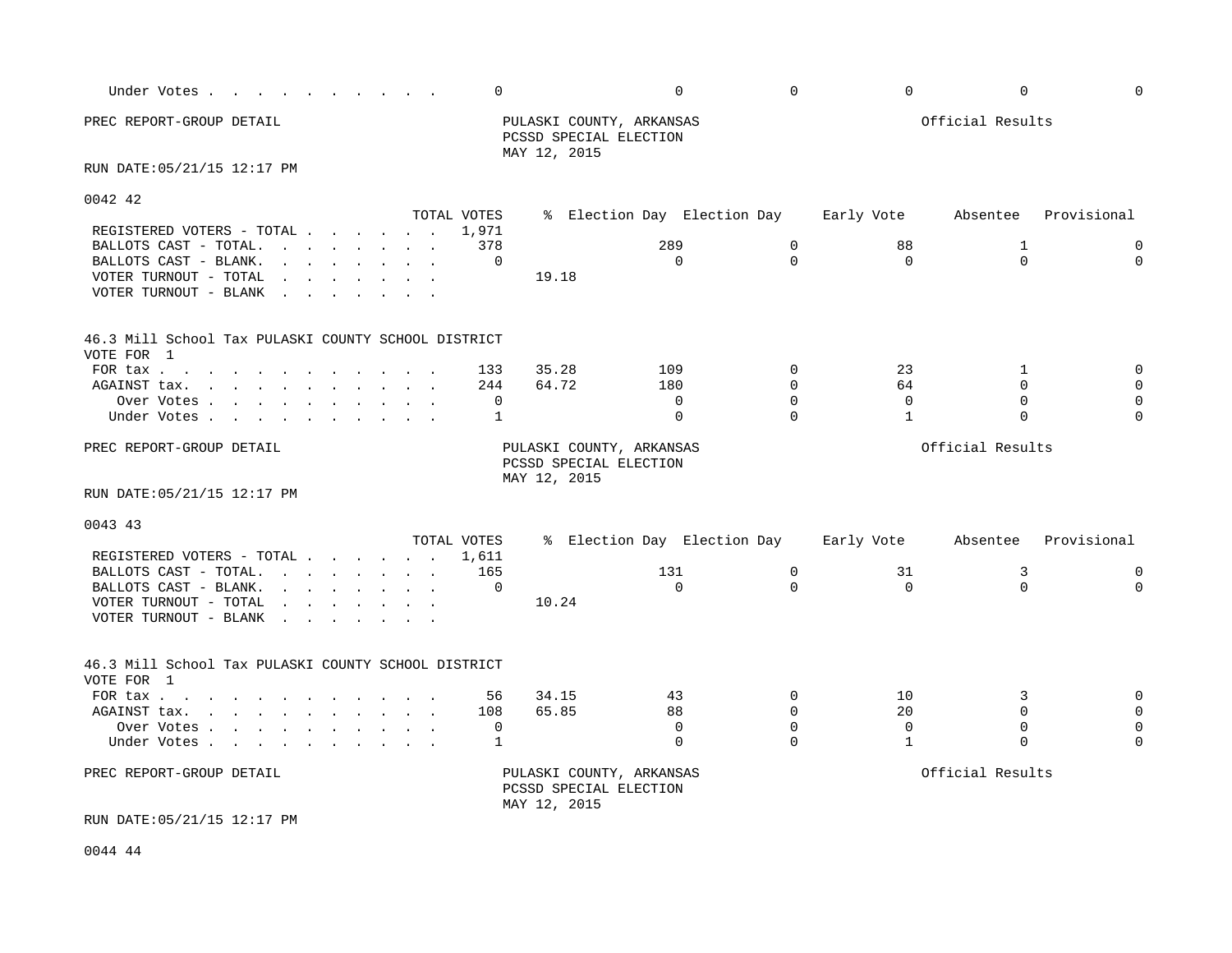|                                                                                                                                                                                                                                                         |                                                                | TOTAL VOTES |                                                    | % Election Day Election Day |             | Early Vote | Absentee         | Provisional |
|---------------------------------------------------------------------------------------------------------------------------------------------------------------------------------------------------------------------------------------------------------|----------------------------------------------------------------|-------------|----------------------------------------------------|-----------------------------|-------------|------------|------------------|-------------|
| REGISTERED VOTERS - TOTAL.                                                                                                                                                                                                                              | $\sim$ $\sim$ $\sim$ $\sim$ $\sim$ $\sim$                      | 2,781       |                                                    |                             |             |            |                  |             |
| BALLOTS CAST - TOTAL.<br>$\mathbf{r} = \mathbf{r}$                                                                                                                                                                                                      | <b>Contract Contract Contract</b><br>$\mathbf{L} = \mathbf{L}$ | 448         |                                                    | 363                         | $\mathbf 0$ | 81         | 4                | $\mathbf 0$ |
| BALLOTS CAST - BLANK.                                                                                                                                                                                                                                   |                                                                | $\Omega$    |                                                    | $\Omega$                    | $\Omega$    | $\Omega$   | $\Omega$         | $\Omega$    |
| VOTER TURNOUT - TOTAL<br>$\mathbf{r}$                                                                                                                                                                                                                   |                                                                |             | 16.11                                              |                             |             |            |                  |             |
| VOTER TURNOUT - BLANK                                                                                                                                                                                                                                   |                                                                |             |                                                    |                             |             |            |                  |             |
|                                                                                                                                                                                                                                                         |                                                                |             |                                                    |                             |             |            |                  |             |
| 46.3 Mill School Tax PULASKI COUNTY SCHOOL DISTRICT                                                                                                                                                                                                     |                                                                |             |                                                    |                             |             |            |                  |             |
| VOTE FOR 1                                                                                                                                                                                                                                              |                                                                |             |                                                    |                             |             |            |                  |             |
| FOR tax                                                                                                                                                                                                                                                 |                                                                | 126         | 28.25                                              | 105                         | $\Omega$    | 19         | 2                | $\Omega$    |
| AGAINST tax.<br>the contract of the contract of the contract of the contract of the contract of the contract of the contract of                                                                                                                         |                                                                | 320         | 71.75                                              | 258                         | $\Omega$    | 60         | $\overline{2}$   | $\Omega$    |
| Over Votes                                                                                                                                                                                                                                              |                                                                | 0           |                                                    | $\Omega$                    | $\Omega$    | 0          | $\Omega$         | $\mathbf 0$ |
| Under Votes                                                                                                                                                                                                                                             |                                                                | 2           |                                                    | $\mathbf 0$                 | $\Omega$    | 2          | $\mathbf 0$      | $\Omega$    |
| PREC REPORT-GROUP DETAIL                                                                                                                                                                                                                                |                                                                |             | PULASKI COUNTY, ARKANSAS                           |                             |             |            | Official Results |             |
|                                                                                                                                                                                                                                                         |                                                                |             | PCSSD SPECIAL ELECTION                             |                             |             |            |                  |             |
|                                                                                                                                                                                                                                                         |                                                                |             | MAY 12, 2015                                       |                             |             |            |                  |             |
| RUN DATE: 05/21/15 12:17 PM                                                                                                                                                                                                                             |                                                                |             |                                                    |                             |             |            |                  |             |
| 0047 47                                                                                                                                                                                                                                                 |                                                                |             |                                                    |                             |             |            |                  |             |
|                                                                                                                                                                                                                                                         |                                                                | TOTAL VOTES |                                                    | % Election Day Election Day |             | Early Vote | Absentee         | Provisional |
| REGISTERED VOTERS - TOTAL                                                                                                                                                                                                                               |                                                                | 50          |                                                    |                             |             |            |                  |             |
| BALLOTS CAST - TOTAL.<br>the contract of the contract of the contract of the contract of the contract of the contract of the contract of                                                                                                                |                                                                | 5           |                                                    | $\mathbf{1}$                | $\mathbf 0$ | 4          | $\mathbf 0$      | 0           |
| BALLOTS CAST - BLANK.<br>and a strong control of the state of the state of the state of the state of the state of the state of the state of the state of the state of the state of the state of the state of the state of the state of the state of the |                                                                | $\Omega$    |                                                    | $\Omega$                    | $\Omega$    | $\Omega$   | $\Omega$         | $\Omega$    |
| VOTER TURNOUT - TOTAL<br>$\cdot$ $\cdot$                                                                                                                                                                                                                |                                                                |             | 10.00                                              |                             |             |            |                  |             |
| VOTER TURNOUT - BLANK<br>$\sim$ $\sim$                                                                                                                                                                                                                  |                                                                |             |                                                    |                             |             |            |                  |             |
|                                                                                                                                                                                                                                                         |                                                                |             |                                                    |                             |             |            |                  |             |
| 46.3 Mill School Tax PULASKI COUNTY SCHOOL DISTRICT                                                                                                                                                                                                     |                                                                |             |                                                    |                             |             |            |                  |             |
| VOTE FOR 1                                                                                                                                                                                                                                              |                                                                |             |                                                    |                             |             |            |                  |             |
| FOR tax                                                                                                                                                                                                                                                 |                                                                | 1           | 20.00                                              | 0                           | $\mathbf 0$ | 1          | 0                | $\mathbf 0$ |
| AGAINST tax.<br>the contract of the contract of the contract of the contract of the contract of the contract of the contract of                                                                                                                         |                                                                | 4           | 80.00                                              | 1                           | 0           | 3          | $\Omega$         | $\mathbf 0$ |
| Over Votes .<br>the contract of the contract of the contract of the contract of the contract of the contract of the contract of                                                                                                                         |                                                                | $\Omega$    |                                                    | $\Omega$                    | $\Omega$    | $\Omega$   | $\Omega$         | $\Omega$    |
| Under Votes                                                                                                                                                                                                                                             |                                                                | 0           |                                                    | $\Omega$                    | $\Omega$    | $\Omega$   | $\mathbf 0$      | $\Omega$    |
| PREC REPORT-GROUP DETAIL                                                                                                                                                                                                                                |                                                                |             | PULASKI COUNTY, ARKANSAS<br>PCSSD SPECIAL ELECTION |                             |             |            | Official Results |             |
|                                                                                                                                                                                                                                                         |                                                                |             | MAY 12, 2015                                       |                             |             |            |                  |             |
| RUN DATE: 05/21/15 12:17 PM                                                                                                                                                                                                                             |                                                                |             |                                                    |                             |             |            |                  |             |
| 0048 48                                                                                                                                                                                                                                                 |                                                                |             |                                                    |                             |             |            |                  |             |
|                                                                                                                                                                                                                                                         |                                                                | TOTAL VOTES |                                                    | % Election Day Election Day |             | Early Vote | Absentee         | Provisional |
| REGISTERED VOTERS - TOTAL                                                                                                                                                                                                                               |                                                                | 1,076       |                                                    |                             |             |            |                  |             |
| BALLOTS CAST - TOTAL.<br>and the contract of the contract of the contract of the contract of the contract of the contract of the contract of the contract of the contract of the contract of the contract of the contract of the contract of the contra |                                                                | 110         |                                                    | 103                         | 0           | 5          | 2                | 0           |
| BALLOTS CAST - BLANK.<br>the contract of the contract of the contract of the contract of the contract of the contract of the contract of                                                                                                                |                                                                | 0           |                                                    | $\Omega$                    | $\Omega$    | $\Omega$   | $\Omega$         | $\Omega$    |
| VOTER TURNOUT - TOTAL<br>$\mathbf{r} = \mathbf{r} + \mathbf{r} + \mathbf{r} + \mathbf{r} + \mathbf{r} + \mathbf{r} + \mathbf{r}$                                                                                                                        |                                                                |             | 10.22                                              |                             |             |            |                  |             |
| VOTER TURNOUT - BLANK<br>the contract of the contract of the contract of the contract of the contract of the contract of the contract of                                                                                                                |                                                                |             |                                                    |                             |             |            |                  |             |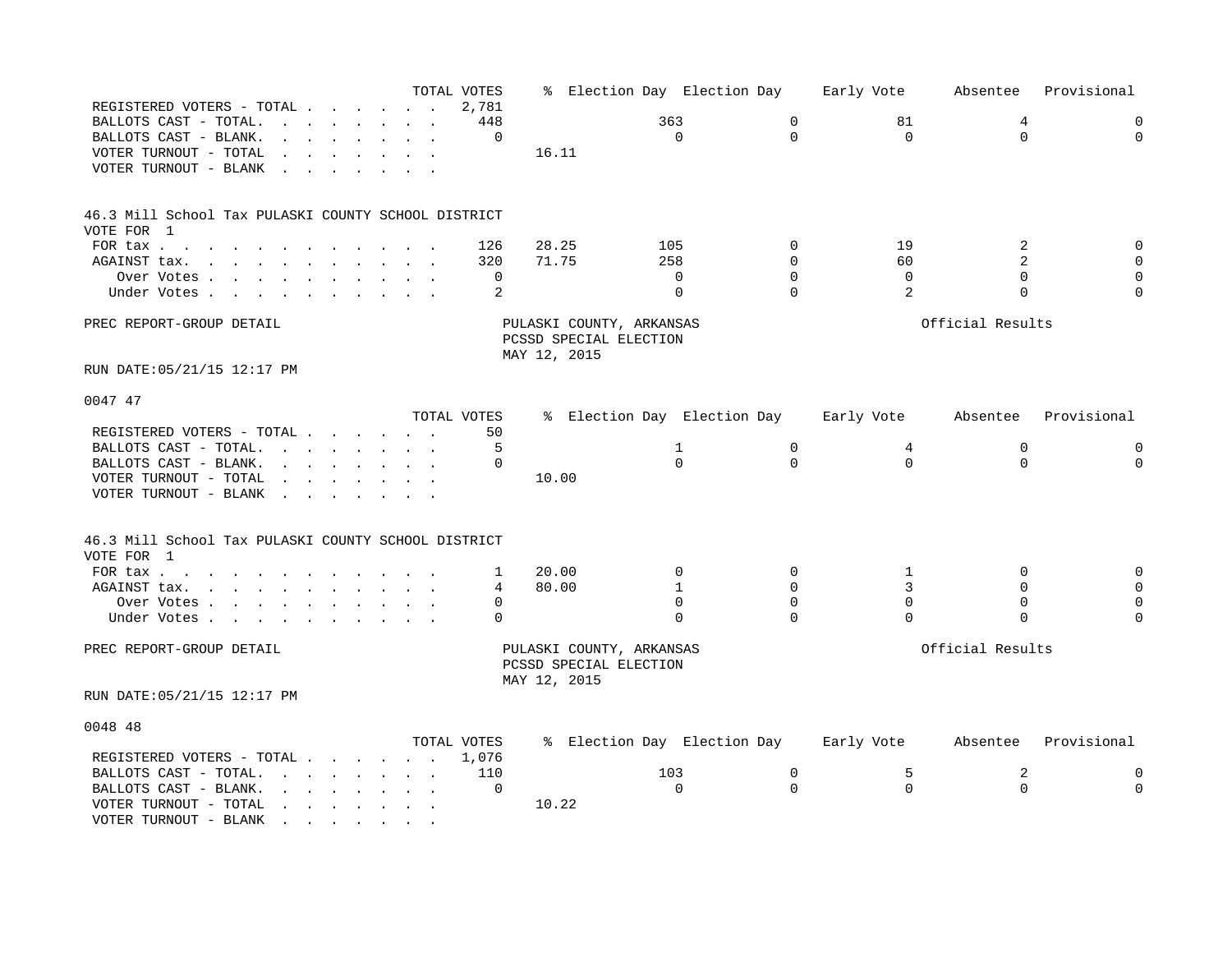| 46.3 Mill School Tax PULASKI COUNTY SCHOOL DISTRICT<br>VOTE FOR 1 |                                                                                                                                                                                                                                   |  |                      |                |                                                    |                      |                                  |                              |                              |                                     |
|-------------------------------------------------------------------|-----------------------------------------------------------------------------------------------------------------------------------------------------------------------------------------------------------------------------------|--|----------------------|----------------|----------------------------------------------------|----------------------|----------------------------------|------------------------------|------------------------------|-------------------------------------|
| FOR tax<br>AGAINST tax.<br>Over Votes                             |                                                                                                                                                                                                                                   |  | 58<br>52<br>$\Omega$ | 52.73<br>47.27 |                                                    | 58<br>45<br>$\Omega$ | $\Omega$<br>$\Omega$<br>$\Omega$ | $\mathbf 0$<br>5<br>$\Omega$ | $\mathbf 0$<br>2<br>$\Omega$ | $\mathbf 0$<br>$\Omega$<br>$\Omega$ |
| Under Votes                                                       |                                                                                                                                                                                                                                   |  | $\Omega$             |                |                                                    | $\Omega$             | $\Omega$                         | $\Omega$                     | $\mathbf 0$                  | $\Omega$                            |
| PREC REPORT-GROUP DETAIL                                          |                                                                                                                                                                                                                                   |  |                      | MAY 12, 2015   | PULASKI COUNTY, ARKANSAS<br>PCSSD SPECIAL ELECTION |                      |                                  |                              | Official Results             |                                     |
| RUN DATE: 05/21/15 12:17 PM                                       |                                                                                                                                                                                                                                   |  |                      |                |                                                    |                      |                                  |                              |                              |                                     |
| 0049 49                                                           |                                                                                                                                                                                                                                   |  |                      |                |                                                    |                      |                                  |                              |                              |                                     |
|                                                                   |                                                                                                                                                                                                                                   |  | TOTAL VOTES          |                |                                                    |                      | % Election Day Election Day      | Early Vote                   |                              | Absentee Provisional                |
| REGISTERED VOTERS - TOTAL                                         |                                                                                                                                                                                                                                   |  | 2,339                |                |                                                    |                      |                                  |                              |                              |                                     |
| BALLOTS CAST - TOTAL.                                             | and the contract of the contract of the contract of the contract of the contract of the contract of the contract of the contract of the contract of the contract of the contract of the contract of the contract of the contra    |  | 392                  |                |                                                    | 331                  | $\mathsf{O}$                     | 53                           | 8                            | 0                                   |
| BALLOTS CAST - BLANK.                                             | $\mathbf{r}$ , and $\mathbf{r}$ , and $\mathbf{r}$ , and $\mathbf{r}$                                                                                                                                                             |  | $\mathbf 0$          |                |                                                    | $\mathbf 0$          | $\Omega$                         | $\Omega$                     | $\Omega$                     | $\mathbf 0$                         |
| VOTER TURNOUT - TOTAL                                             | $\mathbf{r}$ . The set of the set of the set of the set of the set of the set of the set of the set of the set of the set of the set of the set of the set of the set of the set of the set of the set of the set of the set of t |  |                      | 16.76          |                                                    |                      |                                  |                              |                              |                                     |
| VOTER TURNOUT - BLANK                                             | $\mathbf{r}$ , and $\mathbf{r}$ , and $\mathbf{r}$                                                                                                                                                                                |  |                      |                |                                                    |                      |                                  |                              |                              |                                     |
| 46.3 Mill School Tax PULASKI COUNTY SCHOOL DISTRICT<br>VOTE FOR 1 |                                                                                                                                                                                                                                   |  |                      |                |                                                    |                      |                                  |                              |                              |                                     |
| FOR tax $\cdots$ $\cdots$ $\cdots$ $\cdots$                       |                                                                                                                                                                                                                                   |  | 129                  | 32.99          |                                                    | 109                  | $\Omega$                         | 17                           | 3                            | $\mathbf 0$                         |
| AGAINST tax.                                                      |                                                                                                                                                                                                                                   |  | 262                  | 67.01          |                                                    | 222                  | $\mathbf 0$                      | 35                           | 5                            | $\Omega$                            |
| Over Votes                                                        |                                                                                                                                                                                                                                   |  | $\mathbf 0$          |                |                                                    | $\mathbf 0$          | $\Omega$                         | $\mathbf 0$                  | $\mathbf 0$                  | $\mathbf 0$                         |
| Under Votes                                                       |                                                                                                                                                                                                                                   |  | 1                    |                |                                                    | $\Omega$             | $\Omega$                         | $\mathbf{1}$                 | $\Omega$                     | $\Omega$                            |
| PREC REPORT-GROUP DETAIL                                          |                                                                                                                                                                                                                                   |  |                      | MAY 12, 2015   | PULASKI COUNTY, ARKANSAS<br>PCSSD SPECIAL ELECTION |                      |                                  |                              | Official Results             |                                     |
| RUN DATE: 05/21/15 12:17 PM                                       |                                                                                                                                                                                                                                   |  |                      |                |                                                    |                      |                                  |                              |                              |                                     |
| 0050 50                                                           |                                                                                                                                                                                                                                   |  |                      |                |                                                    |                      |                                  |                              |                              |                                     |
|                                                                   |                                                                                                                                                                                                                                   |  | TOTAL VOTES          |                |                                                    |                      | % Election Day Election Day      |                              | Early Vote Absentee          | Provisional                         |
| REGISTERED VOTERS - TOTAL                                         |                                                                                                                                                                                                                                   |  | 7                    |                |                                                    |                      |                                  |                              |                              |                                     |
| BALLOTS CAST - TOTAL.                                             |                                                                                                                                                                                                                                   |  | 0                    |                |                                                    | $\mathbf 0$          | $\mathbf 0$                      | $\mathbf 0$                  | $\mathbf 0$                  | 0                                   |
| BALLOTS CAST - BLANK.                                             | the contract of the contract of the contract of the contract of the contract of the contract of the contract of                                                                                                                   |  | $\Omega$             |                |                                                    | $\Omega$             | $\Omega$                         | $\Omega$                     | $\Omega$                     | $\Omega$                            |
| 46.3 Mill School Tax PULASKI COUNTY SCHOOL DISTRICT<br>VOTE FOR 1 |                                                                                                                                                                                                                                   |  |                      |                |                                                    |                      |                                  |                              |                              |                                     |
| FOR tax                                                           |                                                                                                                                                                                                                                   |  | $\mathbf 0$          |                |                                                    | $\Omega$             | $\mathbf 0$                      | $\Omega$                     | $\mathbf 0$                  | 0                                   |
| AGAINST tax.                                                      |                                                                                                                                                                                                                                   |  | $\Omega$             |                |                                                    | $\Omega$             | $\Omega$                         | $\Omega$                     | $\Omega$                     | $\Omega$                            |
| Over Votes                                                        |                                                                                                                                                                                                                                   |  | $\Omega$             |                |                                                    | $\Omega$             | $\Omega$                         | $\Omega$                     | $\Omega$                     | $\Omega$                            |
| Under Votes                                                       |                                                                                                                                                                                                                                   |  | $\Omega$             |                |                                                    | $\Omega$             | $\Omega$                         | $\Omega$                     | $\Omega$                     | $\Omega$                            |
| PREC REPORT-GROUP DETAIL                                          |                                                                                                                                                                                                                                   |  |                      | MAY 12, 2015   | PULASKI COUNTY, ARKANSAS<br>PCSSD SPECIAL ELECTION |                      |                                  |                              | Official Results             |                                     |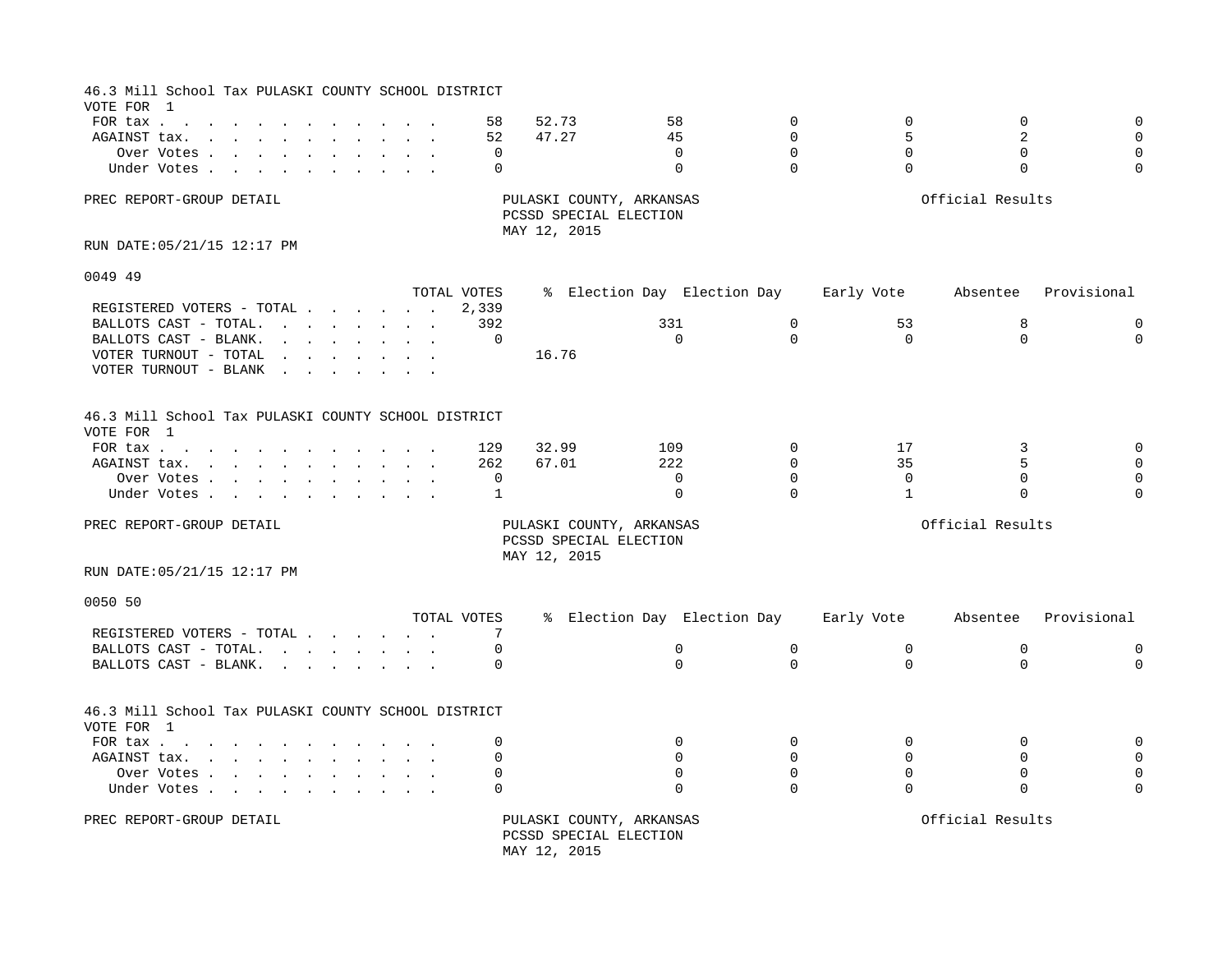# 0052 52

|                                                                                                                                                                                                                                                                              | TOTAL VOTES          |          | % Election Day Election Day                                        |             | Early Vote                 | Absentee         | Provisional |
|------------------------------------------------------------------------------------------------------------------------------------------------------------------------------------------------------------------------------------------------------------------------------|----------------------|----------|--------------------------------------------------------------------|-------------|----------------------------|------------------|-------------|
| REGISTERED VOTERS - TOTAL .<br>$\sim$ $\sim$ $\sim$ $\sim$                                                                                                                                                                                                                   | $\sim$ $\sim$ $\sim$ | 83       |                                                                    |             |                            |                  |             |
| BALLOTS CAST - TOTAL.                                                                                                                                                                                                                                                        |                      | 3        |                                                                    | 2           | $\mathbf 0$<br>0           | 1                | 0           |
| BALLOTS CAST - BLANK.<br>$\mathbf{L}$ and $\mathbf{L}$                                                                                                                                                                                                                       |                      | $\cap$   |                                                                    | $\Omega$    | $\Omega$<br>$\Omega$       | $\Omega$         | $\Omega$    |
| VOTER TURNOUT - TOTAL<br>$\sim$ $\sim$                                                                                                                                                                                                                                       |                      |          | 3.61                                                               |             |                            |                  |             |
| VOTER TURNOUT - BLANK<br>$\sim$ $\sim$                                                                                                                                                                                                                                       |                      |          |                                                                    |             |                            |                  |             |
|                                                                                                                                                                                                                                                                              |                      |          |                                                                    |             |                            |                  |             |
| 46.3 Mill School Tax PULASKI COUNTY SCHOOL DISTRICT                                                                                                                                                                                                                          |                      |          |                                                                    |             |                            |                  |             |
| VOTE FOR 1                                                                                                                                                                                                                                                                   |                      |          |                                                                    |             |                            |                  |             |
| FOR tax                                                                                                                                                                                                                                                                      |                      | 1        | 33.33                                                              | 1           | $\Omega$<br>$\Omega$       | $\Omega$         | $\mathbf 0$ |
| AGAINST tax.                                                                                                                                                                                                                                                                 |                      | 2        | 66.67                                                              | 1           | $\mathbf 0$<br>$\Omega$    | 1                | $\mathbf 0$ |
| Over Votes.<br>the contract of the contract of the contract of the contract of the contract of the contract of the contract of                                                                                                                                               |                      | $\Omega$ |                                                                    | $\Omega$    | $\mathbf 0$<br>$\Omega$    | $\mathbf 0$      | 0           |
|                                                                                                                                                                                                                                                                              |                      | $\Omega$ |                                                                    | $\Omega$    | $\Omega$<br>$\Omega$       | $\Omega$         | $\Omega$    |
| Under Votes                                                                                                                                                                                                                                                                  |                      |          |                                                                    |             |                            |                  |             |
| PREC REPORT-GROUP DETAIL                                                                                                                                                                                                                                                     |                      |          | PULASKI COUNTY, ARKANSAS<br>PCSSD SPECIAL ELECTION<br>MAY 12, 2015 |             |                            | Official Results |             |
| RUN DATE: 05/21/15 12:17 PM                                                                                                                                                                                                                                                  |                      |          |                                                                    |             |                            |                  |             |
| 0053 53                                                                                                                                                                                                                                                                      |                      |          |                                                                    |             |                            |                  |             |
|                                                                                                                                                                                                                                                                              | TOTAL VOTES          |          | % Election Day Election Day                                        |             | Early Vote                 | Absentee         | Provisional |
| REGISTERED VOTERS - TOTAL                                                                                                                                                                                                                                                    |                      | 7        |                                                                    |             |                            |                  |             |
| BALLOTS CAST - TOTAL.<br>and the contract of the contract of the contract of the contract of the contract of the contract of the contract of the contract of the contract of the contract of the contract of the contract of the contract of the contra                      |                      |          |                                                                    | 0           | 0<br>$\mathbf 0$           | 0                | 0           |
| BALLOTS CAST - BLANK.<br>the contract of the contract of the contract of the contract of the contract of the contract of the contract of                                                                                                                                     |                      | $\Omega$ |                                                                    | $\Omega$    | $\Omega$<br>$\Omega$       | $\Omega$         | $\mathbf 0$ |
| 46.3 Mill School Tax PULASKI COUNTY SCHOOL DISTRICT<br>VOTE FOR 1                                                                                                                                                                                                            |                      |          |                                                                    |             |                            |                  |             |
| FOR $\text{tax}$                                                                                                                                                                                                                                                             |                      | O        |                                                                    | $\mathbf 0$ | $\mathbf 0$<br>$\mathbf 0$ | $\mathbf 0$      | 0           |
| AGAINST tax.<br>the contract of the contract of the contract of the contract of the contract of the contract of the contract of                                                                                                                                              |                      | $\Omega$ |                                                                    | $\Omega$    | $\Omega$<br>$\Omega$       | $\Omega$         | $\mathbf 0$ |
| Over Votes                                                                                                                                                                                                                                                                   |                      | 0        |                                                                    | $\Omega$    | $\Omega$<br>$\Omega$       | $\mathbf 0$      | $\mathbf 0$ |
| Under Votes.                                                                                                                                                                                                                                                                 |                      | $\Omega$ |                                                                    | $\Omega$    | $\Omega$<br>$\Omega$       | $\Omega$         | $\Omega$    |
| PREC REPORT-GROUP DETAIL                                                                                                                                                                                                                                                     |                      |          | PULASKI COUNTY, ARKANSAS<br>PCSSD SPECIAL ELECTION<br>MAY 12, 2015 |             |                            | Official Results |             |
| RUN DATE: 05/21/15 12:17 PM                                                                                                                                                                                                                                                  |                      |          |                                                                    |             |                            |                  |             |
| 0054 54                                                                                                                                                                                                                                                                      | TOTAL VOTES          |          | % Election Day Election Day                                        |             | Early Vote                 | Absentee         | Provisional |
|                                                                                                                                                                                                                                                                              |                      |          |                                                                    |             |                            |                  |             |
| REGISTERED VOTERS - TOTAL                                                                                                                                                                                                                                                    |                      | 135      |                                                                    |             |                            |                  |             |
| BALLOTS CAST - TOTAL.<br>and the contract of the contract of the contract of the contract of the contract of the contract of the contract of the contract of the contract of the contract of the contract of the contract of the contract of the contra                      |                      | 5        |                                                                    | 3           | 2<br>$\mathbf 0$           | 0                | 0           |
| BALLOTS CAST - BLANK.<br>$\mathbf{r} = \mathbf{r} + \mathbf{r} + \mathbf{r} + \mathbf{r} + \mathbf{r} + \mathbf{r} + \mathbf{r}$<br>VOTER TURNOUT - TOTAL<br>the contract of the contract of the contract of the contract of the contract of the contract of the contract of |                      | $\Omega$ | 3.70                                                               | $\Omega$    | $\Omega$<br>$\Omega$       | $\Omega$         | $\Omega$    |

VOTER TURNOUT - BLANK  $\cdot \cdot \cdot \cdot \cdot \cdot$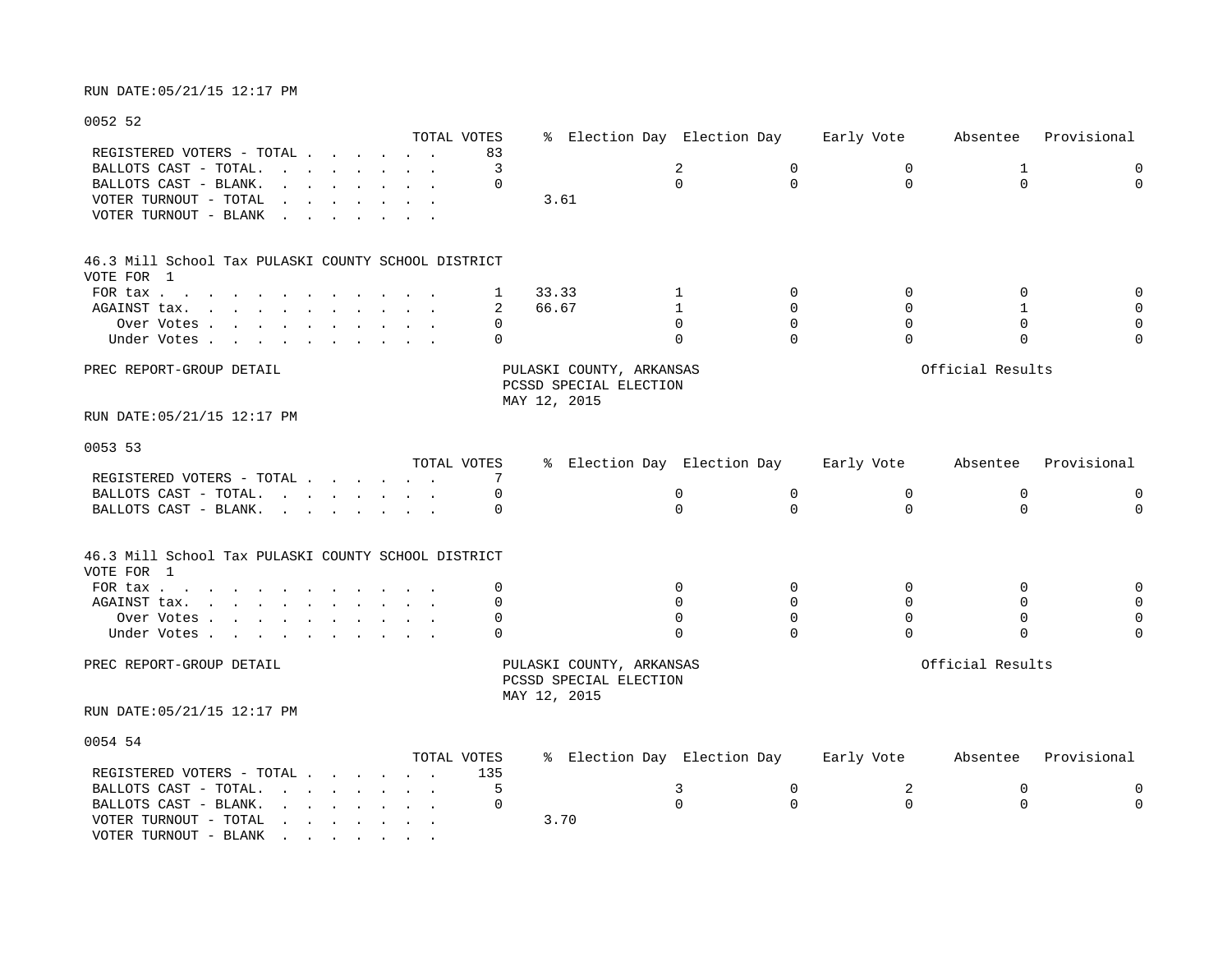| 46.3 Mill School Tax PULASKI COUNTY SCHOOL DISTRICT                                                                                                                                                                                                                                                                                                                                                                                                   |             |             |                                                                    |                             |             |                |                  |             |
|-------------------------------------------------------------------------------------------------------------------------------------------------------------------------------------------------------------------------------------------------------------------------------------------------------------------------------------------------------------------------------------------------------------------------------------------------------|-------------|-------------|--------------------------------------------------------------------|-----------------------------|-------------|----------------|------------------|-------------|
| VOTE FOR 1                                                                                                                                                                                                                                                                                                                                                                                                                                            |             |             |                                                                    |                             |             |                |                  |             |
| FOR tax                                                                                                                                                                                                                                                                                                                                                                                                                                               |             | 0           |                                                                    | $\Omega$                    | $\mathbf 0$ | $\Omega$       | $\Omega$         | $\Omega$    |
| AGAINST tax.                                                                                                                                                                                                                                                                                                                                                                                                                                          |             | 5           | 100.00                                                             | 3                           | $\Omega$    | $\overline{a}$ | $\Omega$         |             |
| Over Votes                                                                                                                                                                                                                                                                                                                                                                                                                                            |             | 0           |                                                                    | $\Omega$                    | $\Omega$    | $\Omega$       | $\mathbf 0$      | 0           |
| Under Votes                                                                                                                                                                                                                                                                                                                                                                                                                                           |             | 0           |                                                                    | $\Omega$                    | $\Omega$    | $\Omega$       | $\Omega$         |             |
| PREC REPORT-GROUP DETAIL                                                                                                                                                                                                                                                                                                                                                                                                                              |             |             | PULASKI COUNTY, ARKANSAS<br>PCSSD SPECIAL ELECTION<br>MAY 12, 2015 |                             |             |                | Official Results |             |
| RUN DATE: 05/21/15 12:17 PM                                                                                                                                                                                                                                                                                                                                                                                                                           |             |             |                                                                    |                             |             |                |                  |             |
| 0055 55                                                                                                                                                                                                                                                                                                                                                                                                                                               |             |             |                                                                    |                             |             |                |                  |             |
|                                                                                                                                                                                                                                                                                                                                                                                                                                                       | TOTAL VOTES |             |                                                                    | % Election Day Election Day |             | Early Vote     | Absentee         | Provisional |
| REGISTERED VOTERS - TOTAL                                                                                                                                                                                                                                                                                                                                                                                                                             |             | 2,391       |                                                                    |                             |             |                |                  |             |
| BALLOTS CAST - TOTAL.                                                                                                                                                                                                                                                                                                                                                                                                                                 |             | 314         |                                                                    | 289                         | $\mathbf 0$ | 25             | $\mathbf 0$      | $\Omega$    |
| BALLOTS CAST - BLANK.<br>$\mathbf{r}$ , and $\mathbf{r}$ , and $\mathbf{r}$ , and $\mathbf{r}$                                                                                                                                                                                                                                                                                                                                                        |             | 0           |                                                                    | $\Omega$                    | $\Omega$    | $\Omega$       | $\Omega$         | 0           |
| VOTER TURNOUT - TOTAL<br>$\mathbf{r}$ , $\mathbf{r}$ , $\mathbf{r}$ , $\mathbf{r}$ , $\mathbf{r}$ , $\mathbf{r}$ , $\mathbf{r}$                                                                                                                                                                                                                                                                                                                       |             |             | 13.13                                                              |                             |             |                |                  |             |
| VOTER TURNOUT - BLANK<br>$\mathbf{r}$ . The set of the set of the set of the set of the set of the set of the set of the set of the set of the set of the set of the set of the set of the set of the set of the set of the set of the set of the set of t                                                                                                                                                                                            |             |             |                                                                    |                             |             |                |                  |             |
| 46.3 Mill School Tax PULASKI COUNTY SCHOOL DISTRICT                                                                                                                                                                                                                                                                                                                                                                                                   |             |             |                                                                    |                             |             |                |                  |             |
| VOTE FOR 1                                                                                                                                                                                                                                                                                                                                                                                                                                            |             |             |                                                                    |                             |             |                |                  |             |
| FOR tax                                                                                                                                                                                                                                                                                                                                                                                                                                               |             | 72          | 22.93                                                              | 68                          | $\Omega$    | $\overline{4}$ | 0                |             |
| AGAINST tax.                                                                                                                                                                                                                                                                                                                                                                                                                                          |             | 242         | 77.07                                                              | 221                         | $\Omega$    | 21             | $\Omega$         |             |
| Over Votes                                                                                                                                                                                                                                                                                                                                                                                                                                            |             | 0           |                                                                    | $\mathbf 0$                 | $\Omega$    | $\mathbf 0$    | $\mathbf 0$      |             |
| Under Votes                                                                                                                                                                                                                                                                                                                                                                                                                                           |             | $\Omega$    |                                                                    | $\Omega$                    | $\Omega$    | $\Omega$       | $\Omega$         |             |
|                                                                                                                                                                                                                                                                                                                                                                                                                                                       |             |             |                                                                    |                             |             |                |                  |             |
| PREC REPORT-GROUP DETAIL                                                                                                                                                                                                                                                                                                                                                                                                                              |             |             | PULASKI COUNTY, ARKANSAS<br>PCSSD SPECIAL ELECTION<br>MAY 12, 2015 |                             |             |                | Official Results |             |
| RUN DATE: 05/21/15 12:17 PM                                                                                                                                                                                                                                                                                                                                                                                                                           |             |             |                                                                    |                             |             |                |                  |             |
| 0056 56                                                                                                                                                                                                                                                                                                                                                                                                                                               |             |             |                                                                    |                             |             |                |                  |             |
|                                                                                                                                                                                                                                                                                                                                                                                                                                                       | TOTAL VOTES |             |                                                                    | % Election Day Election Day |             | Early Vote     | Absentee         | Provisional |
| REGISTERED VOTERS - TOTAL                                                                                                                                                                                                                                                                                                                                                                                                                             |             | 951         |                                                                    |                             |             |                |                  |             |
| BALLOTS CAST - TOTAL.<br>and the contract of the contract of the contract of the contract of the contract of the contract of the contract of the contract of the contract of the contract of the contract of the contract of the contract of the contra                                                                                                                                                                                               |             | 191         |                                                                    | 169                         | 0           | 20             | 2                | 0           |
| BALLOTS CAST - BLANK.<br>$\mathbf{r}$ . The set of the set of the set of the set of the set of the set of the set of the set of the set of the set of the set of the set of the set of the set of the set of the set of the set of the set of the set of t                                                                                                                                                                                            |             | $\Omega$    |                                                                    | $\Omega$                    | $\Omega$    | $\mathbf 0$    | $\Omega$         | 0           |
| VOTER TURNOUT - TOTAL<br>$\mathbf{r} = \mathbf{r} + \mathbf{r} + \mathbf{r} + \mathbf{r} + \mathbf{r} + \mathbf{r} + \mathbf{r} + \mathbf{r} + \mathbf{r} + \mathbf{r} + \mathbf{r} + \mathbf{r} + \mathbf{r} + \mathbf{r} + \mathbf{r} + \mathbf{r} + \mathbf{r} + \mathbf{r} + \mathbf{r} + \mathbf{r} + \mathbf{r} + \mathbf{r} + \mathbf{r} + \mathbf{r} + \mathbf{r} + \mathbf{r} + \mathbf{r} + \mathbf{r} + \mathbf{r} + \mathbf{r} + \mathbf$ |             |             | 20.08                                                              |                             |             |                |                  |             |
| VOTER TURNOUT - BLANK<br>$\sim$ $\sim$<br><b>Contract Contract Street</b>                                                                                                                                                                                                                                                                                                                                                                             |             |             |                                                                    |                             |             |                |                  |             |
| 46.3 Mill School Tax PULASKI COUNTY SCHOOL DISTRICT                                                                                                                                                                                                                                                                                                                                                                                                   |             |             |                                                                    |                             |             |                |                  |             |
| VOTE FOR 1                                                                                                                                                                                                                                                                                                                                                                                                                                            |             |             |                                                                    |                             |             |                |                  |             |
| FOR tax $\cdots$ $\cdots$ $\cdots$                                                                                                                                                                                                                                                                                                                                                                                                                    |             | 42          | 21.99                                                              | 36                          | $\Omega$    | 6              | $\Omega$         |             |
| AGAINST tax.                                                                                                                                                                                                                                                                                                                                                                                                                                          |             | 149         | 78.01                                                              | 133                         | $\Omega$    | 14             | 2                |             |
| Over Votes                                                                                                                                                                                                                                                                                                                                                                                                                                            |             | $\mathbf 0$ |                                                                    | $\mathbf 0$                 | $\Omega$    | 0              | U                | 0           |
| Under Votes                                                                                                                                                                                                                                                                                                                                                                                                                                           |             | $\Omega$    |                                                                    | $\Omega$                    | $\cap$      | $\Omega$       | $\cap$           | $\Omega$    |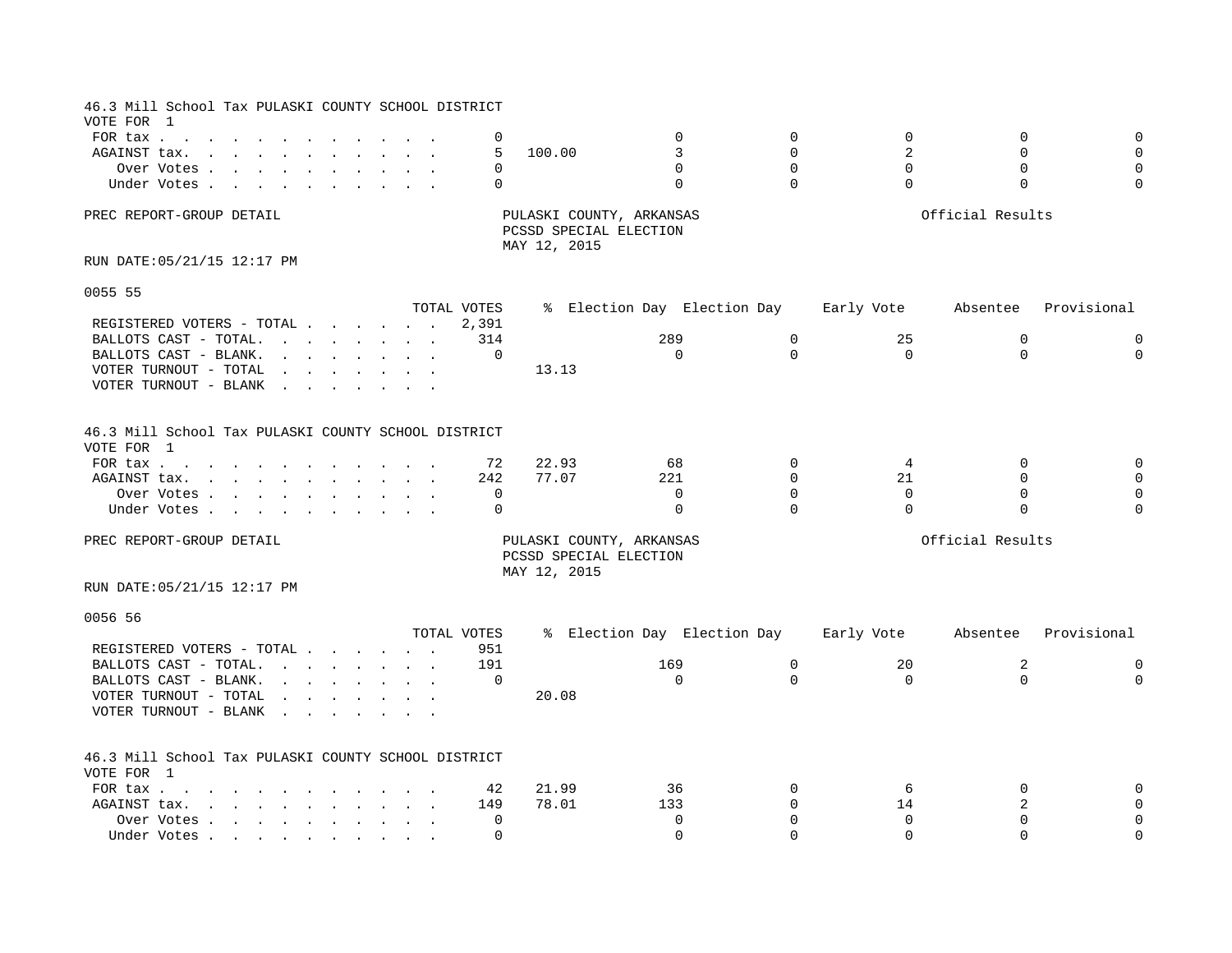PREC REPORT-GROUP DETAIL **PULASKI COUNTY, ARKANSAS** PULASKI COUNTY, ARKANSAS

 PCSSD SPECIAL ELECTION MAY 12, 2015

RUN DATE:05/21/15 12:17 PM

0057 57

| vus <i>i</i> s <i>i</i>                                                                                                                                                                                                                                                                                                                                                                                                                                    | TOTAL VOTES |                |                                                                    | % Election Day Election Day 6 Early Vote |                         |                                        | Absentee                | Provisional   |
|------------------------------------------------------------------------------------------------------------------------------------------------------------------------------------------------------------------------------------------------------------------------------------------------------------------------------------------------------------------------------------------------------------------------------------------------------------|-------------|----------------|--------------------------------------------------------------------|------------------------------------------|-------------------------|----------------------------------------|-------------------------|---------------|
| REGISTERED VOTERS - TOTAL<br>BALLOTS CAST - TOTAL.<br><u>in the second contract of the second second</u>                                                                                                                                                                                                                                                                                                                                                   |             | 970<br>199     |                                                                    | 184<br>$\Omega$                          | $\mathbf 0$<br>$\Omega$ | 15                                     | $\mathbf 0$<br>$\Omega$ | 0<br>$\Omega$ |
| BALLOTS CAST - BLANK.<br>and the contract of the contract of the contract of the contract of the contract of the contract of the contract of the contract of the contract of the contract of the contract of the contract of the contract of the contra<br>VOTER TURNOUT - TOTAL<br>$\mathbf{r}$ , $\mathbf{r}$ , $\mathbf{r}$ , $\mathbf{r}$ , $\mathbf{r}$ , $\mathbf{r}$<br>VOTER TURNOUT - BLANK<br><u>in the second contract of the second second</u> |             | $\Omega$       | 20.52                                                              |                                          |                         | $\Omega$                               |                         |               |
| 46.3 Mill School Tax PULASKI COUNTY SCHOOL DISTRICT<br>VOTE FOR 1                                                                                                                                                                                                                                                                                                                                                                                          |             |                |                                                                    |                                          |                         |                                        |                         |               |
| FOR tax                                                                                                                                                                                                                                                                                                                                                                                                                                                    |             | 34             | 17.09                                                              | 31                                       | $\Omega$                | 3                                      | $\Omega$                |               |
| AGAINST tax.                                                                                                                                                                                                                                                                                                                                                                                                                                               |             | 165            | 82.91                                                              | 153                                      | $\Omega$                | 12                                     | $\Omega$                |               |
| Over Votes                                                                                                                                                                                                                                                                                                                                                                                                                                                 |             | 0              |                                                                    | 0                                        | $\Omega$                | $\mathbf 0$                            | $\mathbf 0$             |               |
| Under Votes                                                                                                                                                                                                                                                                                                                                                                                                                                                |             | $\Omega$       |                                                                    | $\Omega$                                 | $\Omega$                | $\Omega$                               | $\Omega$                |               |
| PREC REPORT-GROUP DETAIL                                                                                                                                                                                                                                                                                                                                                                                                                                   |             |                | PULASKI COUNTY, ARKANSAS<br>PCSSD SPECIAL ELECTION<br>MAY 12, 2015 |                                          |                         |                                        | Official Results        |               |
| RUN DATE: 05/21/15 12:17 PM                                                                                                                                                                                                                                                                                                                                                                                                                                |             |                |                                                                    |                                          |                         |                                        |                         |               |
| 0058 58                                                                                                                                                                                                                                                                                                                                                                                                                                                    |             |                |                                                                    |                                          |                         |                                        |                         |               |
|                                                                                                                                                                                                                                                                                                                                                                                                                                                            | TOTAL VOTES |                |                                                                    |                                          |                         | % Election Day Election Day Barly Vote | Absentee                | Provisional   |
| REGISTERED VOTERS - TOTAL<br>BALLOTS CAST - TOTAL.                                                                                                                                                                                                                                                                                                                                                                                                         |             | 895<br>104     |                                                                    | 82                                       | $\mathbf 0$             | 20                                     |                         |               |
| BALLOTS CAST - BLANK.                                                                                                                                                                                                                                                                                                                                                                                                                                      |             | $\Omega$       |                                                                    | $\Omega$                                 | $\Omega$                | $\Omega$                               | 2<br>$\Omega$           | 0<br>$\cap$   |
| <u>in the contract of the contract of the contract of the contract of the contract of the contract of the contract of the contract of the contract of the contract of the contract of the contract of the contract of the contra</u><br>VOTER TURNOUT - TOTAL<br>and the contract of the contract of the                                                                                                                                                   |             |                | 11.62                                                              |                                          |                         |                                        |                         |               |
| VOTER TURNOUT - BLANK                                                                                                                                                                                                                                                                                                                                                                                                                                      |             |                |                                                                    |                                          |                         |                                        |                         |               |
| 46.3 Mill School Tax PULASKI COUNTY SCHOOL DISTRICT                                                                                                                                                                                                                                                                                                                                                                                                        |             |                |                                                                    |                                          |                         |                                        |                         |               |
| VOTE FOR 1                                                                                                                                                                                                                                                                                                                                                                                                                                                 |             |                |                                                                    |                                          |                         |                                        |                         |               |
| FOR tax                                                                                                                                                                                                                                                                                                                                                                                                                                                    |             | 33             | 31.73                                                              | 18                                       | $\Omega$                | 14                                     | $\mathbf{1}$            |               |
| AGAINST tax.                                                                                                                                                                                                                                                                                                                                                                                                                                               |             | 71             | 68.27                                                              | 64                                       | $\mathbf 0$             | 6                                      | $\mathbf{1}$            |               |
| Over Votes                                                                                                                                                                                                                                                                                                                                                                                                                                                 |             | $\overline{0}$ |                                                                    | $\Omega$                                 | $\Omega$                | $\mathbf 0$                            | $\mathbf 0$             |               |
| Under Votes                                                                                                                                                                                                                                                                                                                                                                                                                                                |             | $\Omega$       |                                                                    | $\Omega$                                 | $\Omega$                | $\Omega$                               | $\Omega$                |               |
| PREC REPORT-GROUP DETAIL                                                                                                                                                                                                                                                                                                                                                                                                                                   |             |                | PULASKI COUNTY, ARKANSAS<br>PCSSD SPECIAL ELECTION<br>MAY 12, 2015 |                                          |                         |                                        | Official Results        |               |
| RUN DATE: 05/21/15 12:17 PM                                                                                                                                                                                                                                                                                                                                                                                                                                |             |                |                                                                    |                                          |                         |                                        |                         |               |
| 0059 59                                                                                                                                                                                                                                                                                                                                                                                                                                                    |             |                |                                                                    |                                          |                         |                                        |                         |               |

|                           | VOTES<br>TOTAL | Election Dav | Election Day | Early<br>Vote | Absentee | Provisional |
|---------------------------|----------------|--------------|--------------|---------------|----------|-------------|
| REGISTERED VOTERS - TOTAL | 1,083          |              |              |               |          |             |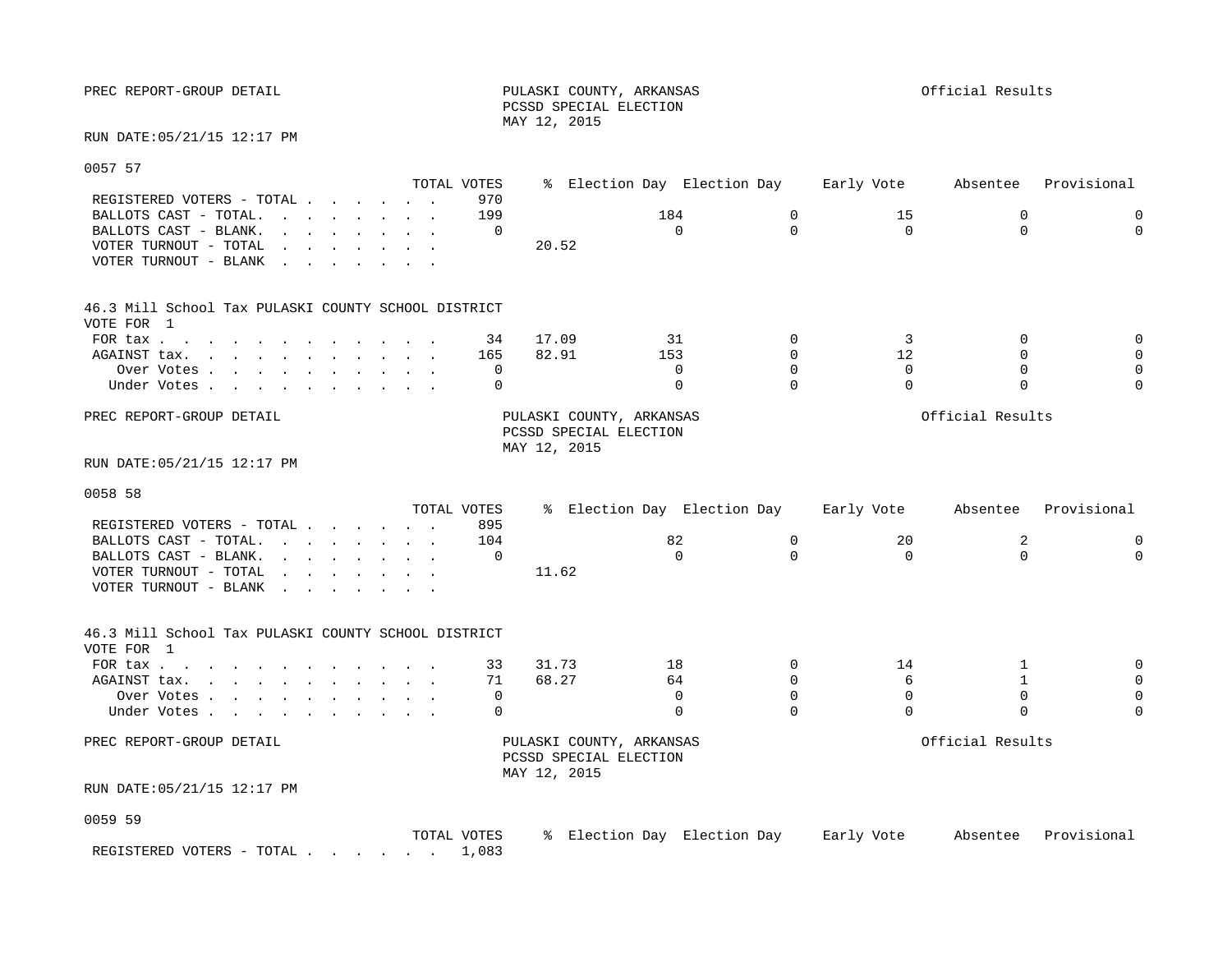| BALLOTS CAST - TOTAL.<br>$\mathbf{r}$ , and $\mathbf{r}$ , and $\mathbf{r}$ , and $\mathbf{r}$<br>BALLOTS CAST - BLANK.<br>VOTER TURNOUT - TOTAL<br>VOTER TURNOUT - BLANK                                                                                                |                                                                                                                                                                                                                                | 266<br>0    | 24.56          | 236<br>$\Omega$                                    | $\mathbf 0$<br>$\Omega$ | 27<br>$\Omega$  | 2<br>$\Omega$              | 1<br>$\mathbf 0$    |
|--------------------------------------------------------------------------------------------------------------------------------------------------------------------------------------------------------------------------------------------------------------------------|--------------------------------------------------------------------------------------------------------------------------------------------------------------------------------------------------------------------------------|-------------|----------------|----------------------------------------------------|-------------------------|-----------------|----------------------------|---------------------|
| 46.3 Mill School Tax PULASKI COUNTY SCHOOL DISTRICT                                                                                                                                                                                                                      |                                                                                                                                                                                                                                |             |                |                                                    |                         |                 |                            |                     |
| VOTE FOR 1                                                                                                                                                                                                                                                               |                                                                                                                                                                                                                                |             |                |                                                    |                         |                 |                            |                     |
| FOR tax                                                                                                                                                                                                                                                                  |                                                                                                                                                                                                                                | 67<br>199   | 25.19<br>74.81 | 52<br>184                                          | $\Omega$<br>$\Omega$    | 15<br>12        | $\Omega$<br>$\overline{a}$ | 0<br>$\mathbf{1}$   |
| AGAINST tax.<br>the contract of the contract of the contract of the contract of the contract of the contract of the contract of<br>Over Votes                                                                                                                            |                                                                                                                                                                                                                                | 0           |                | 0                                                  | $\Omega$                | $\mathbf 0$     | $\mathbf 0$                | $\mathsf{O}\xspace$ |
| Under Votes.<br>$\mathbf{r}$ , $\mathbf{r}$ , $\mathbf{r}$ , $\mathbf{r}$                                                                                                                                                                                                |                                                                                                                                                                                                                                | $\Omega$    |                | $\Omega$                                           | $\Omega$                | $\Omega$        | $\Omega$                   | $\Omega$            |
| PREC REPORT-GROUP DETAIL                                                                                                                                                                                                                                                 |                                                                                                                                                                                                                                |             | MAY 12, 2015   | PULASKI COUNTY, ARKANSAS<br>PCSSD SPECIAL ELECTION |                         |                 | Official Results           |                     |
| RUN DATE:05/21/15 12:17 PM                                                                                                                                                                                                                                               |                                                                                                                                                                                                                                |             |                |                                                    |                         |                 |                            |                     |
| 0060 60                                                                                                                                                                                                                                                                  |                                                                                                                                                                                                                                |             |                |                                                    |                         |                 |                            |                     |
|                                                                                                                                                                                                                                                                          |                                                                                                                                                                                                                                | TOTAL VOTES |                | % Election Day Election Day                        |                         | Early Vote      | Absentee                   | Provisional         |
| REGISTERED VOTERS - TOTAL .                                                                                                                                                                                                                                              | and the contract of the contract of the contract of the contract of the contract of the contract of the contract of the contract of the contract of the contract of the contract of the contract of the contract of the contra | 4,328       |                |                                                    |                         |                 |                            |                     |
| BALLOTS CAST - TOTAL.<br>$\mathbf{r} = \mathbf{r} + \mathbf{r} + \mathbf{r} + \mathbf{r} + \mathbf{r} + \mathbf{r} + \mathbf{r}$<br>BALLOTS CAST - BLANK.<br>$\mathbf{r} = \mathbf{r} - \mathbf{r}$ , $\mathbf{r} = \mathbf{r} - \mathbf{r}$ , $\mathbf{r} = \mathbf{r}$ |                                                                                                                                                                                                                                | 594<br>0    |                | 439<br>$\Omega$                                    | 1<br>$\Omega$           | 143<br>$\Omega$ | 11<br>$\Omega$             | 0<br>$\Omega$       |
| VOTER TURNOUT - TOTAL<br>VOTER TURNOUT - BLANK<br>$\sim$                                                                                                                                                                                                                 |                                                                                                                                                                                                                                |             | 13.72          |                                                    |                         |                 |                            |                     |
| 46.3 Mill School Tax PULASKI COUNTY SCHOOL DISTRICT<br>VOTE FOR 1                                                                                                                                                                                                        |                                                                                                                                                                                                                                |             |                |                                                    |                         |                 |                            |                     |
| FOR tax $\ldots$ $\ldots$ $\ldots$ $\ldots$                                                                                                                                                                                                                              |                                                                                                                                                                                                                                | 171         | 28.79          | 122                                                | $\mathbf{1}$            | 44              | 4                          | $\mathbf 0$         |
| AGAINST tax.<br>the contract of the contract of the contract of the contract of the contract of the contract of the contract of                                                                                                                                          |                                                                                                                                                                                                                                | 423         | 71.21          | 317                                                | $\Omega$                | 99              | 7                          | $\mathbf 0$         |
| Over Votes                                                                                                                                                                                                                                                               |                                                                                                                                                                                                                                | 0           |                | 0                                                  | $\Omega$                | $\Omega$        | $\mathbf 0$                | $\mathbf 0$         |
| Under Votes.                                                                                                                                                                                                                                                             |                                                                                                                                                                                                                                | $\mathbf 0$ |                | $\Omega$                                           | $\Omega$                | $\Omega$        | $\mathbf 0$                | $\Omega$            |
| PREC REPORT-GROUP DETAIL                                                                                                                                                                                                                                                 |                                                                                                                                                                                                                                |             | MAY 12, 2015   | PULASKI COUNTY, ARKANSAS<br>PCSSD SPECIAL ELECTION |                         |                 | Official Results           |                     |
| RUN DATE:05/21/15 12:17 PM                                                                                                                                                                                                                                               |                                                                                                                                                                                                                                |             |                |                                                    |                         |                 |                            |                     |
| 0061 61                                                                                                                                                                                                                                                                  |                                                                                                                                                                                                                                |             |                |                                                    |                         |                 |                            |                     |
|                                                                                                                                                                                                                                                                          |                                                                                                                                                                                                                                | TOTAL VOTES |                | % Election Day Election Day                        |                         | Early Vote      | Absentee                   | Provisional         |
| REGISTERED VOTERS - TOTAL.                                                                                                                                                                                                                                               | $\sim$ $\sim$ $\sim$ $\sim$ $\sim$ $\sim$                                                                                                                                                                                      | 1,516       |                |                                                    |                         |                 |                            |                     |
| BALLOTS CAST - TOTAL.<br>$\mathbf{r} = \mathbf{r} \cdot \mathbf{r}$ , and $\mathbf{r} = \mathbf{r} \cdot \mathbf{r}$ , and $\mathbf{r} = \mathbf{r} \cdot \mathbf{r}$<br>BALLOTS CAST - BLANK.                                                                           |                                                                                                                                                                                                                                | 303<br>0    |                | 256<br>$\mathbf 0$                                 | 0<br>$\Omega$           | 44<br>$\Omega$  | 3<br>$\mathbf 0$           | 0<br>0              |
| VOTER TURNOUT - TOTAL<br>and a series of the series of the series of<br>VOTER TURNOUT - BLANK<br>$\mathbf{r}$ , $\mathbf{r}$ , $\mathbf{r}$ , $\mathbf{r}$ , $\mathbf{r}$ , $\mathbf{r}$                                                                                 |                                                                                                                                                                                                                                |             | 19.99          |                                                    |                         |                 |                            |                     |

46.3 Mill School Tax PULASKI COUNTY SCHOOL DISTRICT VOTE FOR 1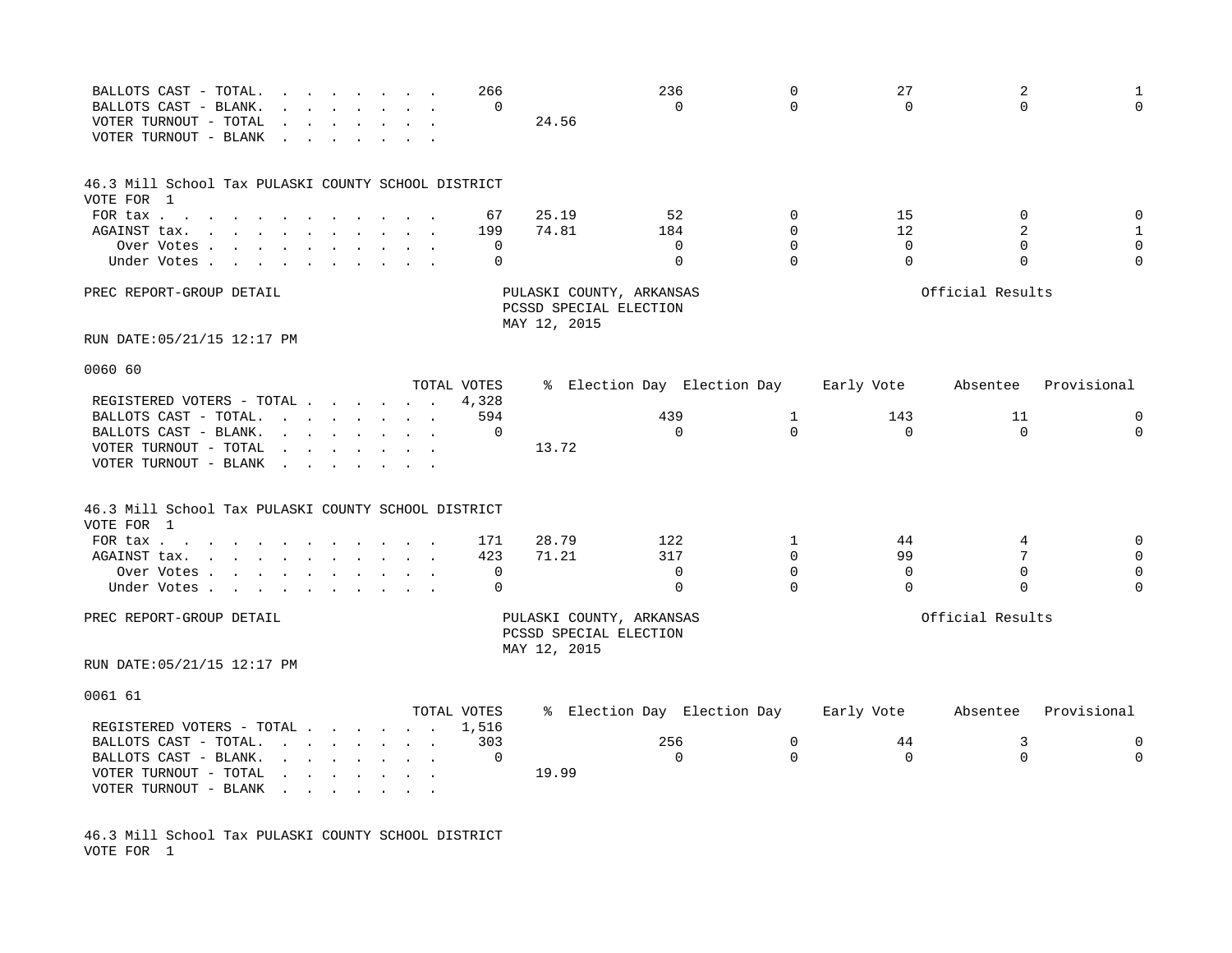| FOR tax<br>AGAINST tax.<br>$\mathcal{L}$ . The contract of the contract of the contract of the contract of the contract of the contract of the contract of the contract of the contract of the contract of the contract of the contract of the contract of th<br>Over Votes<br>Under Votes                                                                                                                                                            | 69<br>234<br>0<br>$\mathbf 0$ | 22.77<br>77.23                         | 54<br>202<br>$\Omega$<br>$\mathbf 0$ | $\mathbf 0$<br>$\Omega$<br>$\Omega$<br>$\Omega$ | 13<br>31<br>$\Omega$<br>$\Omega$ | 2<br>$\mathbf{1}$<br>$\Omega$<br>$\Omega$ | $\Omega$<br>$\Omega$ |
|-------------------------------------------------------------------------------------------------------------------------------------------------------------------------------------------------------------------------------------------------------------------------------------------------------------------------------------------------------------------------------------------------------------------------------------------------------|-------------------------------|----------------------------------------|--------------------------------------|-------------------------------------------------|----------------------------------|-------------------------------------------|----------------------|
| PREC REPORT-GROUP DETAIL                                                                                                                                                                                                                                                                                                                                                                                                                              |                               | PCSSD SPECIAL ELECTION<br>MAY 12, 2015 | PULASKI COUNTY, ARKANSAS             |                                                 |                                  | Official Results                          |                      |
| RUN DATE: 05/21/15 12:17 PM                                                                                                                                                                                                                                                                                                                                                                                                                           |                               |                                        |                                      |                                                 |                                  |                                           |                      |
| 0062 62                                                                                                                                                                                                                                                                                                                                                                                                                                               |                               |                                        |                                      |                                                 |                                  |                                           |                      |
|                                                                                                                                                                                                                                                                                                                                                                                                                                                       | TOTAL VOTES                   |                                        | % Election Day Election Day          |                                                 | Early Vote                       | Absentee                                  | Provisional          |
| REGISTERED VOTERS - TOTAL                                                                                                                                                                                                                                                                                                                                                                                                                             | 1,018                         |                                        |                                      |                                                 |                                  |                                           |                      |
| BALLOTS CAST - TOTAL.                                                                                                                                                                                                                                                                                                                                                                                                                                 | 210                           |                                        | 194                                  | $\mathbf 0$                                     | 12                               | 4                                         | $\mathbf 0$          |
| BALLOTS CAST - BLANK.<br>$\mathbf{r}$ . The set of the set of the set of the set of the set of the set of the set of the set of the set of the set of the set of the set of the set of the set of the set of the set of the set of the set of the set of t                                                                                                                                                                                            | 0                             |                                        | $\Omega$                             | $\Omega$                                        | $\mathbf 0$                      | $\Omega$                                  | $\mathbf 0$          |
| VOTER TURNOUT - TOTAL<br>the contract of the contract of the con-                                                                                                                                                                                                                                                                                                                                                                                     |                               | 20.63                                  |                                      |                                                 |                                  |                                           |                      |
| VOTER TURNOUT - BLANK<br>$\mathbf{r}$ . The set of $\mathbf{r}$                                                                                                                                                                                                                                                                                                                                                                                       |                               |                                        |                                      |                                                 |                                  |                                           |                      |
| 46.3 Mill School Tax PULASKI COUNTY SCHOOL DISTRICT<br>VOTE FOR 1                                                                                                                                                                                                                                                                                                                                                                                     |                               |                                        |                                      |                                                 |                                  |                                           |                      |
| FOR tax $\cdots$ $\cdots$                                                                                                                                                                                                                                                                                                                                                                                                                             | 36                            | 17.14                                  | 30                                   | $\Omega$                                        | 5                                | 1                                         | $\mathbf 0$          |
| AGAINST tax.<br>the contract of the contract of the contract of the contract of the contract of the contract of the contract of                                                                                                                                                                                                                                                                                                                       | 174                           | 82.86                                  | 164                                  | $\Omega$                                        | 7                                | 3                                         |                      |
| Over Votes                                                                                                                                                                                                                                                                                                                                                                                                                                            | 0                             |                                        | $\Omega$                             | $\Omega$                                        | $\Omega$                         | $\Omega$                                  |                      |
| Under Votes                                                                                                                                                                                                                                                                                                                                                                                                                                           | $\Omega$                      |                                        | $\Omega$                             | $\Omega$                                        | $\Omega$                         | $\Omega$                                  |                      |
| PREC REPORT-GROUP DETAIL                                                                                                                                                                                                                                                                                                                                                                                                                              |                               | PCSSD SPECIAL ELECTION<br>MAY 12, 2015 | PULASKI COUNTY, ARKANSAS             |                                                 |                                  | Official Results                          |                      |
| RUN DATE: 05/21/15 12:17 PM                                                                                                                                                                                                                                                                                                                                                                                                                           |                               |                                        |                                      |                                                 |                                  |                                           |                      |
| 0063 63                                                                                                                                                                                                                                                                                                                                                                                                                                               |                               |                                        |                                      |                                                 |                                  |                                           |                      |
|                                                                                                                                                                                                                                                                                                                                                                                                                                                       | TOTAL VOTES                   |                                        | % Election Day Election Day          |                                                 | Early Vote                       | Absentee                                  | Provisional          |
| REGISTERED VOTERS - TOTAL                                                                                                                                                                                                                                                                                                                                                                                                                             | 970                           |                                        |                                      |                                                 |                                  |                                           |                      |
| BALLOTS CAST - TOTAL.<br>$\mathbf{r}$ . The set of the set of the set of the set of the set of the set of the set of the set of the set of the set of the set of the set of the set of the set of the set of the set of the set of the set of the set of t                                                                                                                                                                                            | 164                           |                                        | 133                                  | $\mathbf 0$                                     | 29                               | 2                                         | $\mathbf 0$          |
| BALLOTS CAST - BLANK.<br>$\mathbf{r} = \mathbf{r} + \mathbf{r} + \mathbf{r} + \mathbf{r} + \mathbf{r} + \mathbf{r} + \mathbf{r} + \mathbf{r} + \mathbf{r} + \mathbf{r} + \mathbf{r} + \mathbf{r} + \mathbf{r} + \mathbf{r} + \mathbf{r} + \mathbf{r} + \mathbf{r} + \mathbf{r} + \mathbf{r} + \mathbf{r} + \mathbf{r} + \mathbf{r} + \mathbf{r} + \mathbf{r} + \mathbf{r} + \mathbf{r} + \mathbf{r} + \mathbf{r} + \mathbf{r} + \mathbf{r} + \mathbf$ | $\mathbf 0$                   |                                        | $\mathbf 0$                          | $\mathbf 0$                                     | $\mathbf 0$                      | $\mathbf 0$                               | $\mathbf 0$          |
| VOTER TURNOUT - TOTAL<br>$\mathbf{r} = \mathbf{r} + \mathbf{r} + \mathbf{r} + \mathbf{r} + \mathbf{r} + \mathbf{r} + \mathbf{r} + \mathbf{r} + \mathbf{r} + \mathbf{r} + \mathbf{r} + \mathbf{r} + \mathbf{r} + \mathbf{r} + \mathbf{r} + \mathbf{r} + \mathbf{r} + \mathbf{r} + \mathbf{r} + \mathbf{r} + \mathbf{r} + \mathbf{r} + \mathbf{r} + \mathbf{r} + \mathbf{r} + \mathbf{r} + \mathbf{r} + \mathbf{r} + \mathbf{r} + \mathbf{r} + \mathbf$ |                               | 16.91                                  |                                      |                                                 |                                  |                                           |                      |
| VOTER TURNOUT - BLANK<br>$\sim$ $\sim$<br>$\sim$ $-$<br>$\sim$                                                                                                                                                                                                                                                                                                                                                                                        |                               |                                        |                                      |                                                 |                                  |                                           |                      |
| 46.3 Mill School Tax PULASKI COUNTY SCHOOL DISTRICT<br>VOTE FOR 1                                                                                                                                                                                                                                                                                                                                                                                     |                               |                                        |                                      |                                                 |                                  |                                           |                      |
| FOR tax $\cdots$ $\cdots$ $\cdots$                                                                                                                                                                                                                                                                                                                                                                                                                    | 38                            | 23.17                                  | 22                                   | $\mathbf 0$                                     | 16                               | $\mathbf 0$                               | $\mathbf 0$          |
| AGAINST tax.                                                                                                                                                                                                                                                                                                                                                                                                                                          | 126                           | 76.83                                  | 111                                  | $\Omega$                                        | 13                               | 2                                         |                      |
| Over Votes                                                                                                                                                                                                                                                                                                                                                                                                                                            | $\mathbf 0$                   |                                        | $\mathbf 0$                          | $\Omega$                                        | $\mathbf 0$                      | $\Omega$                                  | $\Omega$             |
| Under Votes                                                                                                                                                                                                                                                                                                                                                                                                                                           | $\mathbf 0$                   |                                        | $\Omega$                             | $\Omega$                                        | $\Omega$                         | $\Omega$                                  | $\Omega$             |
| PREC REPORT-GROUP DETAIL                                                                                                                                                                                                                                                                                                                                                                                                                              |                               | PCSSD SPECIAL ELECTION<br>MAY 12, 2015 | PULASKI COUNTY, ARKANSAS             |                                                 |                                  | Official Results                          |                      |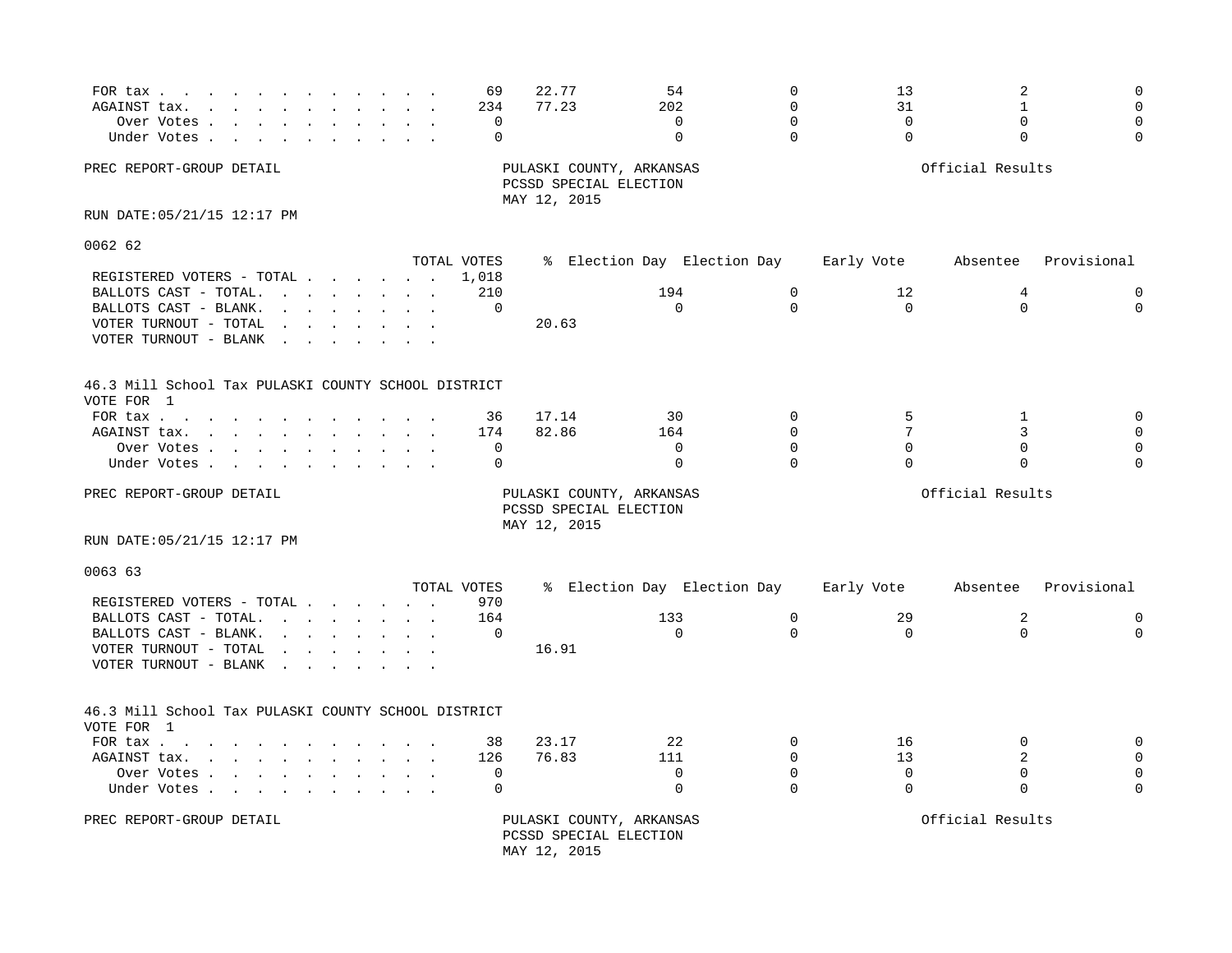### 0064 64

|                                                                                                                                                                                                                                                                                 | TOTAL VOTES  |                                                                    | % Election Day Election Day |          | Early Vote   | Absentee         | Provisional |
|---------------------------------------------------------------------------------------------------------------------------------------------------------------------------------------------------------------------------------------------------------------------------------|--------------|--------------------------------------------------------------------|-----------------------------|----------|--------------|------------------|-------------|
| REGISTERED VOTERS - TOTAL<br>BALLOTS CAST - TOTAL.                                                                                                                                                                                                                              | 2,765<br>322 |                                                                    | 199                         | 26       | 84           | 13               | $\mathbf 0$ |
| the contract of the contract of the contract of the contract of the contract of the contract of the contract of<br>BALLOTS CAST - BLANK.<br>$\mathbf{r}$ and $\mathbf{r}$ and $\mathbf{r}$ and $\mathbf{r}$ and $\mathbf{r}$                                                    | $\Omega$     |                                                                    | $\Omega$                    | $\Omega$ | $\Omega$     | $\Omega$         | $\Omega$    |
|                                                                                                                                                                                                                                                                                 |              |                                                                    |                             |          |              |                  |             |
| VOTER TURNOUT - TOTAL<br>and the contract of the contract of the contract of the contract of the contract of the contract of the contract of the contract of the contract of the contract of the contract of the contract of the contract of the contra<br>$\ddot{\phantom{0}}$ |              | 11.65                                                              |                             |          |              |                  |             |
| VOTER TURNOUT - BLANK<br>the contract of the contract of the contract of the contract of the contract of the contract of the contract of                                                                                                                                        |              |                                                                    |                             |          |              |                  |             |
| 46.3 Mill School Tax PULASKI COUNTY SCHOOL DISTRICT                                                                                                                                                                                                                             |              |                                                                    |                             |          |              |                  |             |
| VOTE FOR 1                                                                                                                                                                                                                                                                      |              |                                                                    |                             |          |              |                  |             |
| FOR tax                                                                                                                                                                                                                                                                         | 90           | 28.04                                                              | 44                          | 9        | 32           | 5                | $\mathbf 0$ |
| $\mathbf{r}$ , and $\mathbf{r}$ , and $\mathbf{r}$ , and $\mathbf{r}$ , and $\mathbf{r}$<br>AGAINST tax.                                                                                                                                                                        | 231          | 71.96                                                              | 155                         | 17       | 51           | 8                | $\mathbf 0$ |
| Over Votes                                                                                                                                                                                                                                                                      | 0            |                                                                    | 0                           | $\Omega$ | $\Omega$     | $\Omega$         | $\mathbf 0$ |
| Under Votes                                                                                                                                                                                                                                                                     | 1            |                                                                    | $\Omega$                    | $\Omega$ | $\mathbf{1}$ | $\Omega$         | $\Omega$    |
| PREC REPORT-GROUP DETAIL                                                                                                                                                                                                                                                        |              | PULASKI COUNTY, ARKANSAS<br>PCSSD SPECIAL ELECTION<br>MAY 12, 2015 |                             |          |              | Official Results |             |
| RUN DATE:05/21/15 12:17 PM                                                                                                                                                                                                                                                      |              |                                                                    |                             |          |              |                  |             |
| 0068 68                                                                                                                                                                                                                                                                         |              |                                                                    |                             |          |              |                  |             |
|                                                                                                                                                                                                                                                                                 | TOTAL VOTES  |                                                                    | % Election Day Election Day |          | Early Vote   | Absentee         | Provisional |
| REGISTERED VOTERS - TOTAL                                                                                                                                                                                                                                                       | 102          |                                                                    |                             |          |              |                  |             |
| BALLOTS CAST - TOTAL.                                                                                                                                                                                                                                                           | 20           |                                                                    | 18                          | 0        | 2            | 0                | 0           |
| BALLOTS CAST - BLANK.<br>$\mathbf{r}$ , and $\mathbf{r}$ , and $\mathbf{r}$ , and $\mathbf{r}$                                                                                                                                                                                  | $\Omega$     |                                                                    | $\Omega$                    | $\Omega$ | $\Omega$     | $\Omega$         | $\Omega$    |
| VOTER TURNOUT - TOTAL<br>$\mathbf{r}$ . The contract of the contract of the contract of the contract of the contract of the contract of the contract of the contract of the contract of the contract of the contract of the contract of the contract of th                      |              | 19.61                                                              |                             |          |              |                  |             |
| VOTER TURNOUT - BLANK                                                                                                                                                                                                                                                           |              |                                                                    |                             |          |              |                  |             |
| 46.3 Mill School Tax PULASKI COUNTY SCHOOL DISTRICT                                                                                                                                                                                                                             |              |                                                                    |                             |          |              |                  |             |
| VOTE FOR 1                                                                                                                                                                                                                                                                      |              |                                                                    |                             |          |              |                  |             |
| FOR tax                                                                                                                                                                                                                                                                         | 8            | 40.00                                                              | 7                           | $\Omega$ | 1            | $\Omega$         | $\mathbf 0$ |
| AGAINST tax.                                                                                                                                                                                                                                                                    | 12           | 60.00                                                              | 11                          | $\Omega$ | 1            | $\Omega$         | $\mathbf 0$ |
| Over Votes                                                                                                                                                                                                                                                                      | 0            |                                                                    | $\mathbf 0$                 | $\Omega$ | $\mathbf 0$  | $\mathbf 0$      | $\mathbf 0$ |
| Under Votes                                                                                                                                                                                                                                                                     | $\Omega$     |                                                                    | $\Omega$                    | $\Omega$ | $\Omega$     | $\Omega$         | $\Omega$    |
| PREC REPORT-GROUP DETAIL                                                                                                                                                                                                                                                        |              | PULASKI COUNTY, ARKANSAS<br>PCSSD SPECIAL ELECTION                 |                             |          |              | Official Results |             |
| RUN DATE:05/21/15 12:17 PM                                                                                                                                                                                                                                                      |              | MAY 12, 2015                                                       |                             |          |              |                  |             |
| 0071 71                                                                                                                                                                                                                                                                         |              |                                                                    |                             |          |              |                  |             |
|                                                                                                                                                                                                                                                                                 | TOTAL VOTES  |                                                                    | % Election Day Election Day |          | Early Vote   | Absentee         | Provisional |
| REGISTERED VOTERS - TOTAL                                                                                                                                                                                                                                                       | 50           |                                                                    |                             |          |              |                  |             |
| BALLOTS CAST - TOTAL.                                                                                                                                                                                                                                                           | 2            |                                                                    | 2                           | 0        | $\mathbf 0$  | 0                | 0           |
| BALLOTS CAST - BLANK.<br>the contract of the contract of the contract of the contract of the contract of the contract of the contract of                                                                                                                                        | $\Omega$     |                                                                    | $\cap$                      | $\Omega$ | $\Omega$     | $\Omega$         | $\Omega$    |

VOTER TURNOUT - TOTAL . . . . . . . . 4.00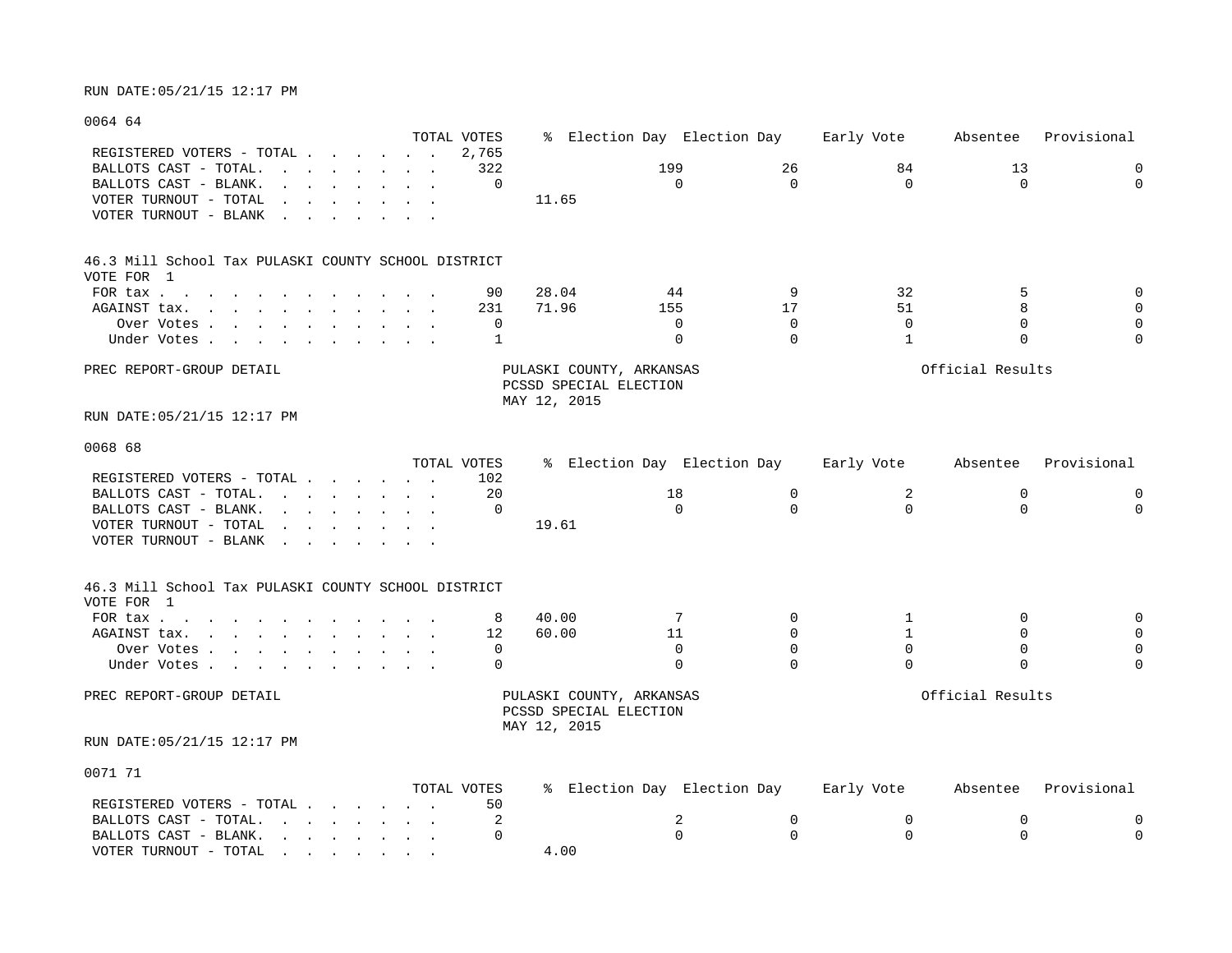| VOTER TURNOUT - BLANK |  |  |  |  |  |
|-----------------------|--|--|--|--|--|
|                       |  |  |  |  |  |

| 46.3 Mill School Tax PULASKI COUNTY SCHOOL DISTRICT<br>VOTE FOR 1                                                                                                                                                              |                                                                                                                                                                                                                                                             |  |             |              |                                                    |                         |                |                         |                         |
|--------------------------------------------------------------------------------------------------------------------------------------------------------------------------------------------------------------------------------|-------------------------------------------------------------------------------------------------------------------------------------------------------------------------------------------------------------------------------------------------------------|--|-------------|--------------|----------------------------------------------------|-------------------------|----------------|-------------------------|-------------------------|
| FOR tax                                                                                                                                                                                                                        |                                                                                                                                                                                                                                                             |  | 0           |              | $\mathbf 0$                                        | $\mathbf 0$             | $\Omega$       | $\Omega$                | $\mathbf{0}$            |
| AGAINST tax.                                                                                                                                                                                                                   |                                                                                                                                                                                                                                                             |  | 2           | 100.00       | 2                                                  | $\Omega$                | $\Omega$       | $\Omega$                | $\Omega$                |
| Over Votes                                                                                                                                                                                                                     |                                                                                                                                                                                                                                                             |  | 0           |              | $\Omega$                                           | $\Omega$                | $\Omega$       | $\Omega$                | $\Omega$                |
| Under Votes                                                                                                                                                                                                                    |                                                                                                                                                                                                                                                             |  | $\Omega$    |              | $\Omega$                                           | $\Omega$                | $\Omega$       | $\Omega$                | $\Omega$                |
| PREC REPORT-GROUP DETAIL                                                                                                                                                                                                       |                                                                                                                                                                                                                                                             |  |             | MAY 12, 2015 | PULASKI COUNTY, ARKANSAS<br>PCSSD SPECIAL ELECTION |                         |                | Official Results        |                         |
| RUN DATE: 05/21/15 12:17 PM                                                                                                                                                                                                    |                                                                                                                                                                                                                                                             |  |             |              |                                                    |                         |                |                         |                         |
| 0073 73                                                                                                                                                                                                                        |                                                                                                                                                                                                                                                             |  |             |              |                                                    |                         |                |                         |                         |
|                                                                                                                                                                                                                                |                                                                                                                                                                                                                                                             |  | TOTAL VOTES |              | % Election Day Election Day                        |                         | Early Vote     | Absentee                | Provisional             |
| REGISTERED VOTERS - TOTAL                                                                                                                                                                                                      |                                                                                                                                                                                                                                                             |  | 1,242       |              |                                                    |                         |                |                         |                         |
| BALLOTS CAST - TOTAL.                                                                                                                                                                                                          | the contract of the contract of the contract of the contract of the contract of the contract of the contract of                                                                                                                                             |  | 106         |              | 75                                                 | $\mathbf 0$             | 30             | 1                       | $\mathbf 0$             |
| BALLOTS CAST - BLANK.                                                                                                                                                                                                          | $\mathbf{r} = \mathbf{r} + \mathbf{r} + \mathbf{r} + \mathbf{r} + \mathbf{r} + \mathbf{r} + \mathbf{r}$                                                                                                                                                     |  | 0           |              | $\Omega$                                           | $\Omega$                | $\Omega$       | $\Omega$                | $\mathbf 0$             |
| VOTER TURNOUT - TOTAL<br>VOTER TURNOUT - BLANK                                                                                                                                                                                 | the contract of the contract of the contract of the contract of the contract of the contract of the contract of                                                                                                                                             |  |             | 8.53         |                                                    |                         |                |                         |                         |
|                                                                                                                                                                                                                                | the contract of the contract of the contract of the contract of the contract of the contract of the contract of                                                                                                                                             |  |             |              |                                                    |                         |                |                         |                         |
| 46.3 Mill School Tax PULASKI COUNTY SCHOOL DISTRICT<br>VOTE FOR 1                                                                                                                                                              |                                                                                                                                                                                                                                                             |  |             |              |                                                    |                         |                |                         |                         |
| FOR tax                                                                                                                                                                                                                        |                                                                                                                                                                                                                                                             |  | 34          | 32.08        | 23                                                 | $\Omega$                | 11             | $\Omega$                | $\Omega$                |
| AGAINST tax.<br>the contract of the contract of the contract of the contract of the contract of the contract of the contract of                                                                                                |                                                                                                                                                                                                                                                             |  | 72          | 67.92        | 52                                                 | $\Omega$                | 19             | $\mathbf{1}$            | $\mathbf 0$             |
| Over Votes                                                                                                                                                                                                                     |                                                                                                                                                                                                                                                             |  | $\mathbf 0$ |              | $\Omega$                                           | $\Omega$                | $\mathbf 0$    | $\Omega$                | $\Omega$                |
| Under Votes                                                                                                                                                                                                                    |                                                                                                                                                                                                                                                             |  | $\Omega$    |              | $\Omega$                                           | $\Omega$                | $\Omega$       | $\Omega$                | $\Omega$                |
| PREC REPORT-GROUP DETAIL                                                                                                                                                                                                       |                                                                                                                                                                                                                                                             |  |             |              | PULASKI COUNTY, ARKANSAS<br>PCSSD SPECIAL ELECTION |                         |                | Official Results        |                         |
| RUN DATE: 05/21/15 12:17 PM                                                                                                                                                                                                    |                                                                                                                                                                                                                                                             |  |             | MAY 12, 2015 |                                                    |                         |                |                         |                         |
| 0077 77                                                                                                                                                                                                                        |                                                                                                                                                                                                                                                             |  |             |              |                                                    |                         |                |                         |                         |
|                                                                                                                                                                                                                                |                                                                                                                                                                                                                                                             |  | TOTAL VOTES |              | % Election Day Election Day                        |                         | Early Vote     | Absentee                | Provisional             |
| REGISTERED VOTERS - TOTAL                                                                                                                                                                                                      |                                                                                                                                                                                                                                                             |  | 1,963       |              |                                                    |                         |                |                         |                         |
| BALLOTS CAST - TOTAL.<br>BALLOTS CAST - BLANK.                                                                                                                                                                                 |                                                                                                                                                                                                                                                             |  | 203<br>0    |              | 152<br>$\Omega$                                    | $\mathbf 0$<br>$\Omega$ | 50<br>$\Omega$ | $\mathbf 1$<br>$\Omega$ | $\mathbf 0$<br>$\Omega$ |
| VOTER TURNOUT - TOTAL                                                                                                                                                                                                          | $\mathbf{r} = \mathbf{r} \cdot \mathbf{r}$ , and $\mathbf{r} = \mathbf{r} \cdot \mathbf{r}$ , and $\mathbf{r} = \mathbf{r} \cdot \mathbf{r}$<br>$\mathbf{r} = \mathbf{r} - \mathbf{r}$ , $\mathbf{r} = \mathbf{r} - \mathbf{r}$ , $\mathbf{r} = \mathbf{r}$ |  |             | 10.34        |                                                    |                         |                |                         |                         |
| VOTER TURNOUT - BLANK                                                                                                                                                                                                          | the contract of the contract of the contract of the contract of the contract of the contract of the contract of                                                                                                                                             |  |             |              |                                                    |                         |                |                         |                         |
|                                                                                                                                                                                                                                |                                                                                                                                                                                                                                                             |  |             |              |                                                    |                         |                |                         |                         |
| 46.3 Mill School Tax PULASKI COUNTY SCHOOL DISTRICT<br>VOTE FOR 1                                                                                                                                                              |                                                                                                                                                                                                                                                             |  |             |              |                                                    |                         |                |                         |                         |
| FOR tax                                                                                                                                                                                                                        |                                                                                                                                                                                                                                                             |  | 119         | 58.62        | 83                                                 | 0                       | 36             | $\Omega$                | $\Omega$                |
| AGAINST tax.                                                                                                                                                                                                                   |                                                                                                                                                                                                                                                             |  | 84          | 41.38        | 69                                                 | $\Omega$                | 14             | 1                       | $\Omega$                |
| Over Votes and a construction of the construction of the construction of the construction of the construction of the construction of the construction of the construction of the construction of the construction of the const |                                                                                                                                                                                                                                                             |  | $\Omega$    |              | $\Omega$                                           | $\Omega$                | $\Omega$       | $\Omega$                | $\Omega$                |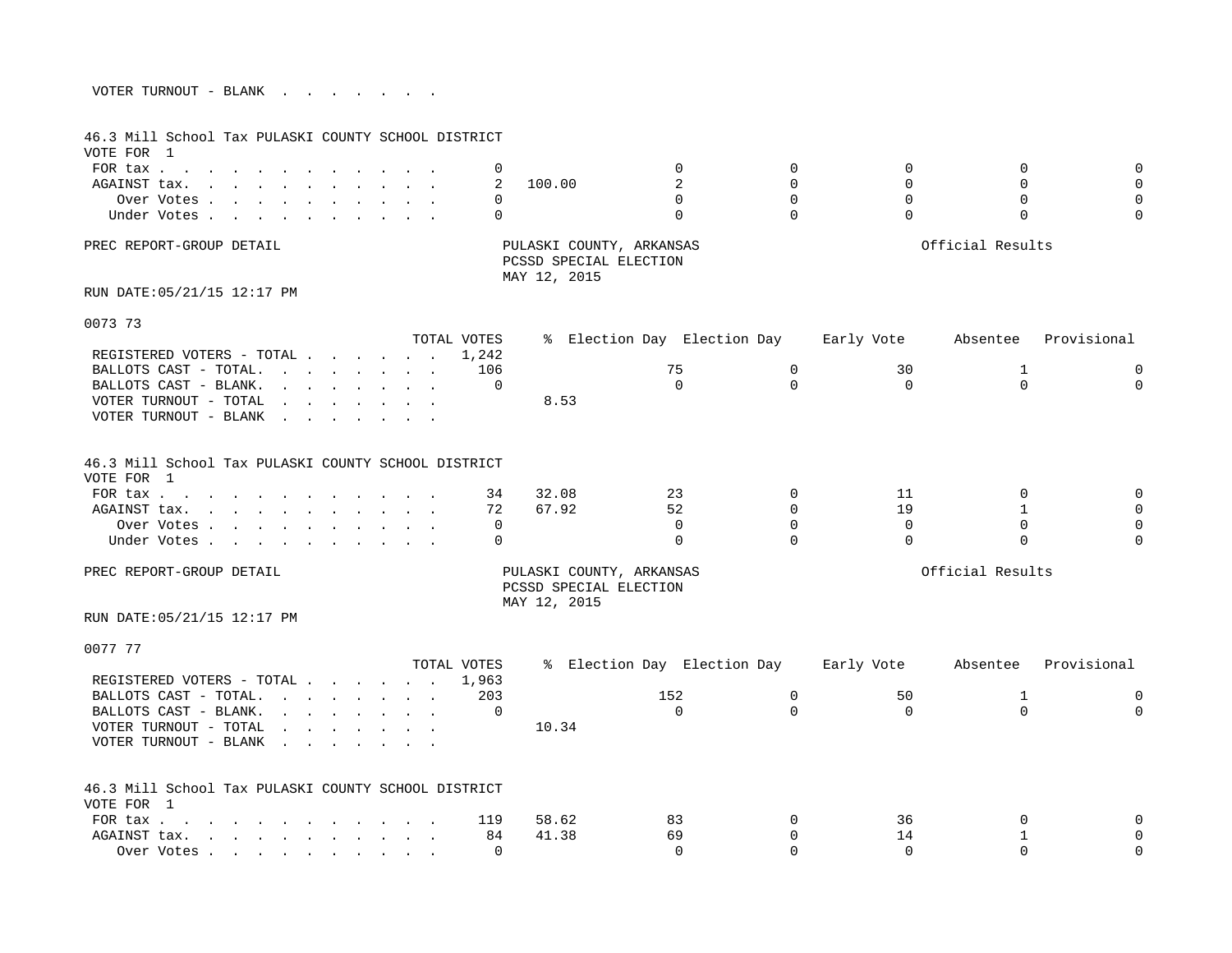| Under Votes                                         |                                                                                                                 | $\mathbf 0$ |                                                                    | $\mathbf 0$                            | $\mathbf 0$  | $\mathbf 0$  | $\mathbf 0$      | $\Omega$    |
|-----------------------------------------------------|-----------------------------------------------------------------------------------------------------------------|-------------|--------------------------------------------------------------------|----------------------------------------|--------------|--------------|------------------|-------------|
| PREC REPORT-GROUP DETAIL                            |                                                                                                                 |             | PULASKI COUNTY, ARKANSAS<br>PCSSD SPECIAL ELECTION<br>MAY 12, 2015 |                                        |              |              | Official Results |             |
| RUN DATE: 05/21/15 12:17 PM                         |                                                                                                                 |             |                                                                    |                                        |              |              |                  |             |
| 0079 79                                             |                                                                                                                 |             |                                                                    |                                        |              |              |                  |             |
|                                                     |                                                                                                                 | TOTAL VOTES |                                                                    | % Election Day Election Day            |              | Early Vote   | Absentee         | Provisional |
| REGISTERED VOTERS - TOTAL                           |                                                                                                                 | 1,227       |                                                                    |                                        |              |              |                  |             |
| BALLOTS CAST - TOTAL.                               |                                                                                                                 | 73          |                                                                    | 66                                     | $\mathbf 0$  | 4            | 3                | $\mathbf 0$ |
| BALLOTS CAST - BLANK.                               | and the contract of the contract of the                                                                         | 0           |                                                                    | $\mathbf 0$                            | $\Omega$     | $\Omega$     | $\mathbf 0$      | $\mathbf 0$ |
| VOTER TURNOUT - TOTAL                               | the contract of the contract of the contract of the contract of the contract of the contract of the contract of |             | 5.95                                                               |                                        |              |              |                  |             |
| VOTER TURNOUT - BLANK                               | and the state of the state of the state of the state of the state of the state of the state of the state of the |             |                                                                    |                                        |              |              |                  |             |
| 46.3 Mill School Tax PULASKI COUNTY SCHOOL DISTRICT |                                                                                                                 |             |                                                                    |                                        |              |              |                  |             |
| VOTE FOR 1                                          |                                                                                                                 |             |                                                                    |                                        |              |              |                  |             |
| FOR tax $\cdots$ $\cdots$ $\cdots$ $\cdots$         |                                                                                                                 | 24          | 32.88                                                              | 21                                     | $\Omega$     | 1            | 2                | $\mathbf 0$ |
| AGAINST tax.                                        |                                                                                                                 | 49          | 67.12                                                              | 45                                     | $\Omega$     | 3            | $\mathbf{1}$     |             |
| Over Votes                                          |                                                                                                                 | 0           |                                                                    | 0                                      | $\Omega$     | $\Omega$     | $\mathbf 0$      | 0           |
| Under Votes                                         |                                                                                                                 | $\Omega$    |                                                                    | $\Omega$                               | $\Omega$     | $\Omega$     | 0                | $\Omega$    |
| PREC REPORT-GROUP DETAIL                            |                                                                                                                 |             | PULASKI COUNTY, ARKANSAS<br>PCSSD SPECIAL ELECTION<br>MAY 12, 2015 |                                        |              |              | Official Results |             |
| RUN DATE: 05/21/15 12:17 PM                         |                                                                                                                 |             |                                                                    |                                        |              |              |                  |             |
| 0081 81                                             |                                                                                                                 |             |                                                                    |                                        |              |              |                  |             |
|                                                     |                                                                                                                 | TOTAL VOTES |                                                                    | % Election Day Election Day            |              | Early Vote   | Absentee         | Provisional |
| REGISTERED VOTERS - TOTAL                           |                                                                                                                 | 76          |                                                                    |                                        |              |              |                  |             |
| BALLOTS CAST - TOTAL.                               |                                                                                                                 | 0           |                                                                    | 0                                      | $\mathsf{O}$ | $\mathsf{O}$ | 0                | 0           |
| BALLOTS CAST - BLANK.                               |                                                                                                                 | 0           |                                                                    | $\mathbf 0$                            | $\Omega$     | $\Omega$     | $\mathbf 0$      | $\mathbf 0$ |
| 46.3 Mill School Tax PULASKI COUNTY SCHOOL DISTRICT |                                                                                                                 |             |                                                                    |                                        |              |              |                  |             |
| VOTE FOR 1                                          |                                                                                                                 |             |                                                                    |                                        |              |              |                  |             |
| FOR tax                                             |                                                                                                                 | 0           |                                                                    | $\mathbf 0$                            | 0            | 0            | $\mathbf 0$      |             |
| AGAINST tax.                                        |                                                                                                                 | 0           |                                                                    | $\Omega$                               | $\Omega$     | $\Omega$     | $\Omega$         |             |
| Over Votes                                          |                                                                                                                 | $\mathbf 0$ |                                                                    | $\mathbf 0$                            | $\mathbf 0$  | $\mathbf 0$  | $\mathbf 0$      |             |
| Under Votes                                         |                                                                                                                 | $\Omega$    |                                                                    | $\Omega$                               | $\Omega$     | $\Omega$     | $\Omega$         |             |
|                                                     |                                                                                                                 |             |                                                                    |                                        |              |              |                  |             |
| PREC REPORT-GROUP DETAIL                            |                                                                                                                 |             | PULASKI COUNTY, ARKANSAS<br>PCSSD SPECIAL ELECTION<br>MAY 12, 2015 |                                        |              |              | Official Results |             |
| RUN DATE: 05/21/15 12:17 PM                         |                                                                                                                 |             |                                                                    |                                        |              |              |                  |             |
| 0105 105                                            |                                                                                                                 |             |                                                                    |                                        |              |              |                  |             |
|                                                     |                                                                                                                 | TOTAL VOTES |                                                                    | % Election Day Election Day Early Vote |              |              | Absentee         | Provisional |
| REGISTERED VOTERS - TOTAL                           |                                                                                                                 | 181         |                                                                    |                                        |              |              |                  |             |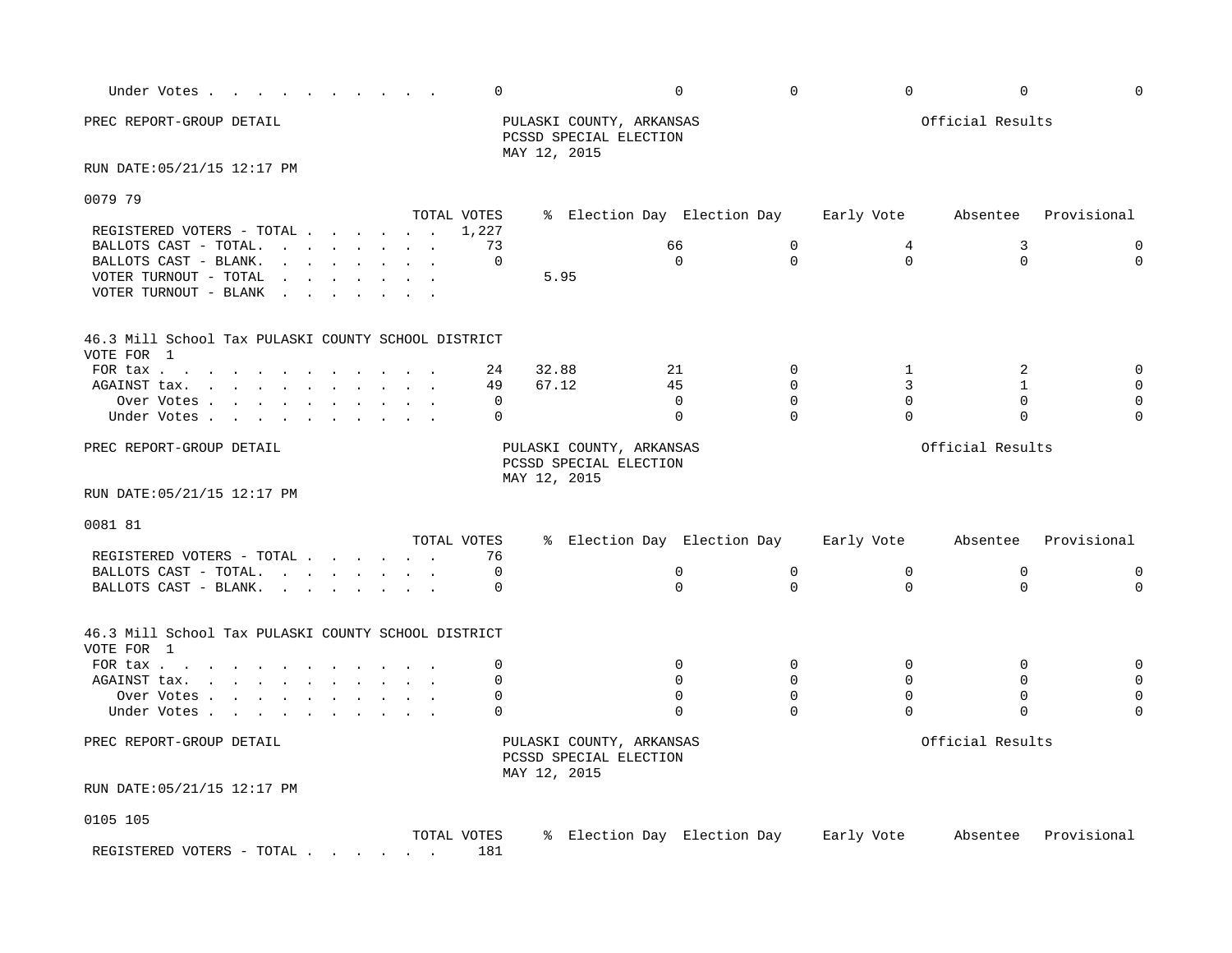| BALLOTS CAST - TOTAL.<br>the contract of the contract of the contract of the contract of the contract of<br>BALLOTS CAST - BLANK.<br>VOTER TURNOUT - TOTAL<br>VOTER TURNOUT - BLANK                                                                  |                                                                                                                                      | 2<br>$\Omega$ | 1.10                                                               | 2<br>$\Omega$               | $\Omega$<br>$\Omega$ | $\mathbf 0$<br>$\Omega$ | $\mathbf 0$<br>$\Omega$ | $\Omega$<br>$\Omega$ |
|------------------------------------------------------------------------------------------------------------------------------------------------------------------------------------------------------------------------------------------------------|--------------------------------------------------------------------------------------------------------------------------------------|---------------|--------------------------------------------------------------------|-----------------------------|----------------------|-------------------------|-------------------------|----------------------|
| 46.3 Mill School Tax PULASKI COUNTY SCHOOL DISTRICT                                                                                                                                                                                                  |                                                                                                                                      |               |                                                                    |                             |                      |                         |                         |                      |
| VOTE FOR 1                                                                                                                                                                                                                                           |                                                                                                                                      |               |                                                                    |                             |                      |                         |                         |                      |
| FOR tax                                                                                                                                                                                                                                              | $\sim$ $\sim$ $\sim$                                                                                                                 | 2             | 100.00                                                             | 2                           | $\Omega$             | $\Omega$                | $\Omega$                | 0                    |
| AGAINST tax.<br><u>in the second contract of the second contract of the second contract of the second contract of the second contract of the second contract of the second contract of the second contract of the second contract of the second </u> |                                                                                                                                      | $\Omega$      |                                                                    | $\Omega$                    | $\Omega$             | $\Omega$                | $\Omega$                | $\mathbf 0$          |
| Over Votes                                                                                                                                                                                                                                           |                                                                                                                                      | $\Omega$      |                                                                    | $\Omega$                    | $\Omega$             | $\Omega$                | $\Omega$                | $\mathbf 0$          |
| Under Votes                                                                                                                                                                                                                                          |                                                                                                                                      | $\Omega$      |                                                                    | $\Omega$                    | $\Omega$             | $\Omega$                | $\Omega$                | $\Omega$             |
| PREC REPORT-GROUP DETAIL                                                                                                                                                                                                                             |                                                                                                                                      |               | PULASKI COUNTY, ARKANSAS<br>PCSSD SPECIAL ELECTION<br>MAY 12, 2015 |                             |                      |                         | Official Results        |                      |
| RUN DATE: 05/21/15 12:17 PM                                                                                                                                                                                                                          |                                                                                                                                      |               |                                                                    |                             |                      |                         |                         |                      |
|                                                                                                                                                                                                                                                      |                                                                                                                                      |               |                                                                    |                             |                      |                         |                         |                      |
| 0125 125                                                                                                                                                                                                                                             |                                                                                                                                      | TOTAL VOTES   |                                                                    | % Election Day Election Day |                      | Early Vote              | Absentee                | Provisional          |
| REGISTERED VOTERS - TOTAL                                                                                                                                                                                                                            |                                                                                                                                      | 581           |                                                                    |                             |                      |                         |                         |                      |
| BALLOTS CAST - TOTAL.<br>the contract of the contract of the contract of the contract of the contract of the contract of the contract of                                                                                                             |                                                                                                                                      | 57            |                                                                    | 52                          | $\mathbf 0$          | 2                       | 3                       | 0                    |
| BALLOTS CAST - BLANK.                                                                                                                                                                                                                                | $\mathbf{r} = \mathbf{r} \cdot \mathbf{r}$ , where $\mathbf{r} = \mathbf{r} \cdot \mathbf{r}$                                        | $\Omega$      |                                                                    | $\Omega$                    | $\Omega$             | $\Omega$                | $\Omega$                | $\Omega$             |
| VOTER TURNOUT - TOTAL<br>$\mathbf{r}$<br>and the contract of the contract of                                                                                                                                                                         |                                                                                                                                      |               | 9.81                                                               |                             |                      |                         |                         |                      |
| VOTER TURNOUT - BLANK<br>$\sim$                                                                                                                                                                                                                      |                                                                                                                                      |               |                                                                    |                             |                      |                         |                         |                      |
| 46.3 Mill School Tax PULASKI COUNTY SCHOOL DISTRICT<br>VOTE FOR 1                                                                                                                                                                                    |                                                                                                                                      |               |                                                                    |                             |                      |                         |                         |                      |
| FOR tax                                                                                                                                                                                                                                              | $\sim$ $\sim$ $\sim$                                                                                                                 | 8             | 14.04                                                              | $7\phantom{.0}$             | $\mathbf 0$          | $\mathbf 0$             | 1                       | 0                    |
| AGAINST tax.<br>the contract of the contract of the contract of the contract of the contract of the contract of the contract of                                                                                                                      |                                                                                                                                      | 49            | 85.96                                                              | 45                          | $\Omega$             | 2                       | 2                       | $\mathbf 0$          |
| Over Votes                                                                                                                                                                                                                                           |                                                                                                                                      | 0             |                                                                    | 0                           | $\Omega$             | $\mathbf 0$             | $\mathbf 0$             | $\mathbf 0$          |
| Under Votes .<br>$\mathbf{r} = \mathbf{r} \cdot \mathbf{r}$ , where $\mathbf{r} = \mathbf{r} \cdot \mathbf{r}$                                                                                                                                       |                                                                                                                                      | $\Omega$      |                                                                    | $\Omega$                    | $\Omega$             | $\Omega$                | $\Omega$                | $\Omega$             |
| PREC REPORT-GROUP DETAIL                                                                                                                                                                                                                             |                                                                                                                                      |               | PULASKI COUNTY, ARKANSAS<br>PCSSD SPECIAL ELECTION<br>MAY 12, 2015 |                             |                      |                         | Official Results        |                      |
| RUN DATE: 05/21/15 12:17 PM                                                                                                                                                                                                                          |                                                                                                                                      |               |                                                                    |                             |                      |                         |                         |                      |
| 0126 126                                                                                                                                                                                                                                             |                                                                                                                                      |               |                                                                    |                             |                      |                         |                         |                      |
|                                                                                                                                                                                                                                                      |                                                                                                                                      | TOTAL VOTES   |                                                                    | % Election Day Election Day |                      | Early Vote              | Absentee                | Provisional          |
| REGISTERED VOTERS - TOTAL                                                                                                                                                                                                                            |                                                                                                                                      | 1,007         |                                                                    |                             |                      |                         |                         |                      |
| BALLOTS CAST - TOTAL.                                                                                                                                                                                                                                | $\mathbf{r} = \mathbf{r} \cdot \mathbf{r}$ , $\mathbf{r} = \mathbf{r} \cdot \mathbf{r}$ , $\mathbf{r} = \mathbf{r} \cdot \mathbf{r}$ | 87            |                                                                    | 86                          | 0                    | $\mathbf 1$             | 0                       | 0                    |
| BALLOTS CAST - BLANK.                                                                                                                                                                                                                                | $\mathbf{r}$ and $\mathbf{r}$ and $\mathbf{r}$ and $\mathbf{r}$ and $\mathbf{r}$                                                     | 0             |                                                                    | $\Omega$                    | $\Omega$             | $\mathbf 0$             | $\mathbf 0$             | $\mathbf 0$          |
| VOTER TURNOUT - TOTAL                                                                                                                                                                                                                                |                                                                                                                                      |               | 8.64                                                               |                             |                      |                         |                         |                      |
| VOTER TURNOUT - BLANK<br>the contract of the contract of the                                                                                                                                                                                         |                                                                                                                                      |               |                                                                    |                             |                      |                         |                         |                      |

46.3 Mill School Tax PULASKI COUNTY SCHOOL DISTRICT VOTE FOR 1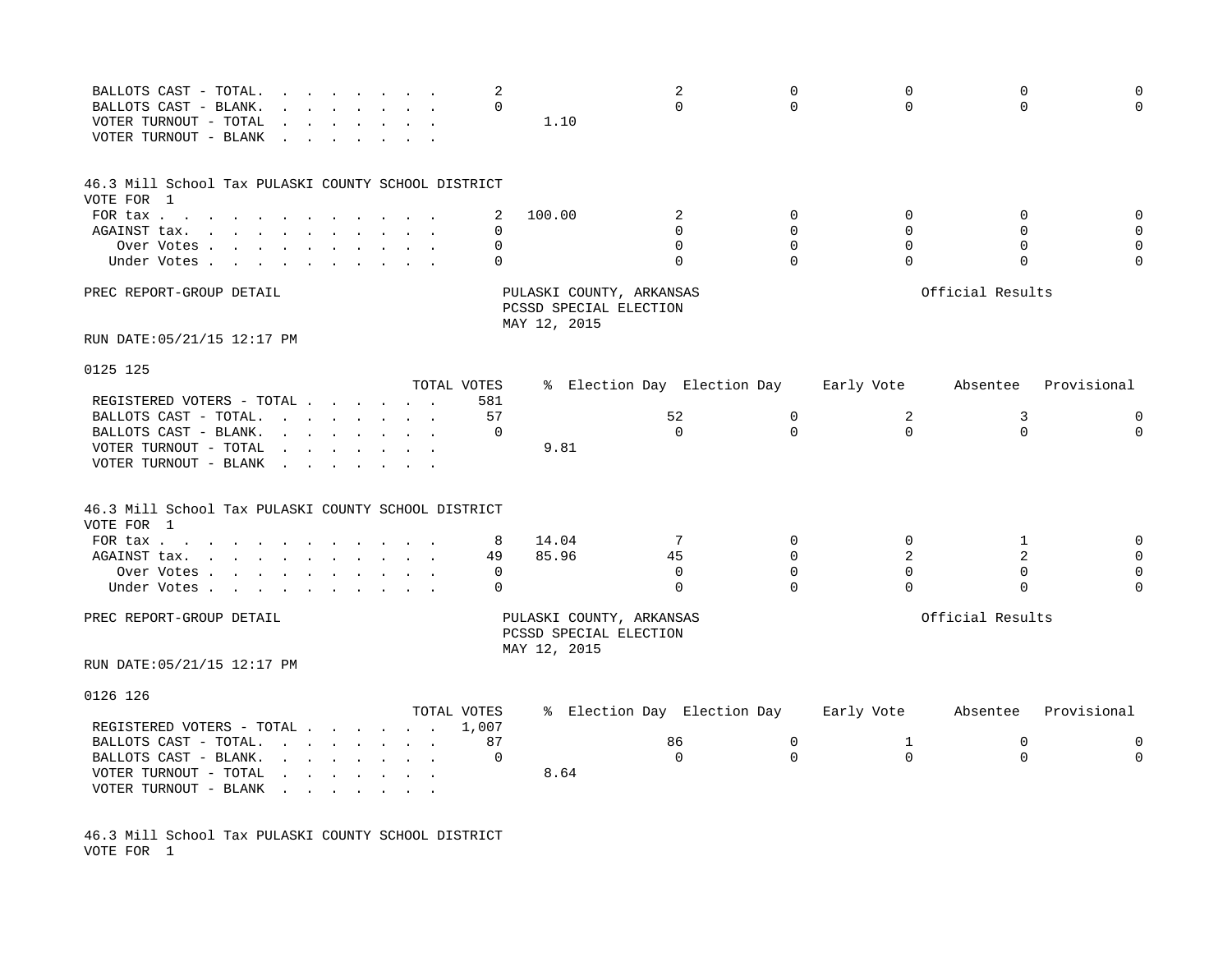| FOR tax<br>AGAINST tax.<br>the contract of the contract of the contract of the contract of the contract of the contract of the contract of<br>and the state of the<br>Over Votes<br>Under Votes                                                                                                                                                                                                                                                                                                                                                                                                                                  | 15<br>72<br>$\Omega$<br>$\Omega$ | 17.24<br>82.76                                                     | 15<br>71<br>$\Omega$<br>$\Omega$               | $\mathbf 0$<br>$\Omega$<br>$\Omega$<br>$\Omega$ | $\mathbf 0$<br>$\mathbf{1}$<br>$\Omega$<br>$\Omega$ | 0<br>$\Omega$<br>$\Omega$<br>$\Omega$        |                                        |
|----------------------------------------------------------------------------------------------------------------------------------------------------------------------------------------------------------------------------------------------------------------------------------------------------------------------------------------------------------------------------------------------------------------------------------------------------------------------------------------------------------------------------------------------------------------------------------------------------------------------------------|----------------------------------|--------------------------------------------------------------------|------------------------------------------------|-------------------------------------------------|-----------------------------------------------------|----------------------------------------------|----------------------------------------|
| PREC REPORT-GROUP DETAIL                                                                                                                                                                                                                                                                                                                                                                                                                                                                                                                                                                                                         |                                  | PULASKI COUNTY, ARKANSAS<br>PCSSD SPECIAL ELECTION<br>MAY 12, 2015 |                                                |                                                 |                                                     | Official Results                             |                                        |
| RUN DATE: 05/21/15 12:17 PM                                                                                                                                                                                                                                                                                                                                                                                                                                                                                                                                                                                                      |                                  |                                                                    |                                                |                                                 |                                                     |                                              |                                        |
| 0127 127                                                                                                                                                                                                                                                                                                                                                                                                                                                                                                                                                                                                                         |                                  |                                                                    |                                                |                                                 |                                                     |                                              |                                        |
| REGISTERED VOTERS - TOTAL<br>BALLOTS CAST - TOTAL.<br>BALLOTS CAST - BLANK.<br>$\mathbf{r} = \mathbf{r} + \mathbf{r}$ , where $\mathbf{r} = \mathbf{r} + \mathbf{r}$<br>VOTER TURNOUT - TOTAL<br>$\mathbf{r} = \mathbf{r} \cdot \mathbf{r}$ , where $\mathbf{r} = \mathbf{r} \cdot \mathbf{r}$<br>VOTER TURNOUT - BLANK<br>$\sim$ $\sim$ $\sim$                                                                                                                                                                                                                                                                                  | TOTAL VOTES<br>1,988<br>252<br>0 | 12.68                                                              | % Election Day Election Day<br>245<br>$\Omega$ | $\mathbf 0$<br>$\Omega$                         | Early Vote<br>5<br>$\Omega$                         | Absentee<br>2<br>$\Omega$                    | Provisional<br>$\mathbf 0$<br>$\Omega$ |
| 46.3 Mill School Tax PULASKI COUNTY SCHOOL DISTRICT<br>VOTE FOR 1                                                                                                                                                                                                                                                                                                                                                                                                                                                                                                                                                                |                                  |                                                                    |                                                |                                                 |                                                     |                                              |                                        |
| FOR tax $\cdots$ $\cdots$<br>AGAINST tax.<br>the contract of the contract of the contract of the contract of the contract of the contract of the contract of<br>Over Votes<br>Under Votes                                                                                                                                                                                                                                                                                                                                                                                                                                        | 42<br>210<br>$\mathbf 0$<br>0    | 16.67<br>83.33                                                     | 39<br>206<br>$\Omega$<br>$\mathbf 0$           | $\Omega$<br>$\Omega$<br>$\Omega$<br>$\Omega$    | 1<br>4<br>$\Omega$<br>$\Omega$                      | 2<br>$\Omega$<br>$\Omega$<br>$\mathbf 0$     | $\Omega$                               |
| PREC REPORT-GROUP DETAIL                                                                                                                                                                                                                                                                                                                                                                                                                                                                                                                                                                                                         |                                  | PULASKI COUNTY, ARKANSAS<br>PCSSD SPECIAL ELECTION<br>MAY 12, 2015 |                                                |                                                 |                                                     | Official Results                             |                                        |
| RUN DATE: 05/21/15 12:17 PM                                                                                                                                                                                                                                                                                                                                                                                                                                                                                                                                                                                                      |                                  |                                                                    |                                                |                                                 |                                                     |                                              |                                        |
| 0129 129                                                                                                                                                                                                                                                                                                                                                                                                                                                                                                                                                                                                                         | TOTAL VOTES                      |                                                                    | % Election Day Election Day                    |                                                 | Early Vote                                          | Absentee                                     | Provisional                            |
| REGISTERED VOTERS - TOTAL<br>BALLOTS CAST - TOTAL.<br>the contract of the contract of the contract of the contract of the contract of the contract of the contract of<br>BALLOTS CAST - BLANK.<br>$\mathbf{r}$ . The set of the set of the set of the set of the set of the set of the set of the set of the set of the set of the set of the set of the set of the set of the set of the set of the set of the set of the set of t<br>VOTER TURNOUT - TOTAL<br>$\mathbf{r}$ , $\mathbf{r}$ , $\mathbf{r}$ , $\mathbf{r}$ , $\mathbf{r}$ , $\mathbf{r}$<br>VOTER TURNOUT - BLANK<br>$\sim$ $\sim$<br>$\sim$ $\sim$ $\sim$ $\sim$ | 76<br>18<br>0                    | 23.68                                                              | 18<br>$\Omega$                                 | $\mathbf 0$<br>$\Omega$                         | $\mathbf 0$<br>$\Omega$                             | $\mathbf 0$<br>$\Omega$                      | $\mathbf 0$<br>$\Omega$                |
| 46.3 Mill School Tax PULASKI COUNTY SCHOOL DISTRICT<br>VOTE FOR 1                                                                                                                                                                                                                                                                                                                                                                                                                                                                                                                                                                |                                  |                                                                    |                                                |                                                 |                                                     |                                              |                                        |
| FOR tax $\ldots$ $\ldots$ $\ldots$ $\ldots$<br>AGAINST tax.<br>Over Votes<br>Under Votes                                                                                                                                                                                                                                                                                                                                                                                                                                                                                                                                         | 0<br>18<br>$\mathbf 0$<br>0      | 100.00                                                             | $\Omega$<br>18<br>$\mathbf 0$<br>$\Omega$      | $\Omega$<br>$\Omega$<br>$\Omega$<br>$\Omega$    | $\Omega$<br>$\Omega$<br>$\Omega$<br>$\Omega$        | $\Omega$<br>$\Omega$<br>$\Omega$<br>$\Omega$ | $\Omega$                               |
| PREC REPORT-GROUP DETAIL                                                                                                                                                                                                                                                                                                                                                                                                                                                                                                                                                                                                         |                                  | PULASKI COUNTY, ARKANSAS<br>PCSSD SPECIAL ELECTION<br>MAY 12, 2015 |                                                |                                                 |                                                     | Official Results                             |                                        |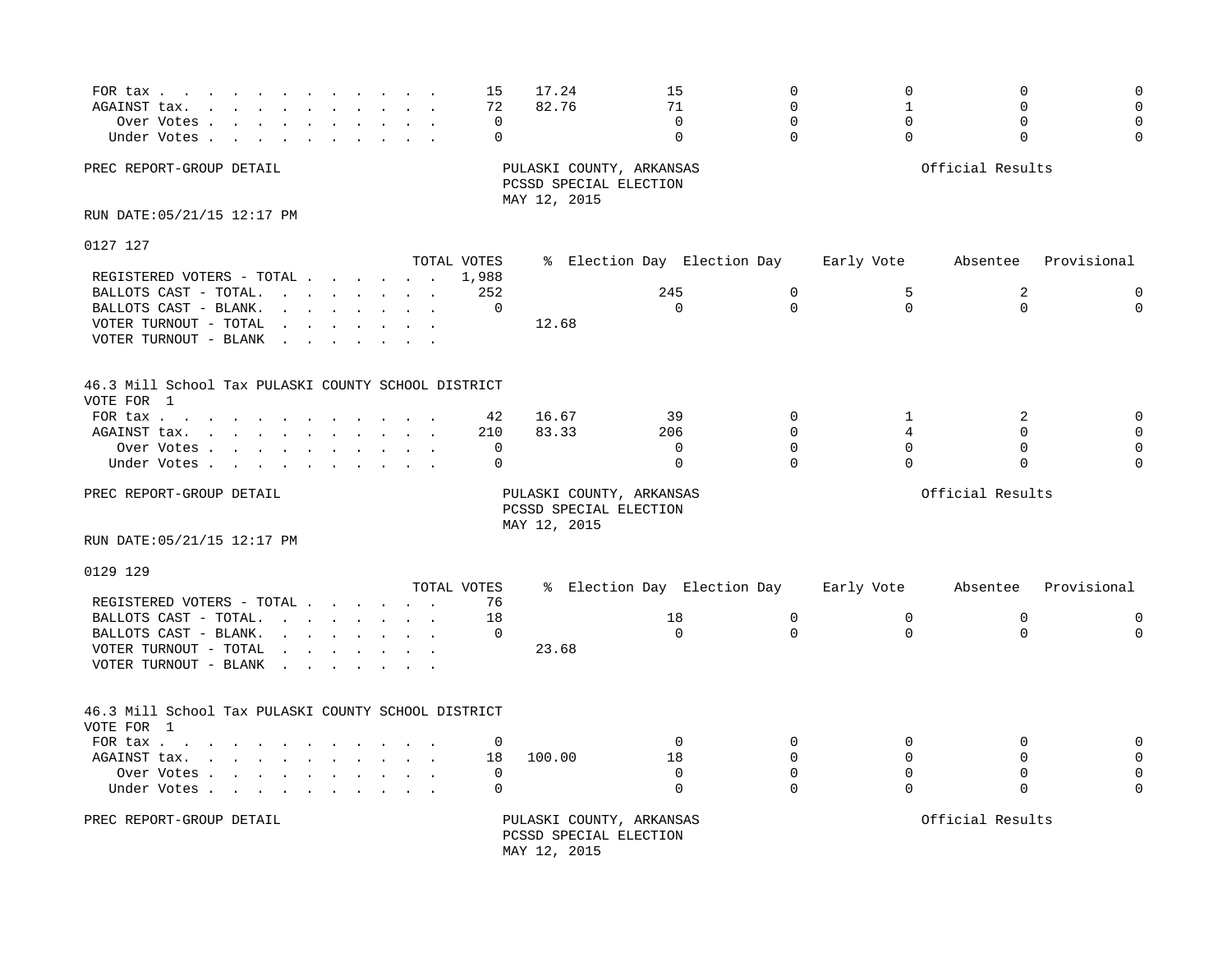### 0130 130

|                                                                                                                                                                                                     | TOTAL VOTES |          |                          | % Election Day Election Day |             | Early Vote  | Absentee         | Provisional  |
|-----------------------------------------------------------------------------------------------------------------------------------------------------------------------------------------------------|-------------|----------|--------------------------|-----------------------------|-------------|-------------|------------------|--------------|
| REGISTERED VOTERS - TOTAL                                                                                                                                                                           |             | 452      |                          |                             |             |             |                  |              |
| BALLOTS CAST - TOTAL.<br>the contract of the contract of the contract of the contract of the contract of the contract of the contract of                                                            |             | 47       |                          | 47                          | 0           | $\mathbf 0$ | 0                | $\mathbf 0$  |
| BALLOTS CAST - BLANK.                                                                                                                                                                               |             | 0        |                          | $\Omega$                    | $\Omega$    | $\mathbf 0$ | $\mathbf 0$      | $\mathbf 0$  |
| VOTER TURNOUT - TOTAL<br><u>in the second contract of the second second</u><br>$\ddot{\phantom{0}}$                                                                                                 |             |          | 10.40                    |                             |             |             |                  |              |
| VOTER TURNOUT - BLANK                                                                                                                                                                               |             |          |                          |                             |             |             |                  |              |
|                                                                                                                                                                                                     |             |          |                          |                             |             |             |                  |              |
| 46.3 Mill School Tax PULASKI COUNTY SCHOOL DISTRICT                                                                                                                                                 |             |          |                          |                             |             |             |                  |              |
| VOTE FOR 1                                                                                                                                                                                          |             |          |                          |                             |             |             |                  |              |
| FOR tax                                                                                                                                                                                             |             | 31       | 65.96                    | 31                          | $\Omega$    | $\mathbf 0$ | 0                | $\mathbf 0$  |
| AGAINST tax.<br>$\mathcal{L}(\mathbf{r}) = \mathbf{r} \cdot \mathbf{r}$ , and $\mathcal{L}(\mathbf{r}) = \mathbf{r} \cdot \mathbf{r}$ , and $\mathcal{L}(\mathbf{r}) = \mathbf{r} \cdot \mathbf{r}$ |             | 16       | 34.04                    | 16                          | $\mathbf 0$ | $\Omega$    | $\Omega$         | $\mathbf{0}$ |
| Over Votes                                                                                                                                                                                          |             | $\Omega$ |                          | $\Omega$                    | $\Omega$    | $\Omega$    | $\Omega$         | $\mathbf 0$  |
| Under Votes                                                                                                                                                                                         |             | 0        |                          | $\mathbf 0$                 | $\Omega$    | $\Omega$    | 0                | $\mathbf 0$  |
| PREC REPORT-GROUP DETAIL                                                                                                                                                                            |             |          | PULASKI COUNTY, ARKANSAS |                             |             |             | Official Results |              |
|                                                                                                                                                                                                     |             |          | PCSSD SPECIAL ELECTION   |                             |             |             |                  |              |
|                                                                                                                                                                                                     |             |          | MAY 12, 2015             |                             |             |             |                  |              |
| RUN DATE:05/21/15 12:17 PM                                                                                                                                                                          |             |          |                          |                             |             |             |                  |              |
|                                                                                                                                                                                                     |             |          |                          |                             |             |             |                  |              |
| 0131 131                                                                                                                                                                                            |             |          |                          |                             |             |             |                  |              |
|                                                                                                                                                                                                     | TOTAL VOTES |          |                          | % Election Day Election Day |             | Early Vote  | Absentee         | Provisional  |
| REGISTERED VOTERS - TOTAL                                                                                                                                                                           |             | 941      |                          |                             |             |             |                  |              |
| BALLOTS CAST - TOTAL.                                                                                                                                                                               |             | 85       |                          | 82                          | $\mathbf 0$ | 1           | 2                | $\mathbf 0$  |
| BALLOTS CAST - BLANK.<br><u>in the second contract of the second second</u>                                                                                                                         |             | $\Omega$ |                          | $\Omega$                    | $\Omega$    | $\Omega$    | $\Omega$         | $\Omega$     |
| VOTER TURNOUT - TOTAL<br>the contract of the contract of the contract of the contract of the contract of the contract of the contract of                                                            |             |          | 9.03                     |                             |             |             |                  |              |
| VOTER TURNOUT - BLANK                                                                                                                                                                               |             |          |                          |                             |             |             |                  |              |
|                                                                                                                                                                                                     |             |          |                          |                             |             |             |                  |              |
| 46.3 Mill School Tax PULASKI COUNTY SCHOOL DISTRICT<br>VOTE FOR 1                                                                                                                                   |             |          |                          |                             |             |             |                  |              |
|                                                                                                                                                                                                     |             |          |                          |                             |             |             |                  |              |
| FOR tax                                                                                                                                                                                             |             | 38       | 44.71                    | 36                          | $\Omega$    | 1           | 1                | $\mathbf 0$  |
| AGAINST tax.<br>the contract of the contract of the contract of the contract of the contract of the contract of the contract of                                                                     |             | 47       | 55.29                    | 46                          | 0           | $\mathbf 0$ | $\mathbf{1}$     | $\mathsf 0$  |
| Over Votes                                                                                                                                                                                          |             | 0        |                          | 0                           | $\Omega$    | $\Omega$    | $\mathbf 0$      | $\mathbf 0$  |
| Under Votes                                                                                                                                                                                         |             | 0        |                          | $\Omega$                    | $\Omega$    | $\Omega$    | $\Omega$         | $\Omega$     |
| PREC REPORT-GROUP DETAIL                                                                                                                                                                            |             |          | PULASKI COUNTY, ARKANSAS |                             |             |             | Official Results |              |
|                                                                                                                                                                                                     |             |          | PCSSD SPECIAL ELECTION   |                             |             |             |                  |              |
|                                                                                                                                                                                                     |             |          | MAY 12, 2015             |                             |             |             |                  |              |
| RUN DATE:05/21/15 12:17 PM                                                                                                                                                                          |             |          |                          |                             |             |             |                  |              |
| 0132 132                                                                                                                                                                                            |             |          |                          |                             |             |             |                  |              |
|                                                                                                                                                                                                     | TOTAL VOTES |          |                          | % Election Day Election Day |             | Early Vote  | Absentee         | Provisional  |
| REGISTERED VOTERS - TOTAL                                                                                                                                                                           |             | 501      |                          |                             |             |             |                  |              |
| BALLOTS CAST - TOTAL. $\cdot \cdot \cdot \cdot \cdot \cdot \cdot$                                                                                                                                   |             | 40       |                          | 36                          | 0           | 2           | 2                | $\mathbf 0$  |
| BALLOTS CAST - BLANK.<br>the contract of the contract of the                                                                                                                                        |             | $\Omega$ |                          | $\Omega$                    | $\Omega$    | $\Omega$    | $\Omega$         | $\Omega$     |

VOTER TURNOUT - TOTAL . . . . . . . . 7.98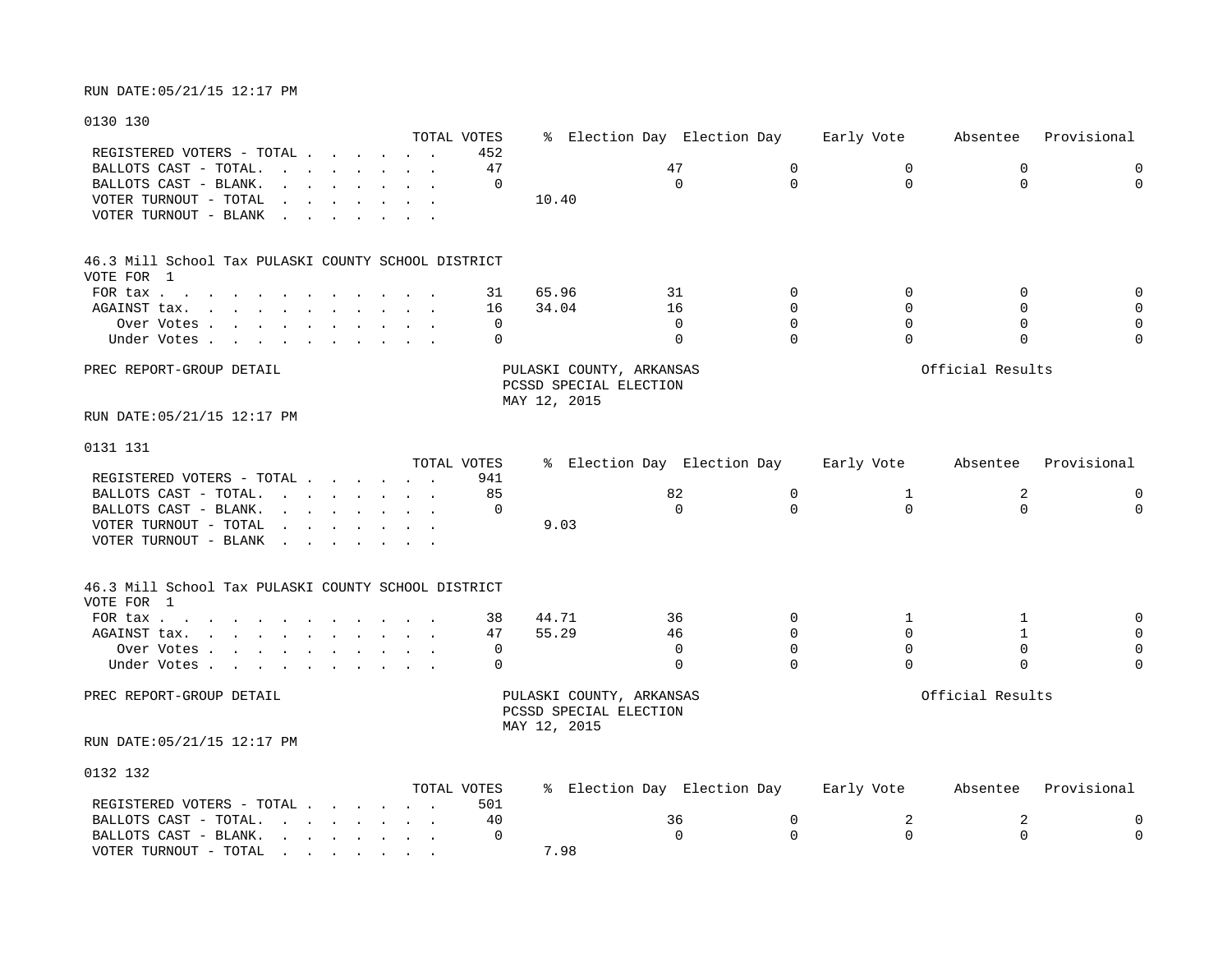| VOTER TURNOUT - BLANK |  |  |  |  |  |
|-----------------------|--|--|--|--|--|
|                       |  |  |  |  |  |

| 46.3 Mill School Tax PULASKI COUNTY SCHOOL DISTRICT<br>VOTE FOR 1                                                                                                                                                                                       |                                                                                                                                                                                                                                   |             |              |                                                                    |                             |             |            |                  |             |
|---------------------------------------------------------------------------------------------------------------------------------------------------------------------------------------------------------------------------------------------------------|-----------------------------------------------------------------------------------------------------------------------------------------------------------------------------------------------------------------------------------|-------------|--------------|--------------------------------------------------------------------|-----------------------------|-------------|------------|------------------|-------------|
| FOR tax                                                                                                                                                                                                                                                 |                                                                                                                                                                                                                                   | $\sim$      | 11           | 27.50                                                              | 10                          | $\Omega$    | $\Omega$   | 1                | $\Omega$    |
| AGAINST tax.                                                                                                                                                                                                                                            |                                                                                                                                                                                                                                   |             | 29           | 72.50                                                              | 26                          | $\Omega$    | 2          | $\mathbf{1}$     | $\Omega$    |
| Over Votes                                                                                                                                                                                                                                              |                                                                                                                                                                                                                                   |             | 0            |                                                                    | $\Omega$                    | $\Omega$    | $\Omega$   | $\mathbf 0$      | $\Omega$    |
| Under Votes                                                                                                                                                                                                                                             |                                                                                                                                                                                                                                   |             | $\Omega$     |                                                                    | $\Omega$                    | $\Omega$    | $\Omega$   | $\Omega$         | $\Omega$    |
|                                                                                                                                                                                                                                                         |                                                                                                                                                                                                                                   |             |              |                                                                    |                             |             |            |                  |             |
| PREC REPORT-GROUP DETAIL                                                                                                                                                                                                                                |                                                                                                                                                                                                                                   |             |              | PULASKI COUNTY, ARKANSAS<br>PCSSD SPECIAL ELECTION<br>MAY 12, 2015 |                             |             |            | Official Results |             |
| RUN DATE: 05/21/15 12:17 PM                                                                                                                                                                                                                             |                                                                                                                                                                                                                                   |             |              |                                                                    |                             |             |            |                  |             |
| 0133 133                                                                                                                                                                                                                                                |                                                                                                                                                                                                                                   |             |              |                                                                    |                             |             |            |                  |             |
|                                                                                                                                                                                                                                                         |                                                                                                                                                                                                                                   | TOTAL VOTES |              |                                                                    | % Election Day Election Day |             | Early Vote | Absentee         | Provisional |
| REGISTERED VOTERS - TOTAL                                                                                                                                                                                                                               |                                                                                                                                                                                                                                   |             | 733          |                                                                    |                             |             |            |                  |             |
| BALLOTS CAST - TOTAL. $\cdot \cdot \cdot \cdot \cdot \cdot \cdot$                                                                                                                                                                                       |                                                                                                                                                                                                                                   |             | 70           |                                                                    | 69                          | 0           | 0          | $\mathbf 1$      | $\mathbf 0$ |
| BALLOTS CAST - BLANK.<br><u>in the second contract of the second second</u>                                                                                                                                                                             |                                                                                                                                                                                                                                   |             | $\mathbf 0$  |                                                                    | $\Omega$                    | $\Omega$    | $\Omega$   | $\Omega$         | $\Omega$    |
| VOTER TURNOUT - TOTAL                                                                                                                                                                                                                                   | $\mathbf{r}$ . The set of the set of the set of the set of the set of the set of the set of the set of the set of the set of the set of the set of the set of the set of the set of the set of the set of the set of the set of t |             |              | 9.55                                                               |                             |             |            |                  |             |
| VOTER TURNOUT - BLANK<br>the contract of the contract of the contract of the contract of the contract of the contract of the contract of                                                                                                                |                                                                                                                                                                                                                                   |             |              |                                                                    |                             |             |            |                  |             |
| 46.3 Mill School Tax PULASKI COUNTY SCHOOL DISTRICT<br>VOTE FOR 1                                                                                                                                                                                       |                                                                                                                                                                                                                                   |             |              |                                                                    |                             |             |            |                  |             |
| FOR tax                                                                                                                                                                                                                                                 |                                                                                                                                                                                                                                   |             | 28           | 40.00                                                              | 28                          | $\Omega$    | $\Omega$   | $\mathbf 0$      | $\Omega$    |
| AGAINST tax.                                                                                                                                                                                                                                            |                                                                                                                                                                                                                                   |             | 42           | 60.00                                                              | 41                          | $\Omega$    | $\Omega$   | $\overline{1}$   | $\Omega$    |
| Over Votes                                                                                                                                                                                                                                              |                                                                                                                                                                                                                                   |             | 0            |                                                                    | $\Omega$                    | $\Omega$    | $\Omega$   | $\mathbf 0$      | $\Omega$    |
| Under Votes                                                                                                                                                                                                                                             |                                                                                                                                                                                                                                   |             | $\Omega$     |                                                                    | $\Omega$                    | $\Omega$    | $\Omega$   | $\Omega$         |             |
| PREC REPORT-GROUP DETAIL                                                                                                                                                                                                                                |                                                                                                                                                                                                                                   |             |              | PULASKI COUNTY, ARKANSAS<br>PCSSD SPECIAL ELECTION<br>MAY 12, 2015 |                             |             |            | Official Results |             |
| RUN DATE: 05/21/15 12:17 PM                                                                                                                                                                                                                             |                                                                                                                                                                                                                                   |             |              |                                                                    |                             |             |            |                  |             |
| 0135 135                                                                                                                                                                                                                                                |                                                                                                                                                                                                                                   |             |              |                                                                    |                             |             |            |                  |             |
|                                                                                                                                                                                                                                                         |                                                                                                                                                                                                                                   | TOTAL VOTES |              |                                                                    | % Election Day Election Day |             | Early Vote | Absentee         | Provisional |
| REGISTERED VOTERS - TOTAL                                                                                                                                                                                                                               |                                                                                                                                                                                                                                   |             | 427          |                                                                    |                             |             |            |                  |             |
| BALLOTS CAST - TOTAL.                                                                                                                                                                                                                                   |                                                                                                                                                                                                                                   |             | 6            |                                                                    | 3                           | $\mathbf 0$ | 2          | $\mathbf 1$      | $\mathbf 0$ |
| BALLOTS CAST - BLANK.<br>and the contract of the contract of the contract of the contract of the contract of the contract of the contract of the contract of the contract of the contract of the contract of the contract of the contract of the contra |                                                                                                                                                                                                                                   |             | $\mathbf{0}$ |                                                                    | $\Omega$                    | $\Omega$    | $\Omega$   | $\Omega$         | $\Omega$    |
| VOTER TURNOUT - TOTAL<br>VOTER TURNOUT - BLANK<br>the contract of the contract of the                                                                                                                                                                   | $\mathbf{r} = \mathbf{r} + \mathbf{r} + \mathbf{r} + \mathbf{r} + \mathbf{r} + \mathbf{r} + \mathbf{r}$                                                                                                                           |             |              | 1.41                                                               |                             |             |            |                  |             |
| 46.3 Mill School Tax PULASKI COUNTY SCHOOL DISTRICT<br>VOTE FOR 1                                                                                                                                                                                       |                                                                                                                                                                                                                                   |             |              |                                                                    |                             |             |            |                  |             |
| FOR tax                                                                                                                                                                                                                                                 |                                                                                                                                                                                                                                   |             | 3            | 50.00                                                              | 0                           | $\Omega$    | 2          | 1                |             |
| AGAINST tax.                                                                                                                                                                                                                                            |                                                                                                                                                                                                                                   |             | 3            | 50.00                                                              | 3                           | $\Omega$    | $\Omega$   | $\Omega$         | ∩           |
| Over Votes and the contract of the contract of the contract of the contract of the contract of the contract of                                                                                                                                          |                                                                                                                                                                                                                                   |             |              |                                                                    | $\cap$                      | $\Omega$    | $\Omega$   | $\cap$           | $\Omega$    |
|                                                                                                                                                                                                                                                         |                                                                                                                                                                                                                                   |             |              |                                                                    |                             |             |            |                  |             |